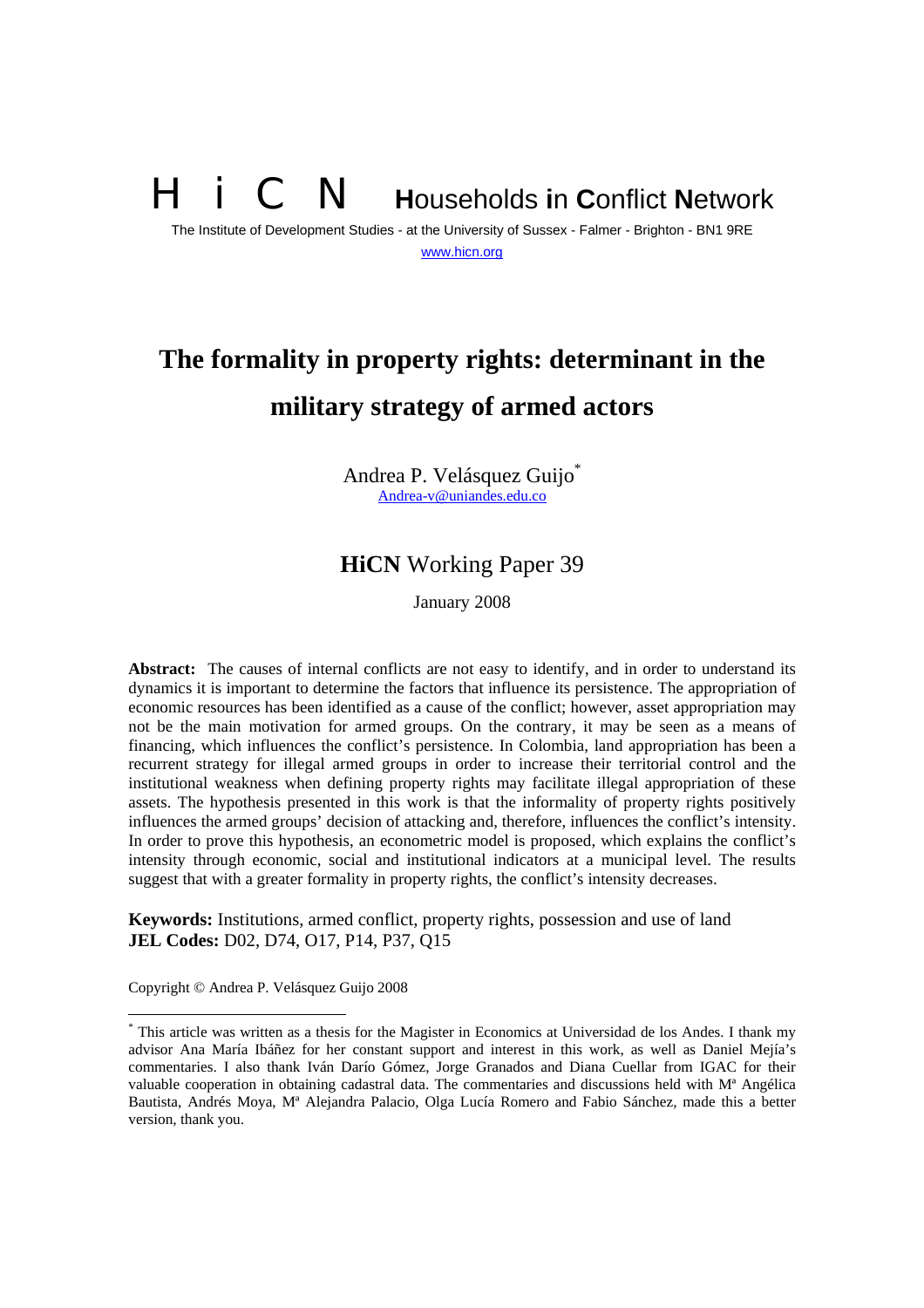#### **I. INTRODUCTION**

 "Peasants were far from understanding why the paramilitary had such a great interest in their houses. More than a decade later –and also through guns and displacement- they realized that their lands were more attractive than they seemed and that the 'buyers' had perverse reasons to take them away" (The Law of the Mount, Revista Semana consulted at: http://www.semana.com/wf\_InfoSeccion.aspx?IdSec=25)

The causes for conflict are not easy to identify. There is currently a debate on the objective and subjective causes for civil conflicts (Collier and Hoeffler, 2001; Grossman, 1999) and the papers that have established the causality between conflict and economic resources appropriation lead to opposite conclusions. Asset appropriation is, however, a common characteristic of internal conflicts and an effective strategy for increasing financing means for the conflict's participants (de Soysa, 2002; Korf, 2005). Asset appropriation may not be the main purpose of armed groups, but it may constitute a means of subsistence for the actors involved and, therefore, for the preservation of the conflict.

 In countries like Colombia, where the conflict is predominantly rural, land constitutes an important element of its dynamic. In these cases, establishing the causality between rural problems related to the establishment of private property and the episodes of violence is not easy, as conflicts over land property may be both cause and consequence of violence (Pons-Vignon and Solignac, 2004). In both cases land access may establish the conflict's dynamic and may be a factor that determines the duration of the same: the expulsion of individuals becomes a strategy of war to strengthen the territorial power and land appropriation becomes a source of economic resources used to finance armed groups (Ibáñez and Querubín, 2004). In Colombia, for example, land owners, compared to the rest of the population, have been subject to greater violence from armed groups (Kirchhoff and Ibáñez, 2001) and in African countries like Ghana, Rwanda and Uganda, institutional weakness in the definition of property rights in rural areas has influenced the evolution of the conflict (Goldstein and Udry, 2005; André and Platteau, 1997; Deininger, Ayalew and Yamano, 2006).

 Institutional weakness in the definition of property rights and the little clarity on the legality of the different types of titles<sup>1</sup> may facilitate the illegal appropriation of land. Well established property rights, sign of State presence, may make asset appropriation by armed

<sup>1</sup> In Colombia, for example, the different types of possessions contemplated by Law are: owners, holders, possessors and occupants, from which only the first group exercise a property right over the land.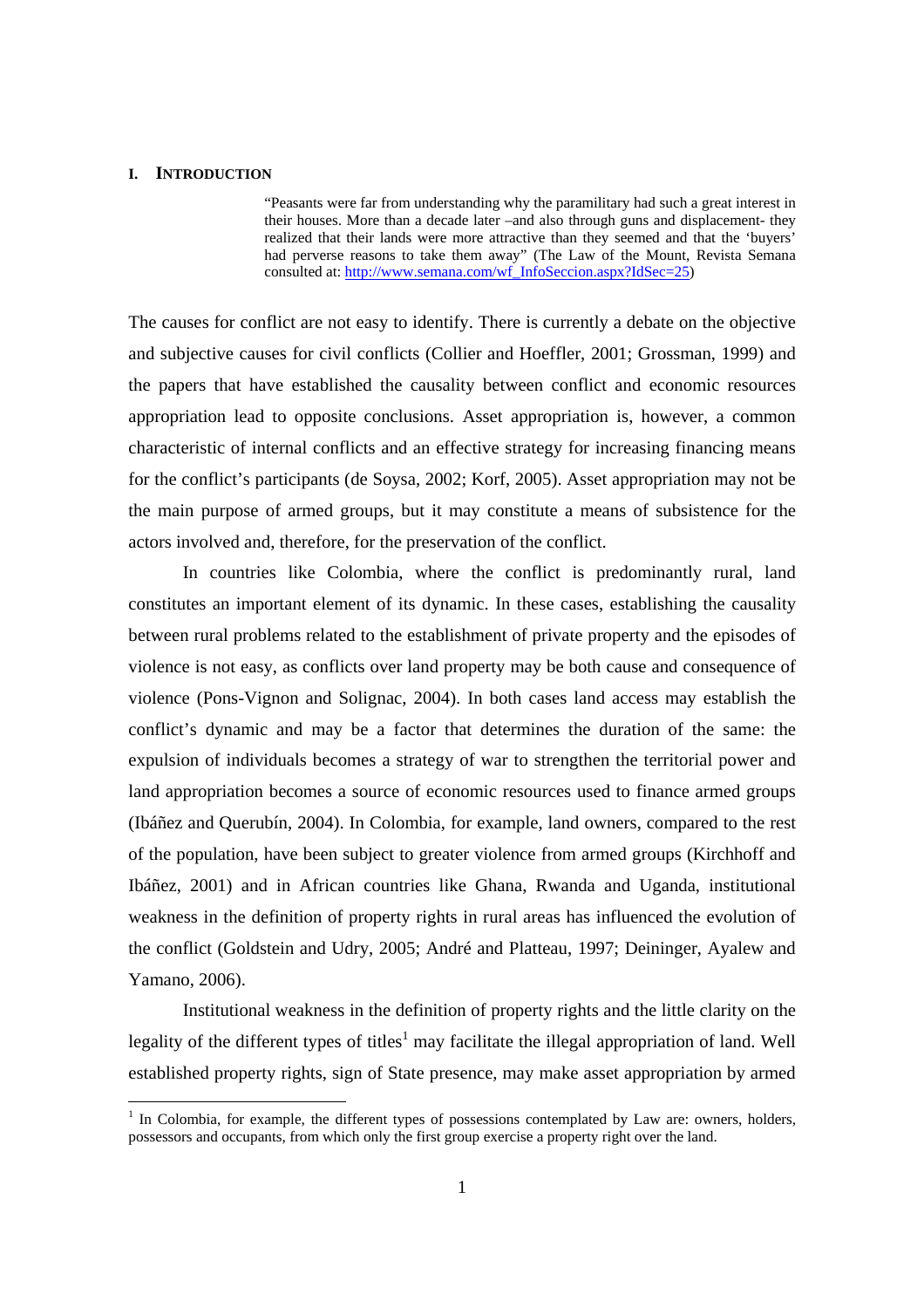groups difficult and may have implications on the conflict in the long term<sup>2</sup>. In Colombia, property rights are developed under a weak institutional framework: the appropriation of abandoned lands by peasants, the lack of institutional clarity on the title formalization proceedings of these land lots and the high costs related to the registration and authentication of rural properties, generated a low title formalization of land lots and nonformalized property rights (Binswanger, Deininger and Feder, 1998).

 The work also represents a contribution to the literature on informality. Literature on the "informal economy", understood as a sector isolated from state regulation (Flórez, 2002), has concentrated on the functioning of the labor market. However, tax exemption may create perverse incentives not to register land lots, which may influence other markets and as proposed in this paper, the intensity of the armed conflict.

The relation between the conflict episodes and the informality of property rights has been theoretically raised, but only in a few cases has empirical evidence been shown (Alston, Libecap and Mueller, 2000; Deininger, 2003). The objective of this investigation is to analyze the relation between property rights over land and the episodes of violence in Colombia. The hypothesis proposed is that institutional weakness prompts insurgent groups towards taking armed actions and, therefore, intensifies the conflict. It is to say that the regions with greater property rights informality show greater violence indexes caused by the conflict's dynamic: weak property rights facilitate resource appropriation, which influences the armed groups' military strategy. Establishing the armed actors' final objective exceeds this paper's purpose. However, the intention is to build a model that may illustrate the decision function of the armed actors in Colombia. The relationship raised by the paper is related to Oquist's weak State hypothesis: conflicts and violence episodes are not random, and occur with a greater frequency in places where the State is absent or where its institutions are weak (Oquist, 1980). If the results show the relation between the two variables analyzed, the importance of state presence from a broad scope is evidenced: property rights, institutions, and not only military presence, in rural areas in order to help mitigate the armed conflict in Colombia.

<sup>&</sup>lt;sup>2</sup> In the Amazon border of Brazil, for example, the institutional contradictions in the definition of property rights originated invasions and violent confrontations between owners and illegal occupants (Alston, Libecap and Mueller, 2000). On the other hand, in Uganda the increase in land property related conflicts has been a reply to the failure of the property rights systems (Deininger et al., 2006).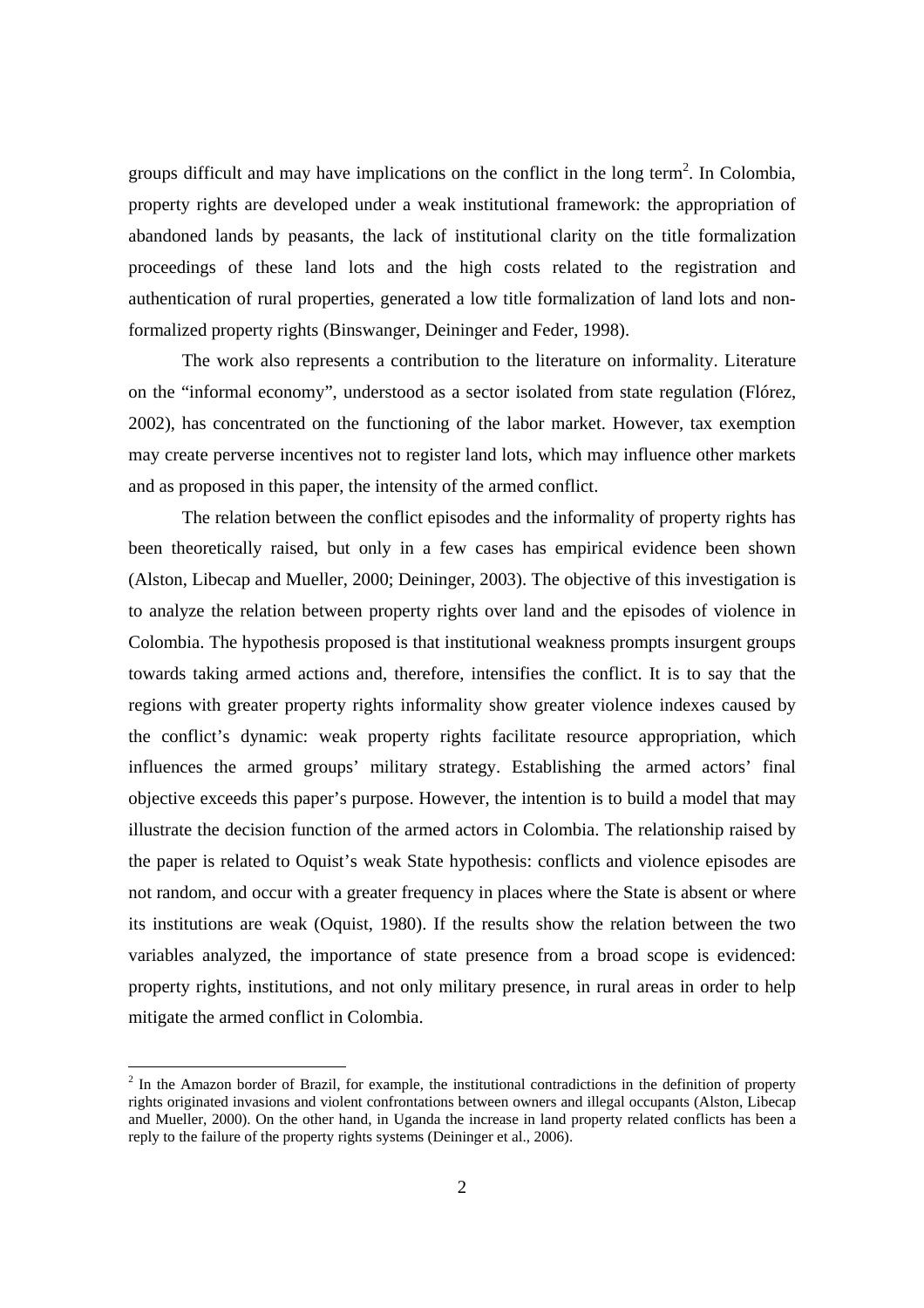Seeking to prove the hypothesis, an econometric model is proposed which explains the intensity of the conflict through economic, social and institutional indicators at a municipal level. Due to the lack of data for all the explanatory variables two econometric alternatives are developed: a cross section type model is developed, in the first place, through average variables and, in the second place, through maximum variables for the dependents, in order to observe the relation in the periods in which violence manifestations are present.

The results suggest that with greater formality in property rights, the conflict's intensity (measured by the total attacks, massacre rate and the number of displaced individuals) decreases. Although endogeneity may exist in the variable that measures the definition of property rights, in the sense that greater conflict intensity may negatively influence the effectiveness of property rights, through regressions with instrumental variables the problem is corrected and the negative relation is maintained.

The document is made up of five sections. The first one is this introduction. The second section presents a bibliographic review on the Colombian conflict framed within the institutions theory and in the literature on civil conflicts. The third section analyzes the model proposed to prove the hypothesis, as well as the explanatory variables to measure the conflict's intensity. The fourth section concentrates on the data description and the econometric results are discussed. The conclusions are presented in the fifth section.

#### **II. LITERATURE REVIEW**

The objective of this section is to describe the relation that has existed, and that currently exists, between access to land and the armed conflict in Colombia. Institutions literature<sup>3</sup> offers the theoretical framework to understand the importance of norms (formal and informal) in society and the role of the State in the compliance of said norms. On the other hand, literature on the theory of conflict, offers the necessary tools to understand the possible causes for the Colombian conflict and the variables that may influence its dynamic. The first part of the review concentrates on a brief historic review of the armed conflict in Colombia under the institutions theory and the second part analyzes the possible causes and factors of the Colombian conflict's persistence from the theories on conflict.

<sup>&</sup>lt;sup>3</sup> Literature that incorporates the role of institutions to the economic theory and economic history. From this point of view, history is important to understand the present and future of a society and the continuity of the institutions in a society explains the connection between the past and the present (North, 1990).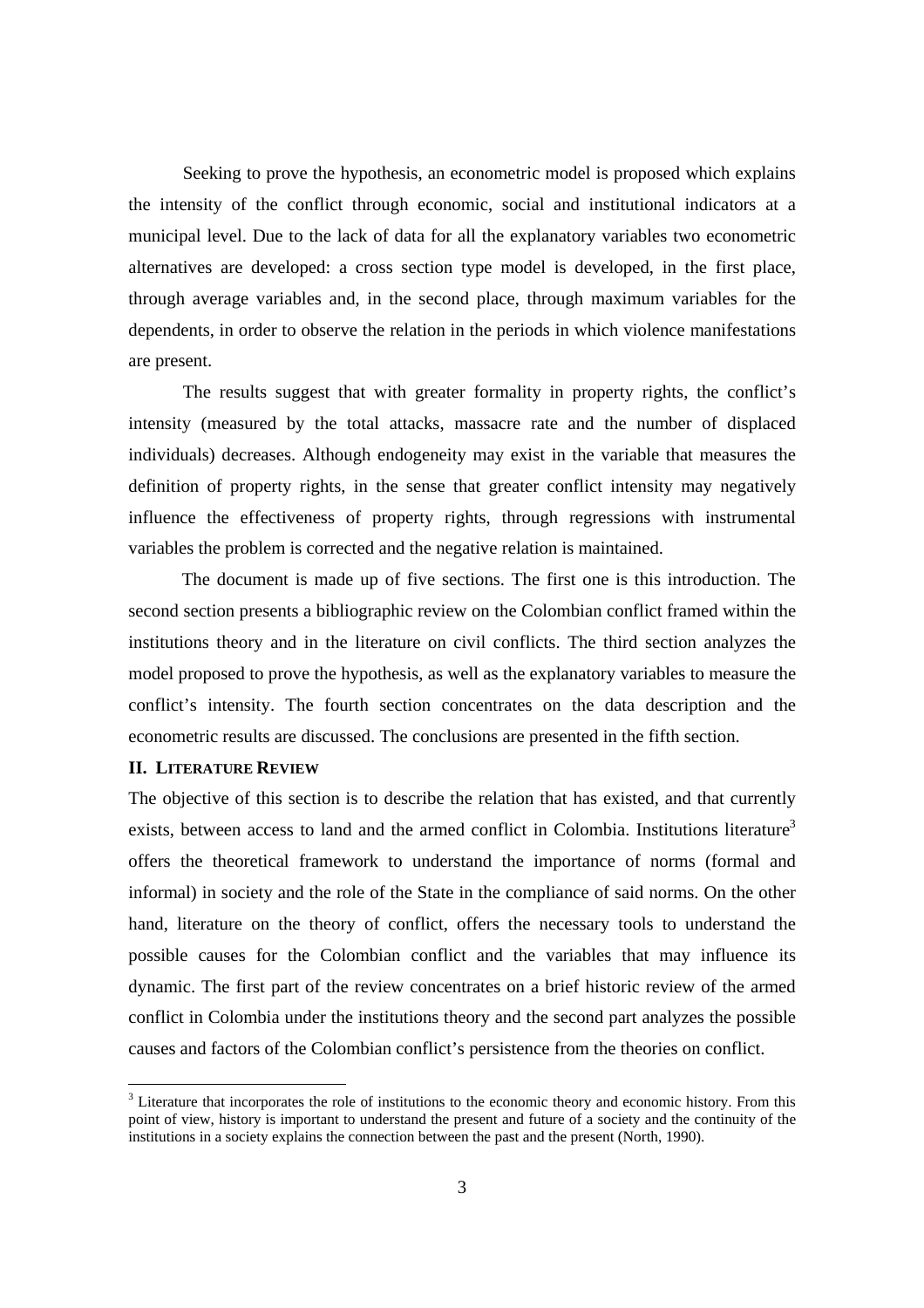#### **II. A. History of the Colombian Conflict and the Institutions Theory**

Institutions represent the rules of the game in a society and mold the individuals' behavior through the definition and limitation of the group of possible decisions (North, 1990). Property rights are an economic institution that determines the assignment of available resources and establishes who shall be the owners of the benefits of said resources, as well as its distribution (Acemoglu, Johnson and Robinson, 2004; Grossman and Kim, 1995; Grossman, 2001). When there is a clear legal structure that establishes the norms that govern individuals' behavior, the uncertainty decreases, which implies lower transaction and production costs, and stimulates investment.

The literature and empirical evidence have demonstrated the relation between property rights and investment as well as the aggregate level of economic growth. These well-defined property rights may have a positive impact on economic growth through investment incentives, and on credit market access and land productivity through a fairer distribution (Deininger,  $2003)^4$ . Galiani and Schargrodsky (2007) found that after legally formalizing the title to some land lots in Buenos Aires, investment in housing infrastructure increased the average size of the home decreased and school coverage for children increased. However, contrary to that stated by De Soto (2000) access to credit did not improve with the title formalization of land lots. Although the title formalization of land lots allows the use of land as an alternative asset, which may facilitate access to formal credits that in turn may be reverted (De Soto, 2000); in the case of Buenos Aires, the authors found a different explanation. The deficiency of the credit market generates very strong restrictions. In the case of Argentina, counting with physical assets was not enough to access credit, as it was also important to have a stable job with competitive salaries (Galiani and Schargrodsky, 2007).

 On the other hand, badly defined property rights generate uncertainty on future returns on the capital and labor invested, which generates failures in the land market when limiting transactions and making access to credit more difficult, characteristics that have a negative impact on long term growth (Deininger, 2003). Additionally, the more powerful groups may take advantage of the deficiencies of property rights seeking to extract

<sup>&</sup>lt;sup>4</sup> In Ghana the greater security on land possession increased investment of homes in their properties and, in China, homes with private land show greater levels of investment in labor and fertilizers (Deininger and Feder, 1998).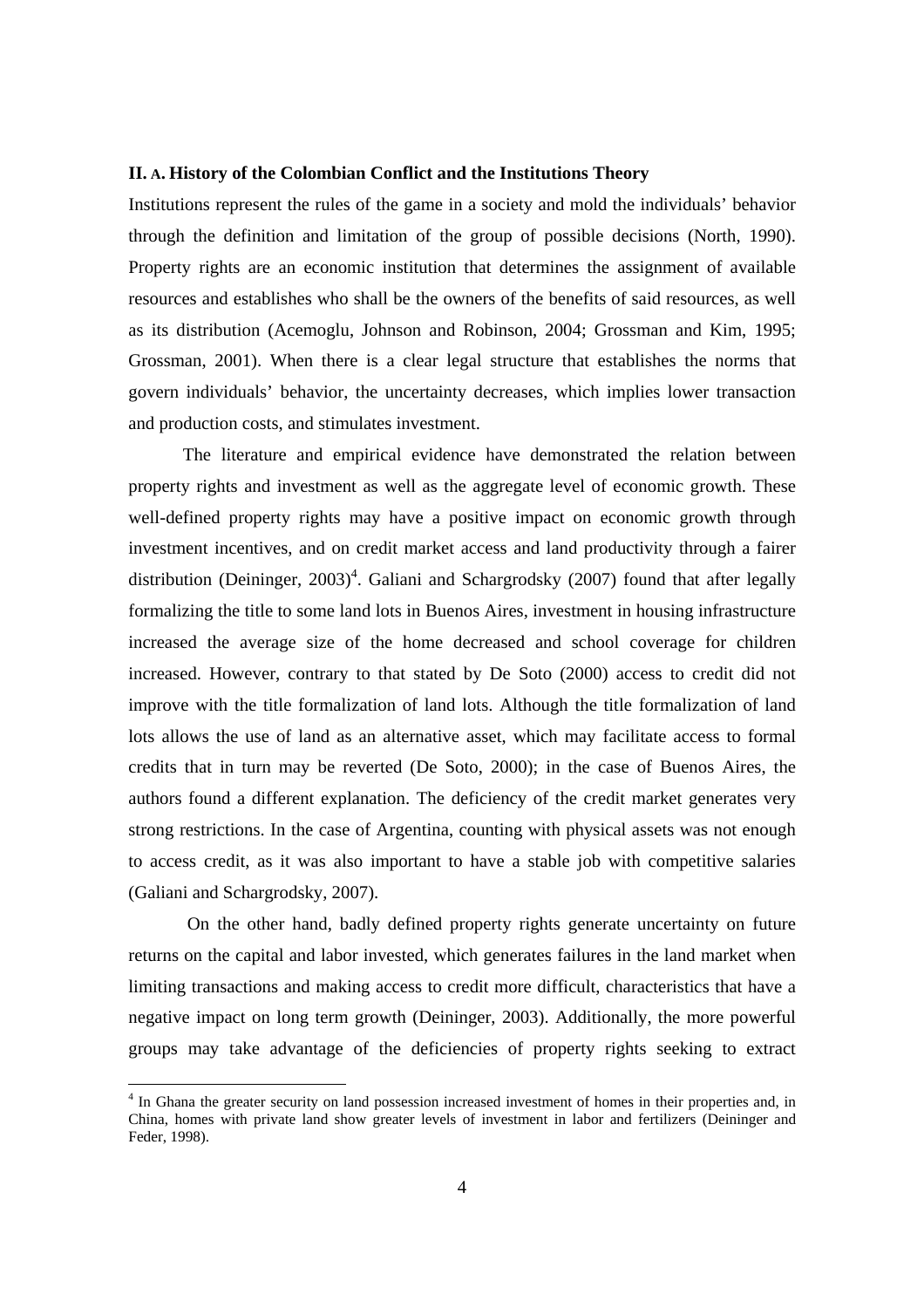economic rents from other's lands and from the peasants who work them, without holding property titles; the activities of economic rent extraction increase wealth concentration, delay growth and the level of rural poverty, and in the Colombian case have contributed to the conflict (Binswanger et al.,  $1995$ )<sup>5</sup>.

The relation between badly defined institutions and violence episodes is observed when these institutions generate a low growth environment, high levels of inequality and social unrest. In this case the probability of having armed conflicts increases, given that the State is not capable of satisfying the living conditions that the society demands and individuals may resort to acts of violence to guarantee which the State does not provide. Additionally, in a scenario of state weakness, the rise of illegal armed groups may be facilitated. The probability of having episodes of violence may depend therefore on the way in which the society's institutions are defined. Both the formal and informal institutions influence this probability. On the one hand, for example, (formal) state institutions may control the insurgent groups' actions, and on the other hand, the (informal) social institutions may influence the individuals' behavior and decisions (North, 1990; Oquist, 1980).

In Colombia, although social contradictions were evidenced since colonial times, the first sprouts of violence would only appear until 1850. Before this date, although social contradictions were evident, they did not move on to violent conflicts due to the welldefined social domination structure (Oquist, 1980). The sporadic episodes of institutional weakness of the State (formal institutions) hide behind a solid social structure, and most importantly, accepted by individuals (informal institutions), which maintained social order. In the early  $18<sup>th</sup>$  century the Colonial State was weakened, due in part to the institutional fragility which allowed the Hispano-American oligarchy confront the Spanish Colony and fight for independence. Notwithstanding, the social structure continued to dominate, which avoided that the first years of independence were framed within periods of greater violence.

During the first years of the  $19<sup>th</sup>$  century the conditions changed, not only with regards to the role of the State (formal institutions) but due to the new social conditions of individuals (informal institutions). The first samples of violence caused by agricultural

 5 Knack and Keefer (2002) found a positive relation between the average annual growth of per capita GDP and the property rights index, for the period between 1970 and 1990, for a sample of 24 countries.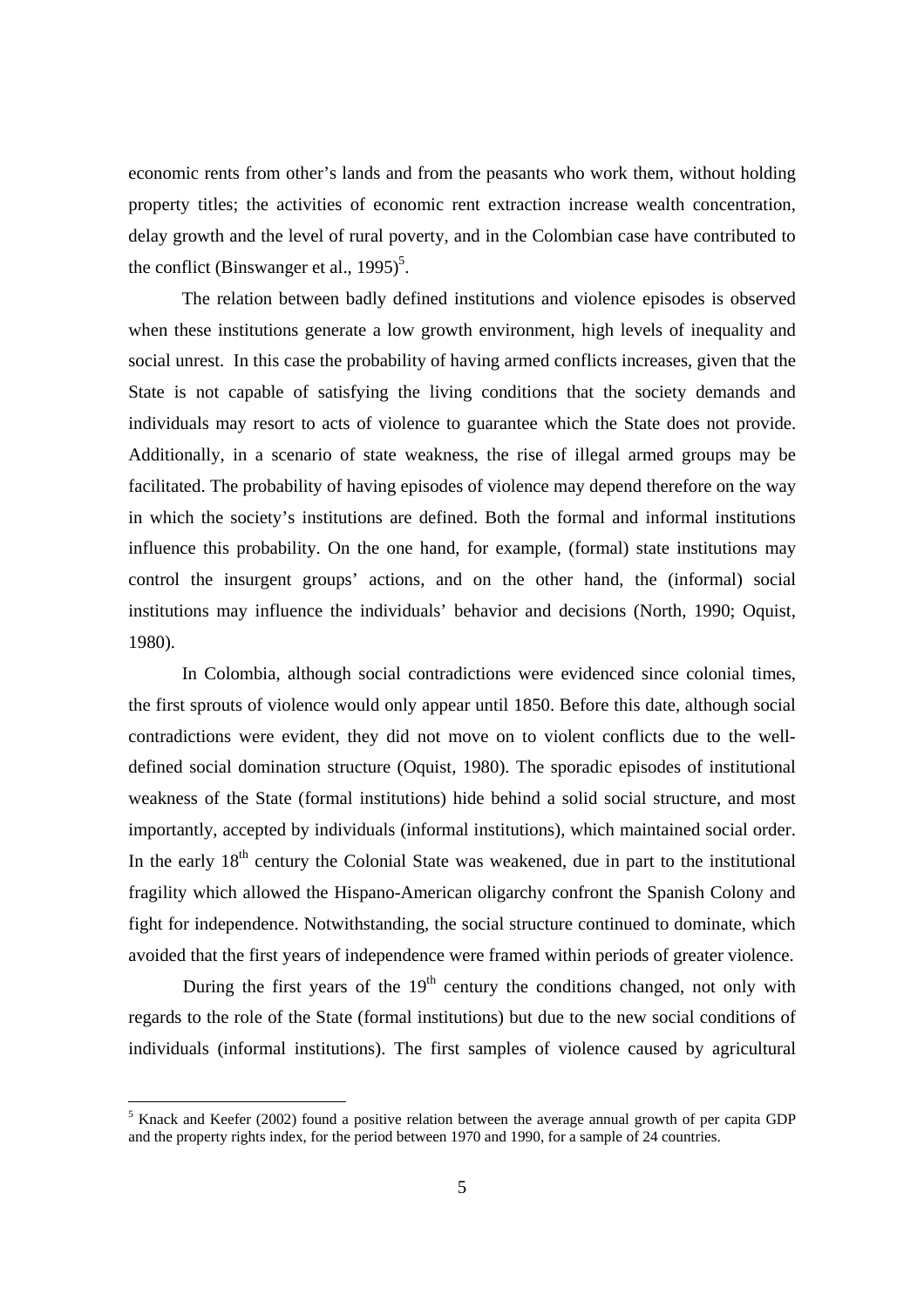conflicts surfaced during this period: contrary to what happened during colonial times, during the  $19<sup>th</sup>$  century the social domination structure was not well-defined. Colonists, land-owners and the State had different and irreconcilable objectives, where the only common objective was access to land (LeGrand, 1988).

In the mid  $19<sup>th</sup>$  century, the rising of the exporting economy, the State's objective was the title formalization of land, seeking to create incentives for land investment and increase in agricultural productivity. Although this period was characterized by relative calm, the scenario changed when the social domination structure began to collapse together with the state crisis. The party struggles began to mature, fueled by agricultural conflicts and the struggles with guerilla groups that formed in the rural areas, as a consequence of the ideological conflicts between the Liberal and Conservative parties. Social conflicts were multifaceted in the early  $20<sup>th</sup>$  century and, in addition to the state collapse in the 1940s, they gave rise to the period of greater violence in the history of Colombia: the Violence (Oquist, 1980).

The State's partial collapse worsened in time and intensified the agrarian conflicts, as well as the fighting between liberal and conservative guerrillas that developed at a regional level. Colonists and leaseholders were expelled from their lands and properties, regardless of their ideological preferences. The competition for natural resources turned into a priority for the guerrilla groups, and the struggles between the political parties turned into fights over territorial control of specific areas. The initial motivations based on political ideologies, were reflected in different social conflicts, and the State's weakness could not stop the first sprouts of violence, intensified the social crisis and allowed the formal organization of opposition groups (Oquist, 1980).

In the 80s, coca production opened new economic opportunities for illegal armed groups and modified the conflict's dynamic. The drug and drug trafficking economy has financed armed groups, both guerrilla and paramilitary, and has intensified forced displacement as a strategy to increase the territorial influence and avoid the support of the enema groups by the civil population (Reyes, 1994). The guerrillas, on the other hand, have also looked for territorial control by jeans of extortions and violent acts against the civil population. Lastly, the purchase of urban and rural real estate has become a recurrent mechanism for money laundering by drug traffickers (Kalmanovitz and López, 2006),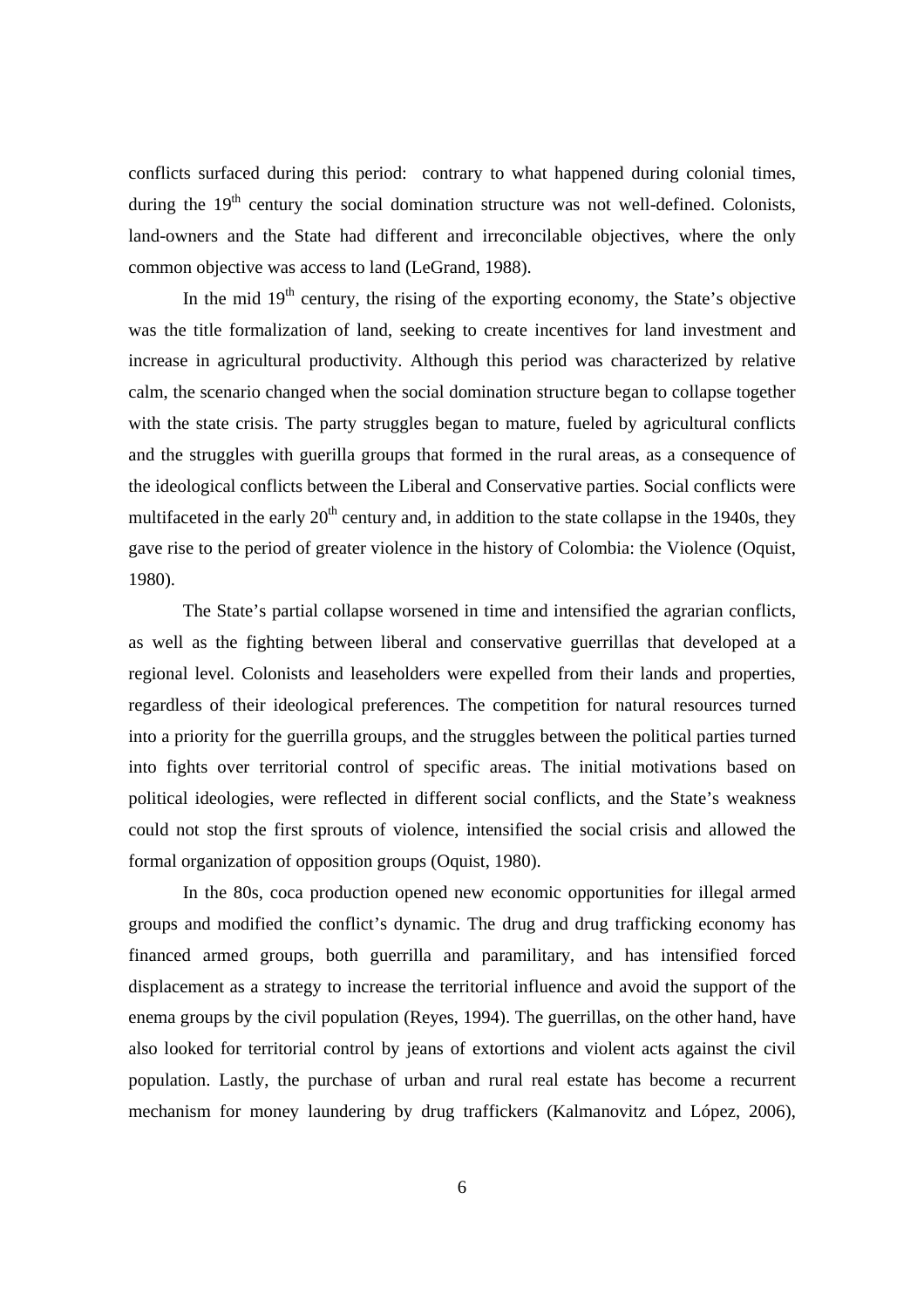which has worsened land concentration. Grossman and Mejía (2005) built a model of the armed conflict where two agents (State and insurgent groups) dispute the land available for illegal crops, and an external agent through a punishment or a subsidy supports the State war against drug production. This paper finds the equilibrium of the model by means of the maximization of each agent's benefits, and shows how drug crops have directed the dynamic of the armed conflict in Colombia.

The institutional context has been an important determinant in the development of the Colombian conflict. During the 40's and 50's it represented a determinant factor in the development of political party conflicts as well as social and agricultural conflicts that had survived since the 19th century. The social contradictions managed to mature due to the institutional collapse as well as the social structure collapse by mid  $20<sup>th</sup>$  century. In this case, contrary to the colonial period or to the second half of the  $19<sup>th</sup>$  century, the social structure was not solid and there were multiple social contradictions due to the social exclusion and the high level of inequality. Beginning in the 80's, the institutional weakness in the rural areas has facilitated the territorial expansion of armed groups and formal institutions have been replaced by alternative institutions in the hands of guerrilla and paramilitaries, and lately captured by illegal armed groups. Throughout Colombian history, from mid  $19<sup>th</sup>$  century to today, property rights have been weak and have influenced the Colombian conflict dynamics.

# **II. B. Analysis of the armed groups' decisions and of the persistence of the Colombian conflict**

The direct attacks towards the civil population and land expropriation have been a recurrent military strategy of armed group seeking to increase their territorial hegemony, weaken their enemies and take over valuable assets (Reyes, 1988). State inefficiency and the social structure (formal and informal institutions) have been important determinants of the Colombian conflict. On the other hand, although the conflict's persistence may depend on opportunities for obtaining economic rents, the easiness of taking control over these resources depends in turn on the institutions, specifically, the State's territorial control. The weak definition of property rights facilitates the illegal appropriation of land, and conflicts between armed groups, peasants and landowners generate violence in rural areas. Land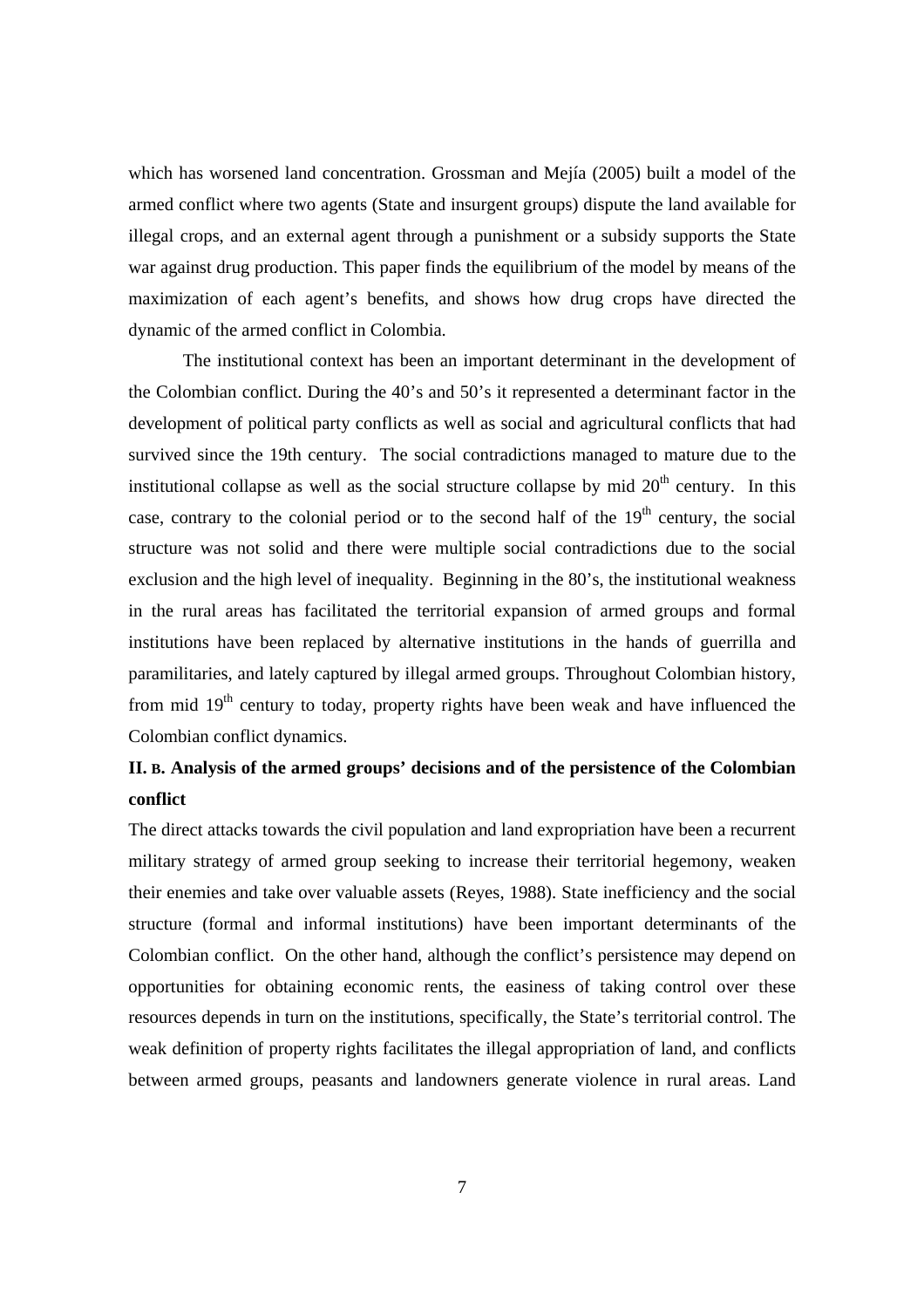appropriation increases the territorial influence of insurgent groups, and generates displacement of victims, which increase land concentration in the hands of armed groups.

Violence episodes are present when there are motives and opportunities to extract economic rents. Motives are social factors and circumstances that make individuals want to rebel (*grievance*); the opportunities are the economic conditions that make the conflict feasible (*greed*) (Collier and Hoeffler, 2001). Collier and Hoeffler (2001) investigate the causes of civil wars, in the period between 1969 and 1999. The two possible explanations for rebellions are subjective causes, greed, and objective causes, such as inequality and the lack of political rights, among others. Collier's point of view focuses on the conflict's economic factors and leaves aside the social and political factors associated to the same. However, the State and the political vulnerability of socially excluded groups have an important role in the conflict, not only as causes but as factors that influence the sustainability of violent actions of armed groups. Goodhand (2001) states that the discussion between greed and grievances should focus on establishing the relation between them, instead of focusing on only one of them. From Goodhand's point of view, the conflict's analysis should begin with the relation between the objective and subjective causes (*greed* and *grievance*), as they not only explain the causes of the conflict but that which sustains it. Although the economic factor influences financing of armed groups, stating that the conflict is only explained by these sets aside the role of the social and political injustice perceptions held by armed groups. Under Collier's model, the role of the State and of the political and social variables is marginal and subordinated to the importance of the "booty" of war, but it may be precisely due to the lack of property rights, which facilitate the appropriation of economic rents during conflict. Well defined institutions not only avoid social unrest and the rise of *grievances*, but also complicate the enrichment from the war, reason for which *greed*, which influences war's sustainability, is hardly attainable. Beyond establishing if the conflict depends on *greed* or *grievance*, the analysis must be based on the relation existing between the two, and in the way in which they influence the armed groups' decisions, which may determine the persistence of armed conflict.

This work moves away from the one-dimensional view of the conflict, and of the objective and subjective causes (grievance and greed). Civil conflicts are multi-dimensional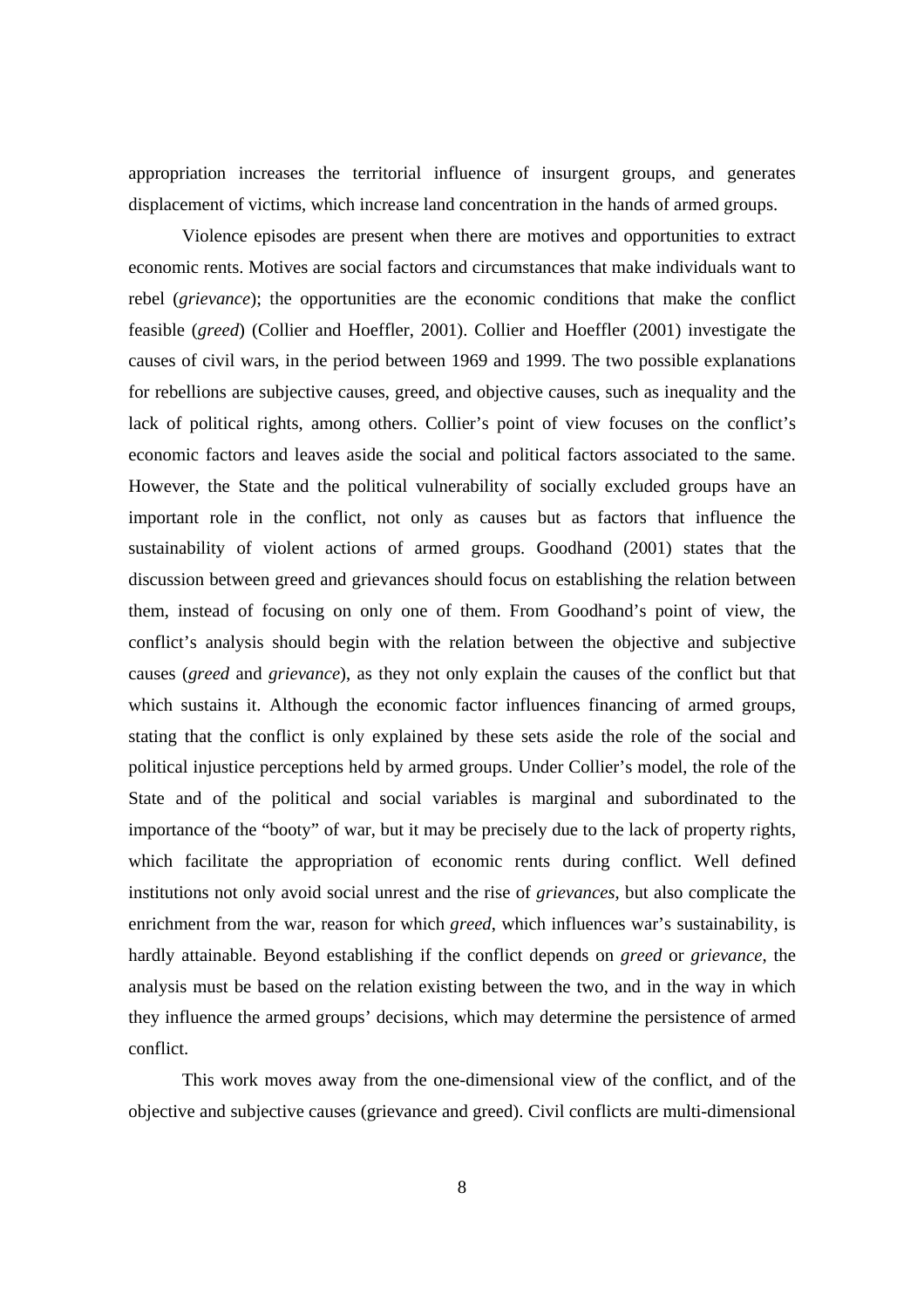phenomena: social motives related to the definition of institutions may be in some cases the spark for violence. Recent literature on Political Science has taken an intermediate approach to explain the origin of civil conflicts. The origin of civil wars should not be framed in the dichotomy of objective and subjective causes, but should be analyzed within a context where the interaction between political and private agents is considered (Kalyvas, 2003). Although in some cases a spark that frames the conflict as ethnic, political or religious, among others, could exist, the expressions of violence and the persistence of the conflict depend of more complex reasons. Furthermore, the same conflict may develop in diverse ways according to the characteristics of the region and of its population. Local conflicts many times may seem to loose its original motivation, and the opportunities of extracting economic rents become a factor of duration of the conflict (Korf,  $2005$ )<sup>6</sup>.

In Colombia, problems relating to land and property rights have been a determinant factor of the conflict's evolution, and the attempts of agrarian reforms have not been successful. The institutional weakness has been reflected on the inexistence and lack of clarity in the definition of the rules of the game, especially concerning property rights, which has intensified social disequilibria, which in turn have generated episodes of violence (Machado, 1998). Additionally, they have facilitated the hegemony of the illegal armed groups and the rising of illegal crops.

The Colombian armed conflict has been framed by a military strategy of armed groups which is related to the struggle for lands and territorial expansion. Territorial expansion has military objectives relating to the control of key areas, and territories rich in natural resources, among them illegal crops, which have deepened the conflict's magnitude since the 80's. Armed groups in turn extended their operations towards areas that represent strategic advantages, be it for economic benefits or for geographic advantages of some territories (Echandía, 1999). Therefore, the definition of property rights in Colombia has been a main character in the dynamic of the Colombian conflict and this paper intends to demonstrate that it represents a determinant in the strategic process of armed actors.

<sup>&</sup>lt;sup>6</sup> In Colombia, during the 50s, the struggle between liberal and conservative guerrillas had little ideological background and plenty of economic motivations (Roldán, 2003).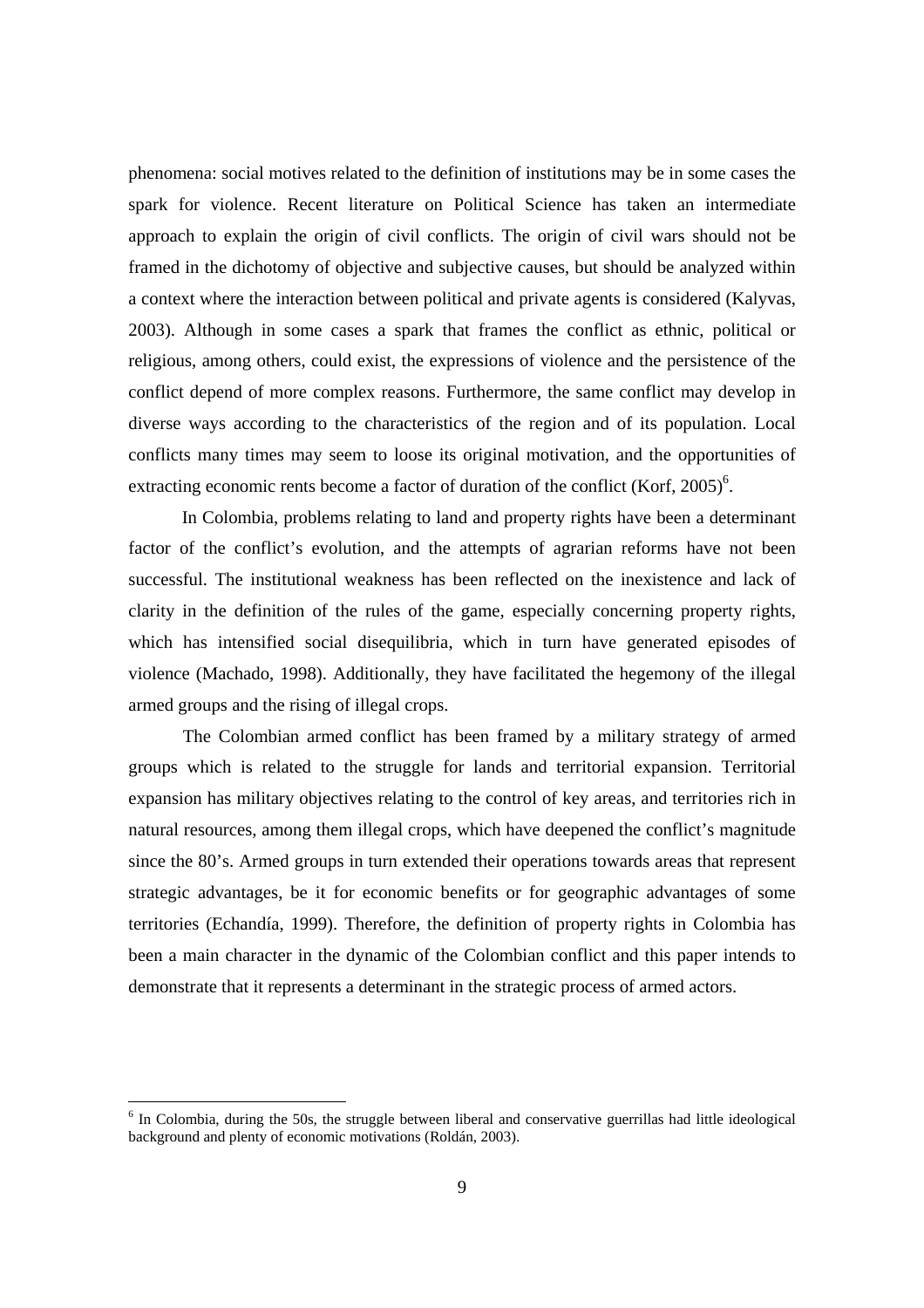#### **III. ECONOMETRIC STRATEGY**

This section's purpose is to develop a model that allows determining the way in which weakly established property rights have contributed to the intensification of the conflict. The paper intends to establish the importance of defining property rights in Colombian rural areas and their role in the illegal armed groups' decision making.

 Some models of conflicts and civil wars analyze the armed groups' strategies and the individuals' reaction to their attacks under scenarios determined by regional and state characteristics. Kalyvas' (2006) model, for example, has the purpose of establishing the dynamic of violence as of a repeating game between illegal organizations and the civil population. Armed groups seek to increase their territorial power and the decision to attack a certain community depends on the benefits and costs of implementing violence against it. Benefits are determined by economic, political and strategic benefits that derive from the territorial "conquest" and from a greater control of the territory they already govern. The costs function is determined, among other factors, by the probability that the civil population decides to turn them in or support the enemy. The utility function of armed groups is, therefore, linked to the civil population's decisions.

This model may be useful for the Colombian case as the consolidation of territorial hegemony has been one of the main motivations of the attacks against the civil population by the Colombian armed groups. In the case of the Colombian conflict, armed groups strategically choose the civil population they will attack in order to reach their objectives. In some cases, forced displacement of civilians is the armed groups' objective in order to take control over their lands. In this way, for example, landowners have been victims selected by illegal armed groups (Kirchhoff and Ibáñez, 2001). Likewise, individuals who participate in peasant or social organizations tend to be victims of violence with a greater probability, given that the destruction of social networks (informal institutions) facilitates the permanence of armed groups and the imposition of their power.

 Appropriation of resources, especially land, is one of the most notable characteristics of the Colombian conflict. Seeking to include this aspect into the economic model, it is possible to start off with the production and appreciation models proposed by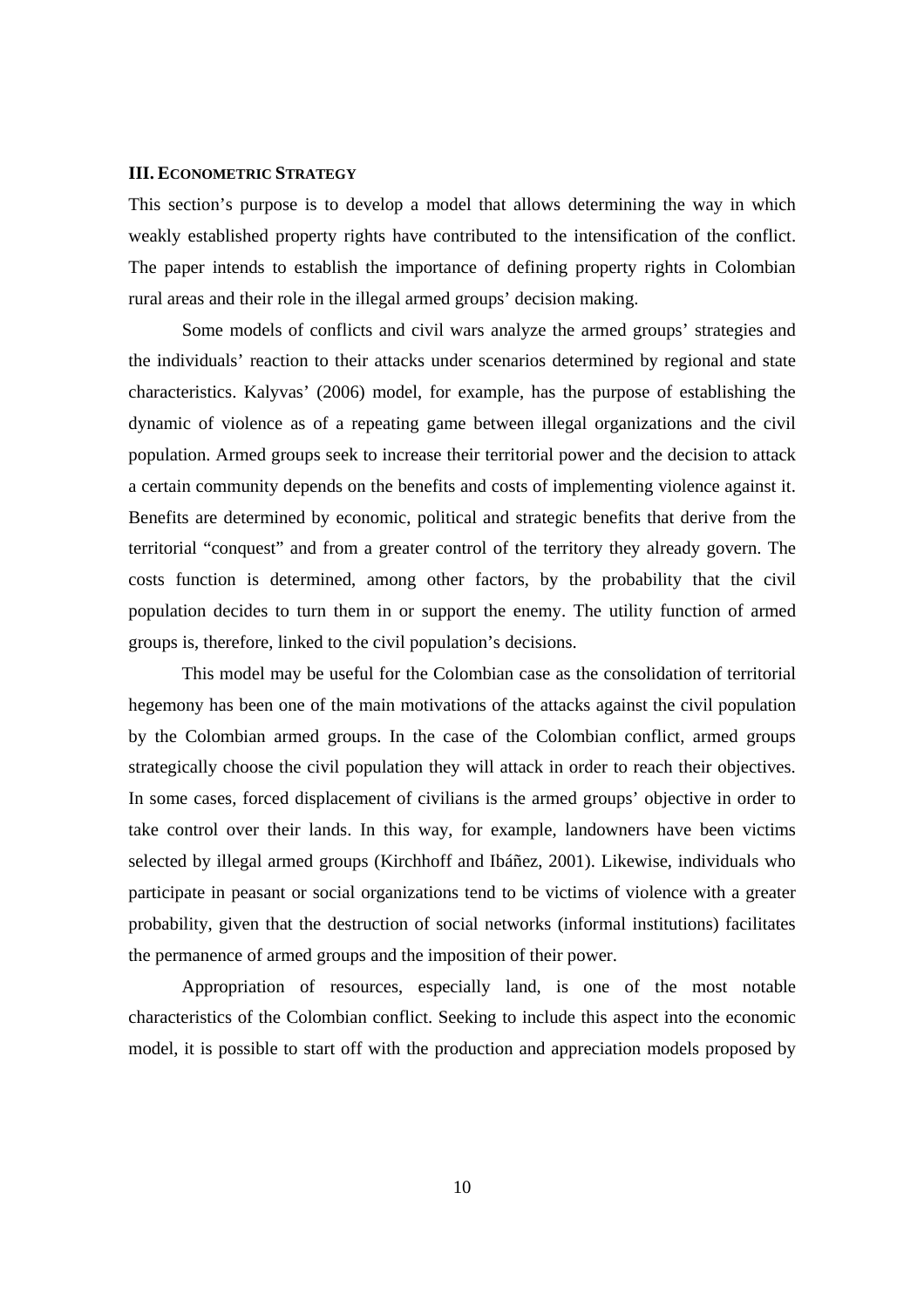Grossman and Kim (1995) and Hirshleifer  $(1995)^7$ . These models consider the interaction between two agents, that starting with an initial position chooses the allocation of resources between production, defense and appropriation activities. Each of the activities depends on the technology function and of the agents' initial endowments. In cases where property rights are not well established, properties become resources subject to appropriation, and the imposition of one of the agents depends on the technology and initial endowments. Hirshleifer (1995) finds that an anarchy equilibrium that implies social order may be possible if perfect symmetry exists between the two agents, meaning, if neither of the two agents is much more effective in the conflict than the other. Anarchy does not imply social disorder in the case that both agents (for example, civil population and insurgent groups) have the same military capacity and count with the same initial endowments so that there are no incentives to attack their neighbor. On the contrary, if one of the agents has better weapons and better resources, or is more efficient, the final equilibrium will be the imposition and hegemony over the others. The agents' decisions are based on the maximization of their utility function, which depends on the production value (initial resources and production technology) and of the level of welfare that depends on the measures in which, on the one hand, it may appropriate of resources of others and, on the other, appropriate their resources and production. Grossman and Kim (1995) find that the absence or weakness of property rights allows for lands to be in the common pool and the equilibrium determined depends on the initial endowments and on the technology of each agent. In the Colombian case, the asymmetry in the military power by part of the armed actors, the informality of property rights, the little protection by part of the State and the need for land appropriation as part of the military strategy, have facilitated land expropriation and influenced conflict dynamics. These models offer the theoretic framework in order to establish the relation between the property right weakness, the actors' military capacity and resources appropriation.

 Seeking to analyze the effect of property rights formality on the intensity of the conflict, some authors have developed probabilistic models to explore the causality between conflict and the specific characteristics of the regions. Deininger (2003), Deininger

 $7$  Other papers that have analyzed in depth resources allocation between production and appropriation are: Anderton et al. (1999), Grossman (1994) and Skaperdas (1992).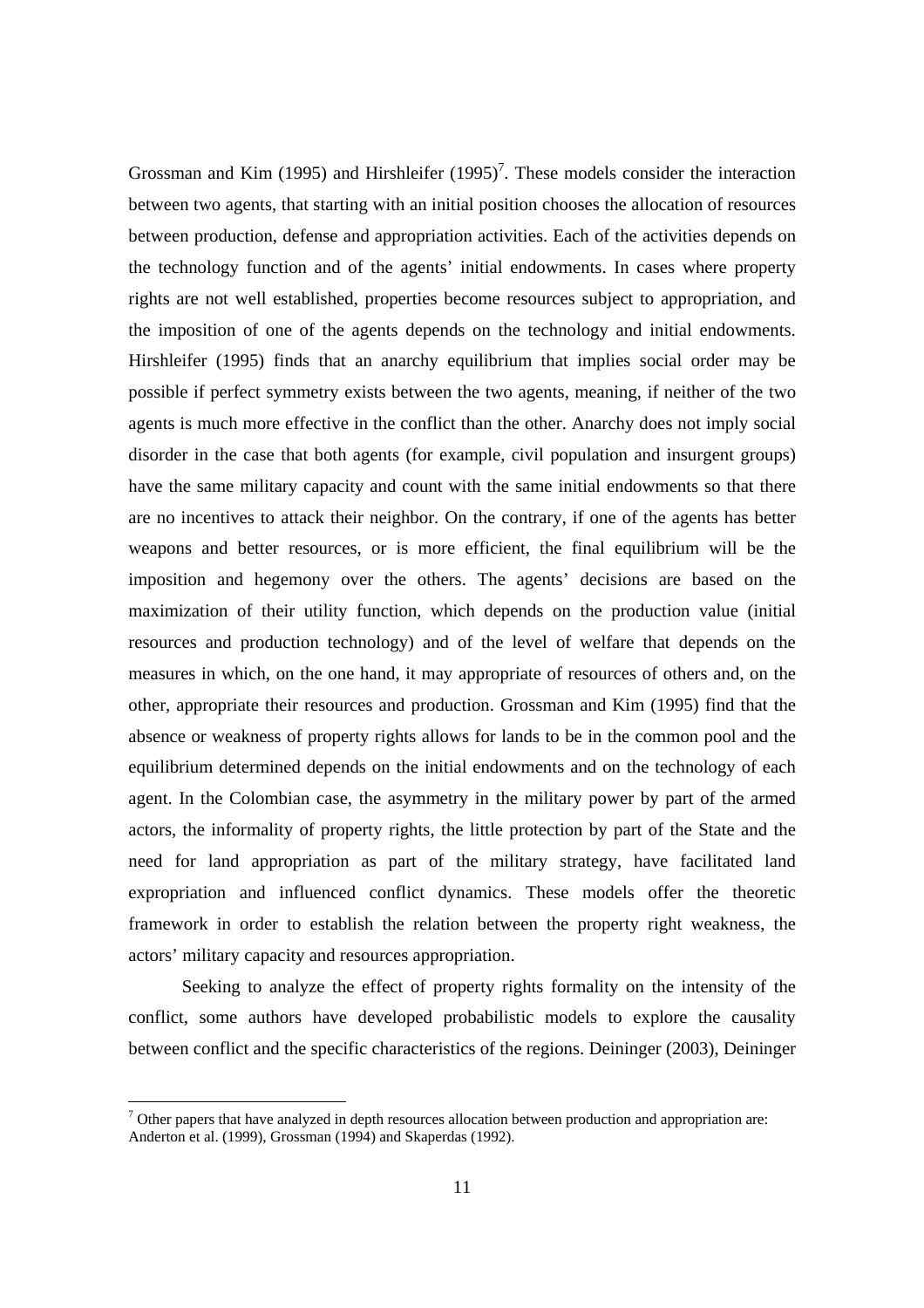et al. (2006) and Alston et al. (2000) determine the probability of conflicts taking into consideration the characteristics of households, municipalities and land lots, and they are able to determine the causality between conflict and property rights definition. Alston et al. (2000) identify the problem of endogeneity in property rights, and propose a methodology in two steps to solve it. First, they propose using observations with a one period lag for the variable that measures the definition in property rights, although there may persist simultaneity errors between the number of conflicts and the past observations, which may be corrected controlling with fix effects if the data allow it. Due to the restriction in the data, the authors estimate in a first stage the variable of property rights from the instruments that measure municipal<sup>8</sup> characteristics that influence the cost of establishing property rights in a given municipality. In the second stage the variable estimated in the regression is used against conflict intensity. In these models, as in the model of Kalyvas (2006), a maximization of the benefit function for the armed group is proposed as well as a function for the conflict's victims' reaction. In both cases it is found that areas with less defined property rights have an increased probability of violence episodes.

The papers previously mentioned are of great importance as they provide the theoretic basis for the selection of explanatory variables of the model proposed for the Colombian case. In Colombia, the armed conflict is not explained by the interaction between the illegal groups and the civil population, therefore, the models must adapt to the Colombian conflict conditions. Violence in Colombia during the last decades is explained by the confrontations between armed groups (guerrilla and paramilitaries) and, between armed groups and the State (Kalmanovitz and López, 2006); and, although the civil population plays a role in the Colombian conflict, the same is not predominant, reason for which an alternative model is proposed.

#### **III. A. The Conceptual Model**

The conceptual model is based on the first part of Deininger's (2003) model, which explains the decision to attack and the selection of the community to be attacked by the armed groups. The decision to attack and the intensity of violence is determined by the economic profit that the armed actors may obtain by attacking a municipality (determined

<sup>8</sup> The instruments are: a dichotomy variable for municipalities under federal mandate, distance of the municipality from the department's capital, and the total area of projects that received credit from the evaluated policy.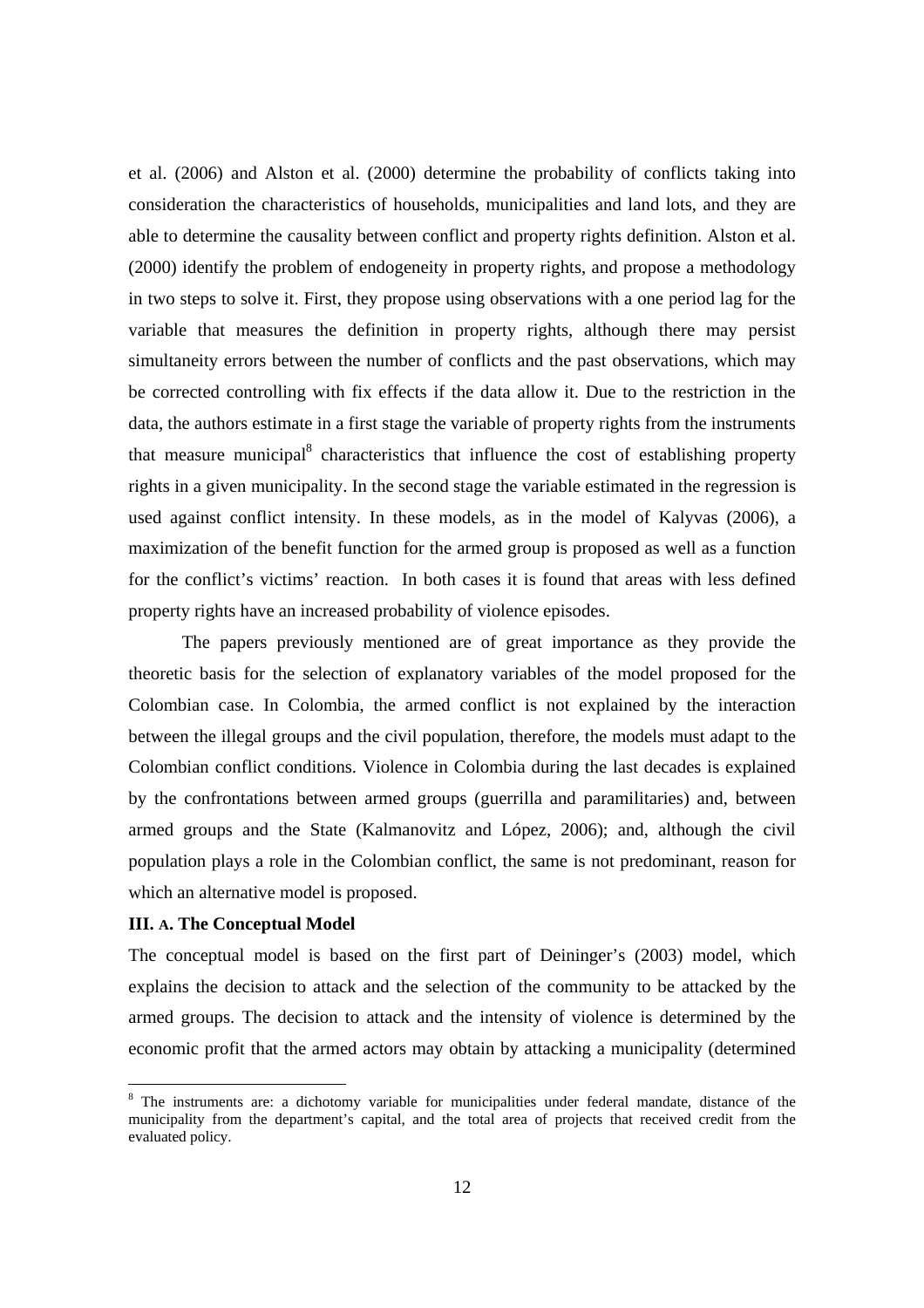by geographical variables: incidence of illegal crops, oil areas or pipelines, livestock areas, mining areas, among others), due to the profit related to political power and the institutional conditions that facilitate or not the establishment of armed groups and the imposition of their control in certain areas. The violence intensity in the municipality *i* depends on economic conditions, state presence and the existence of social problems in previous periods (i.e. objective causes of war).

Deininger's model assumes that armed groups choose communities, municipalities in this case, with an economic base sufficient enough to achieve the extraction of economic rents. Armed groups impose a tax *t* over the amount of assets available in the municipality, which determines the level of economic rent of the conflict; this being, therefore, a decision variable for armed groups. In the Colombian case, the fraction of the tax may be 100 percent; be it because the armed actors charge taxes to the community or because they achieve total expropriation of assets, particularly land. In both cases, effectiveness to appropriate assets depends on the weakness of property rights and of the "technology" used by the armed groups. The costs of attacks are determined, according to Deininger, by the amount of civilians, *n*, that are recruited by the armed groups, who are paid a wage  $w_R$  that depends on human capital and production technology possessed by the same.

For the Colombian case, the costs for armed actors to exercise hegemony in a territory are related to the technology used in the process, which is related to a production function:  $F(L)$ <sup>9</sup> where *L* is the production factor, labor. The production function determines the capacity to extract economic rents, which allow the financial sustainability necessary to reach the armed groups' objectives. Notwithstanding their origin as leftist guerrillas and right-wing paramilitaries, both groups have become the main producers and exporters of drugs in Colombia (Grossman and Mejía, 2005). The objective function of increasing the territorial hegemony is associated with the maximization of a benefit function determined by an income and a cost function.

Armed groups may be modeled as a firm that looks to maximize the probability of success, meaning, the probability of taking control over a territory. A greater probability of success of insurgent actions determines the conflict's intensity. The conflict's technology

<sup>&</sup>lt;sup>9</sup> This assumption is not far from reality: in Colombia, the conflict and production technology in the production area are labor intensive. The conflict in Colombia is a "war of guerrillas" where the main good for production is manual labor and not military capital.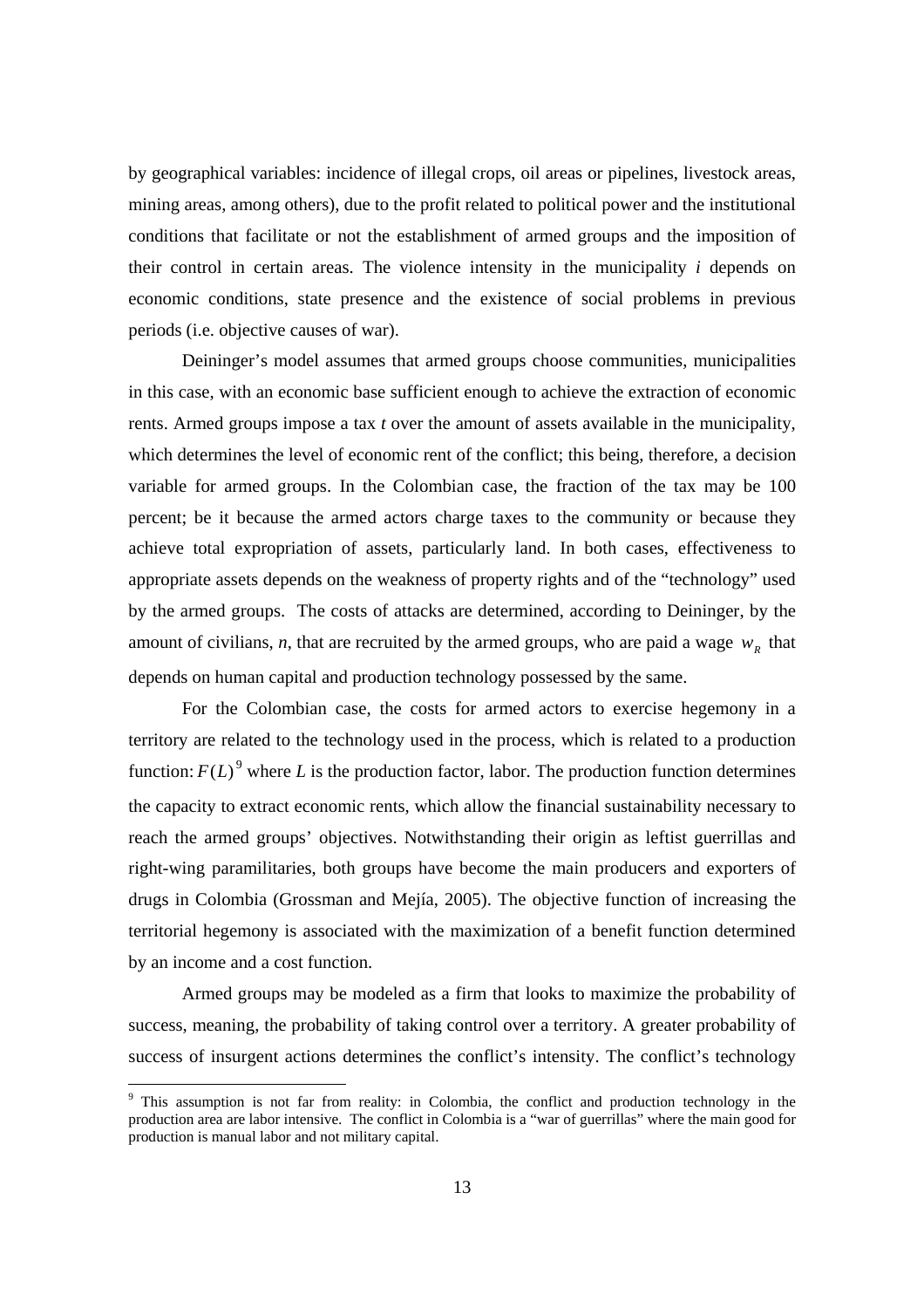has as a production factor the number of workers (*L*), meaning of insurgents in the armed group. The armed groups' decision variable is the optimal quantity of the production factor to be employed to maximize benefits. The production function of armed groups has the following form:

$$
(1) \quad I = F(L)
$$

where *I* is the conflict's intensity, determined by the probability of success. Armed groups decide how much labor they will employ, in order to maximize the benefit function subject to a technological restriction. The benefit function is determined by:

<sup>π</sup> = *Total Income* −*Total Costs*

Income is determined by:

$$
(2) \quad Y_i = Y_i(\overline{A}_i, G_i, S_i, I_i)
$$

where  $\overline{A}_i$ , represents the average level of wealth for municipality *i* measured by land and its quality, transfers at a municipality level and tax collection,  $G<sub>i</sub>$  represents the State's presence, measured by the amount of public goods and the way in which property rights over land are defined,  $S_i$  measures the persistence of social and political problems in municipality  $i$ , and  $I$ , measures the intensity of violence, determined by the production function. The first three variables are exogenous to the model, while the level of violence intensity in municipality *i* is endogenous and is determined through the benefit maximization. With greater violence intensity, armed groups may extract a greater economic rent. However, intensity yields are decreasing as it may get to the point where use of violence may destroy the natural resources available, and therefore the derivate's sign is undetermined:  $\frac{U}{\gamma}$  >< 0 ∂ ∂ *I*  $\frac{Y}{Y}$  > < 0. Total costs on the other hand, are determined by:

$$
(3) \quad C_i = C_i(\overline{A_i}, G_i, S_i, w_L, I_i)
$$

where  $\overline{A}_i$ ,  $G_i$ ,  $S_i$  and  $I_i$  are defined as in equation (2). The workers' wages  $w_L$  are determined as in Deininger's (2003) model and depend on the opportunity cost of belonging to an armed group, of human capital and of the technology held by individuals. The first four variables, as for the income function are exogenous, while the intensity of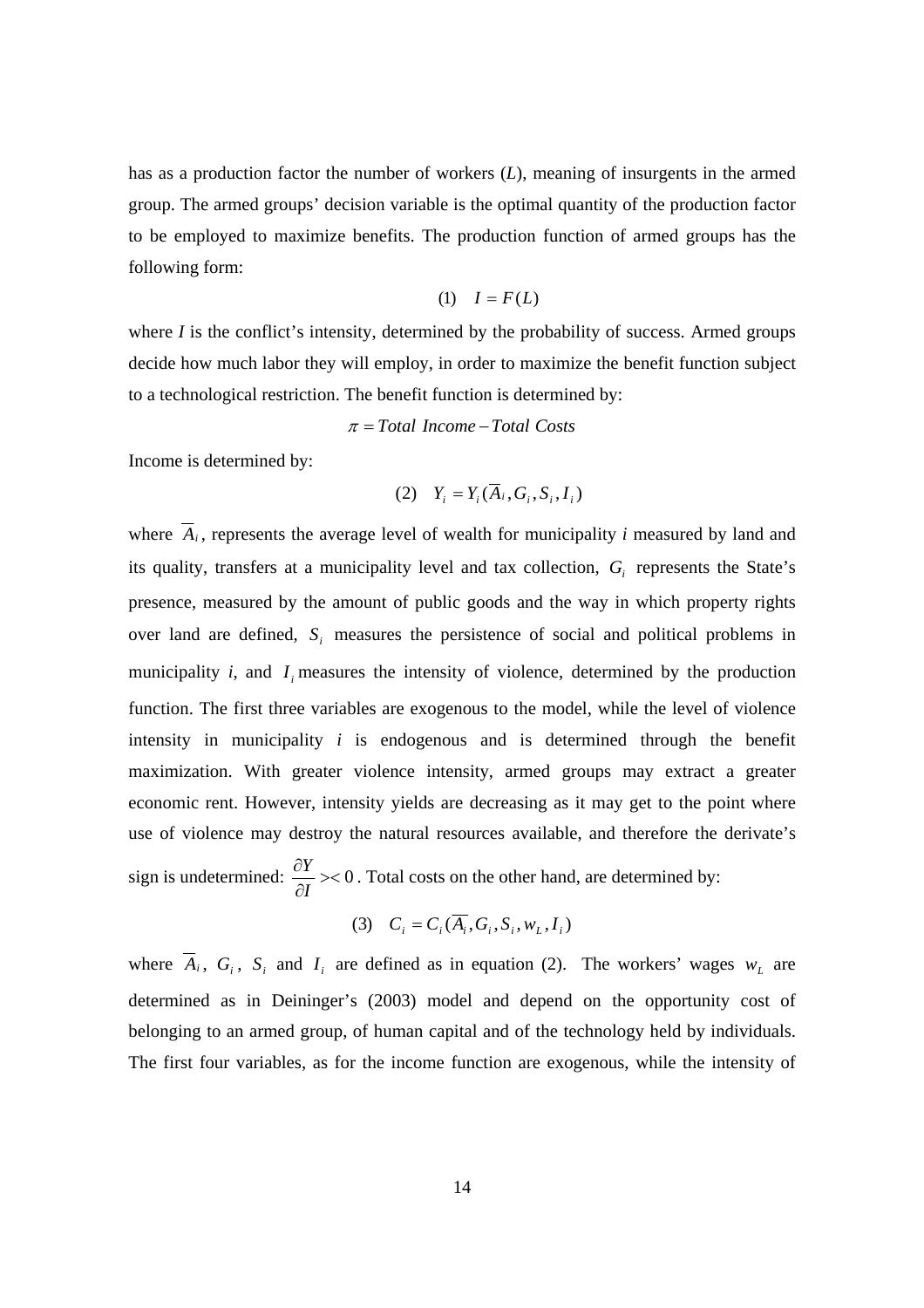violence is endogenous. In this case, the greater production of violence entails the use of more goods for production, which implies greater costs, meaning:  $\frac{\partial C}{\partial x} > 0$ ∂ ∂ *I*  $\frac{C}{c} > 0$ .

 The armed group then decides the intensity of the conflict according to the incomes extracted, the costs entailed and its technology. Therefore, the intensity of the conflict is:  $I^* = 0$  when  $Y < C$ , and,  $I^* > 0$  when  $Y > C$ . The problem faced by armed groups is the following:

(4) Max 
$$
\underset{L}{\sum} Y_i(\overline{A}_i, G_i, S_i, I_i) - C_i(\overline{A}_i, G_i, S_i, w_L, I_i)
$$
  
s.a.  $I_i = F(L)$ 

The conflict's intensity depends on the production function and of *L\** which results from the benefit maximization and depends on exogenous variables that determine the income and costs function, such that:

$$
(5) \quad I_i = f(\overline{A}_i, G_i, S_i, w_L)
$$

where  $I_i$  measures the level of intensity of the conflict in municipality *i*, and the rest of the variables are defined in the way described in the previous paragraphs. The exogenous variables influence both the income and the costs function, in the case of municipality wealth the relation is positive in both cases:  $\frac{\partial Y}{\partial \overline{A}} > 0$ ,  $\frac{\partial C}{\partial \overline{A}} > 0$ . ∂ ∂ *A*  $\frac{Y}{\overline{A}} > 0$  *y*  $\frac{\partial C}{\partial \overline{A}} > 0$ . With a greater wealth, greater income, but in order to extract more resources more goods for production must be employed which increases costs. Armed groups need economic financing and the wealthy areas represent greater opportunities of economic extraction, therefore it is to be expected that armed groups invest greater efforts in the areas that represent a greater opportunity to

extract economic benefits:  $\frac{\partial I}{\partial \overline{A}} > 0$ . *A*  $\frac{I}{\equiv} > 0.$ 

The variables that measure state presence may, on the one hand, increase the armed group's income:  $\frac{01}{10} > 0$ ∂ ∂ *G*  $\frac{Y}{Z} > 0$  and, on the other, increase costs:  $\frac{\partial C}{\partial Z} > 0$ ∂ ∂ *G*  $\frac{C}{2}$  > 0. In the first place, the massive supply of public goods increases the amount of appropriable resources and positively influences the income function of armed actors and consequently influences the conflict's intensity. Second, the supply of goods such as security and justice expenditure increases the probability of "punishment" and the costs associated to the same, thus,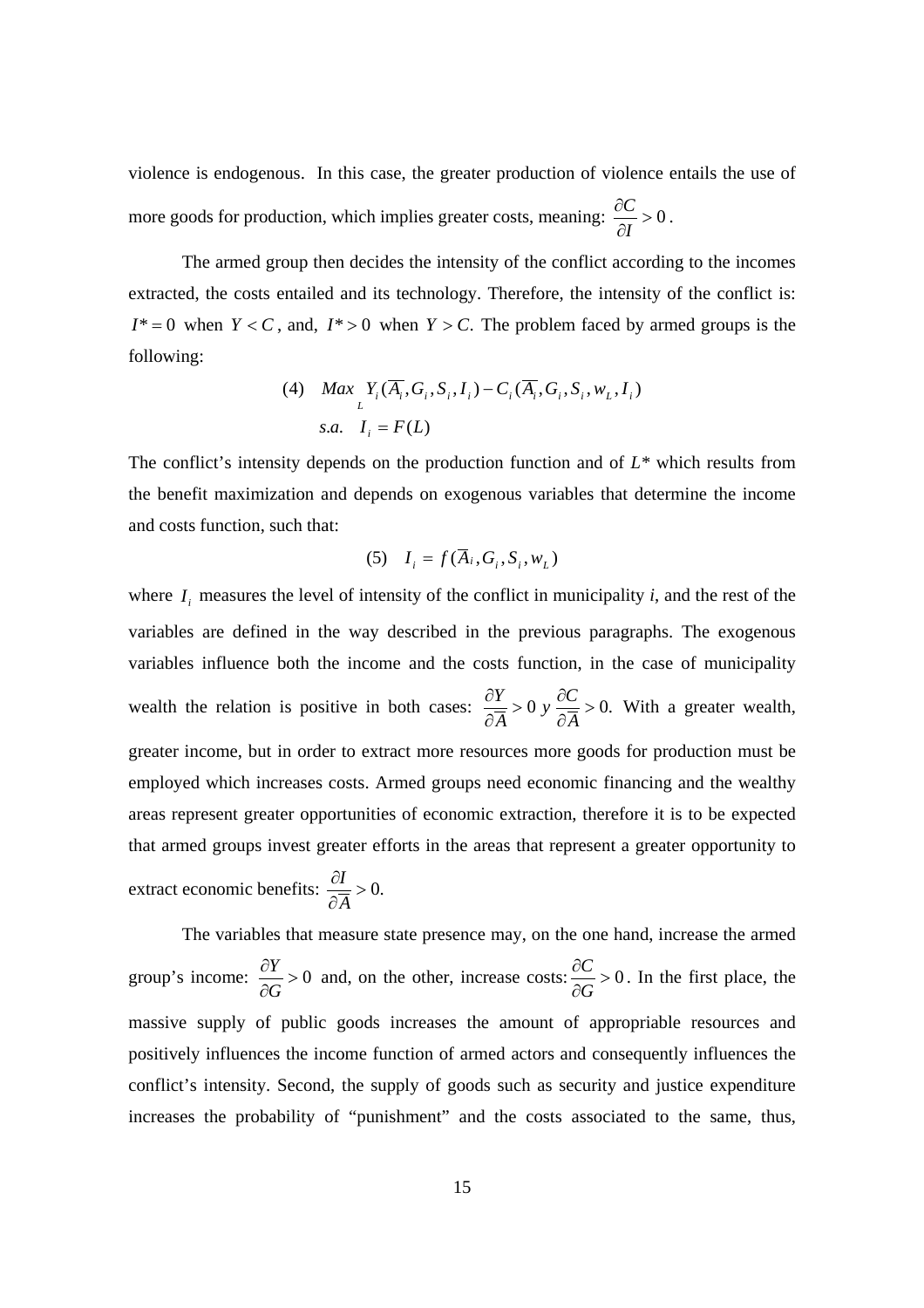decreases conflict's intensity. Third, the supply of goods such as education, health care and employment opportunities increase the opportunity costs for belonging to insurgent groups and decreases conflict's intensity. Lastly, and this is the relation proposed in the hypothesis, defined property rights may dissuade military actions by armed groups and have a negative impact on the conflict's intensity. The impact of state presence over the conflict's intensity depends on the nature of the public good.

Social and political variables of the municipality influence, as well, conflict's intensity. Social and political problems may be generated and generate failures in the state system, which facilitates the presences and territorial imposition of armed actors. With a greater social unrest, the costs for insurgent groups decrease:  $\frac{\partial C}{\partial x} < 0$ ∂ ∂ *S*  $\frac{C}{\sqrt{2}}$  < 0, which positively influences conflict's intensity. The relation to be established between the variables that measure grievance, meaning the objective variables of the conflict, is that with a greater social unrest, there is greater conflict intensity:  $\frac{U_I}{I} > 0$ ∂ ∂ *S*  $\frac{I}{a} > 0$ .

Finally, it is necessary to analyze the interaction between wealth of municipalities and state presence. The wealth of a municipality *per se* does not explain the greater conflict intensity given that the good quality lands and high levels of municipal investment could stimulate greater investment towards property security by landowners (not necessarily legal owners), which would make presence of armed groups more difficult. This interpretation makes sense under the theoretic framework set by the models of Grossman and Kim (1995), and Hirshleifer (1995): with well established property rights, lands are not a "common resources" which may be appropriated by armed actors and, when the "owners" invest in security, the winner of the booty is established by the military capacity of each agent. In this sense, it is important to establish the sign of:  $\frac{\partial^2 I}{\partial \overline{A} \partial G}$  $\partial \overline{A}\partial$  $\partial^2$ . When  $G_i$  is defined by the presence of better-defined property rights, the entrance of armed groups becomes more difficult and thus  $\frac{0}{2}$  = 0 2  $\lt$  $\partial \overline{A}\partial$ ∂  $\overline{A} \partial G$  $\frac{I}{\sqrt{2}} < 0$ .

#### **III. B. DEFINITION OF VARIABLES AND DATA DESCRIPTION**

Seeking to prove these empirical relations, the following econometric estimation is defined: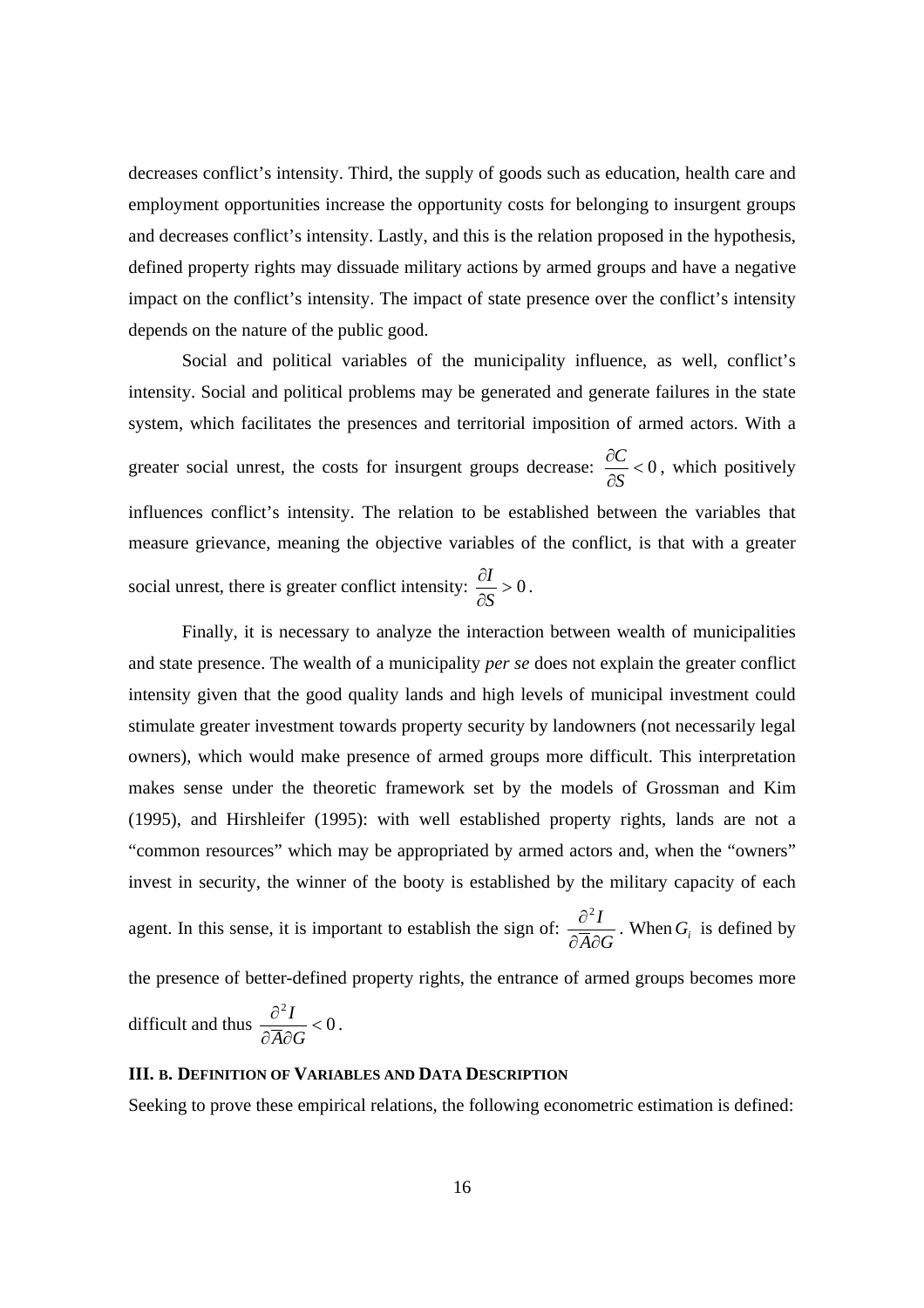### *i*  $I_i = \alpha + \beta X_i + \delta X_i * V_i + \gamma V_i + \varphi Z_i + \varepsilon_i$

The estimation's purpose is to explain the intensity of conflict taking into consideration municipal characteristics. Conflicts intensity  $I_i$ , is measured by different types of attacks by armed groups: total attacks, massacres<sup>10</sup> and displacements, and, is explained through municipal variables that represent each one of the vectors established in the previous paragraph. The three measures of violence are not perfect substitutes however, and each represents a different military strategy for armed actors. The explanatory variables are: a vector of municipal characteristics related to the wealth of municipality  $X_i$  that measure how attractive the municipality is for armed actors, a vector  $X_i * V_i$  that measures interactions between the municipality's wealth and state presence, a vector  $V_i$  that measures the characteristics of the variables related to state presence and, lastly, vector  $Z_i$  of the municipality's social characteristics.

Vector  $X_i$  includes: the size of rural land lots, per capita transfers, tax collection and the distance to the department's<sup>11</sup> capital<sup>12</sup>. Per capita transfers and tax collection are measures of municipality's economic capacity and may increase armed groups' expected benefits. On the other hand geographic variables such as the presence of illegal crops, oil areas or agricultural or livestock production areas are included in the estimations by means of department controls. The presence of illegal crops may increase the probability of actions by part of armed groups given that the drug economy increases the "value of the war booty and the clandestine rewards that are received by members of security forces" (Reyes, 1994; Pg. 66). However, the causality between conflict and illegal crops is difficult to establish given that it cannot be determined what happens first: the presence of illegal crops which increases the "war booty" or the armed actors that intervene in the illegal crops due to its economic yield and its clandestine legality. Sánchez and Díaz (2004) find that the activity of armed groups explains in a large percentage the production of illegal crops, and

<sup>&</sup>lt;sup>10</sup> Homicide of people in a state of defenselessness, produced by an armed attack or similar cause, of three or more human beings (Defense of the People, consulted in:

http://members.fortunecity.com/anncol3/okt/991017\_Defensoria\_masacres.html)

 $11$  Municipalities are the smallest administrative units in Colombia and departments are similar to States in The United States.

 $12$  Although the size of the land lots and the distance to the department's capital do not explicitly measure municipal wealth, they are characteristics that may make the entrance of armed actors to the municipality more or less attractive.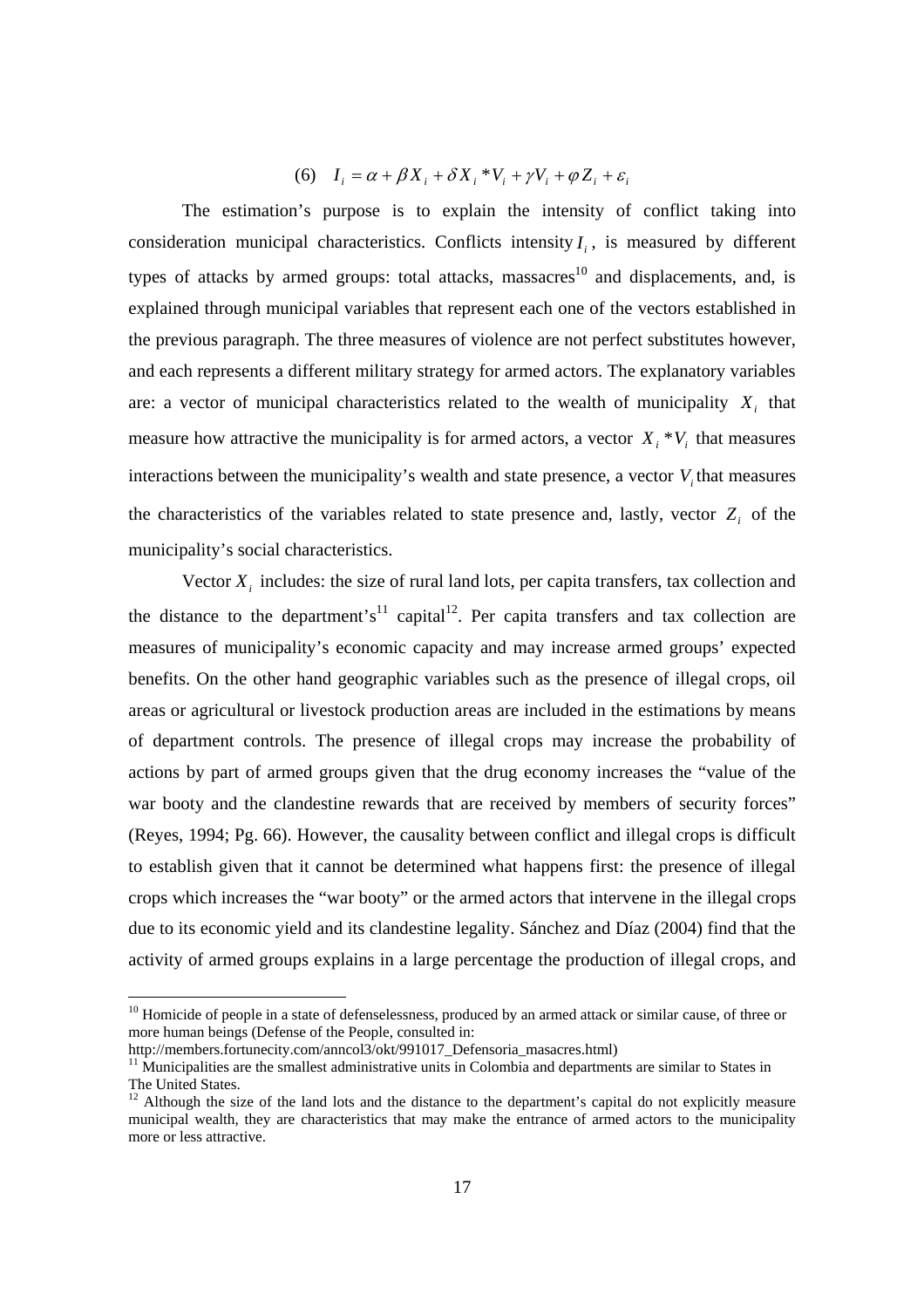conclude that the expansion of the conflict is one of the explanations of coca leaf crops<sup>13</sup>. The discussion on the causality between presence of illegal crops and the intensity of the conflict is an issue of great relevance in the Colombian context, however, exceeds the purpose of this paper.

Vector  $X_i * V_i$  measures the interactions between: first, characteristics of the land lots with an informality level of property rights; second, characteristics of the land lots with a level of expenditure in security and justice; and third, characteristics of the land lots with a level of informality and expenditure in security and justice. Interactions are fundamental to the model, given that wealthier municipalities may coincide with those that have a better definition of property rights, in which case the measure of wealth would not necessarily increase conflict's intensity.

The variables related to state presence are taken into account independently from their interaction with the characteristics of land lots, in vector  $V_i$ . The characteristics such as the informality of property rights and public investment per capita<sup>14</sup> are taken into consideration in this vector.

Social problems related to poverty and well-being conditions, in addition to the social capital heap in the municipality, are measured in vector  $Z_i$ . In order to measure the impact of social variables over the intensity of the conflict are used the Unsatisfied Basic Needs (NBI) index and the number of organizations<sup>15</sup>, at a municipal level<sup>16</sup>. The population's social conditions influence the decision function of illegal groups, given that the entrance of armed actors may be less costly in a community with greater poverty and precarious life conditions. Likewise, when there are no legal economic opportunities it may be easy to recruit civilians into the illegal armed groups. Regarding the characteristics of the land lots, a greater level of land concentration may be related to political inequality

 $13$  The endogeneity problem may be solved using as instrumental variable of the presence of coca crops, the municipality's altitude. However, the first stage results show that the altitude is not significant in order to explain the presence of illegal crops. Additionally, qualitative evidence supports this relation. In Cerotal, Pasto the victims of the conflict state that: *they told us we had to plant the poppy, they taught us how to do it (…) They made calculations of the yield of potato and of poppy and they showed us that the poppy was more profitable (…) People were told: 'he who will have the least, will have 12 million, that convinced us (…) They only required it to finance the war"* (Jesús, H., 57 years old) (Case Studies Poverty Mission, World Bank). <sup>14</sup> Municipality investment, in healthcare, education, housing, water, roads and total.

<sup>&</sup>lt;sup>15</sup> The number of organizations corresponds to economic, civil and social organizations.

<sup>&</sup>lt;sup>16</sup> Land concentration measures were also considered. However, none of the estimations were significant, nor changed the sign or significance of the other variables.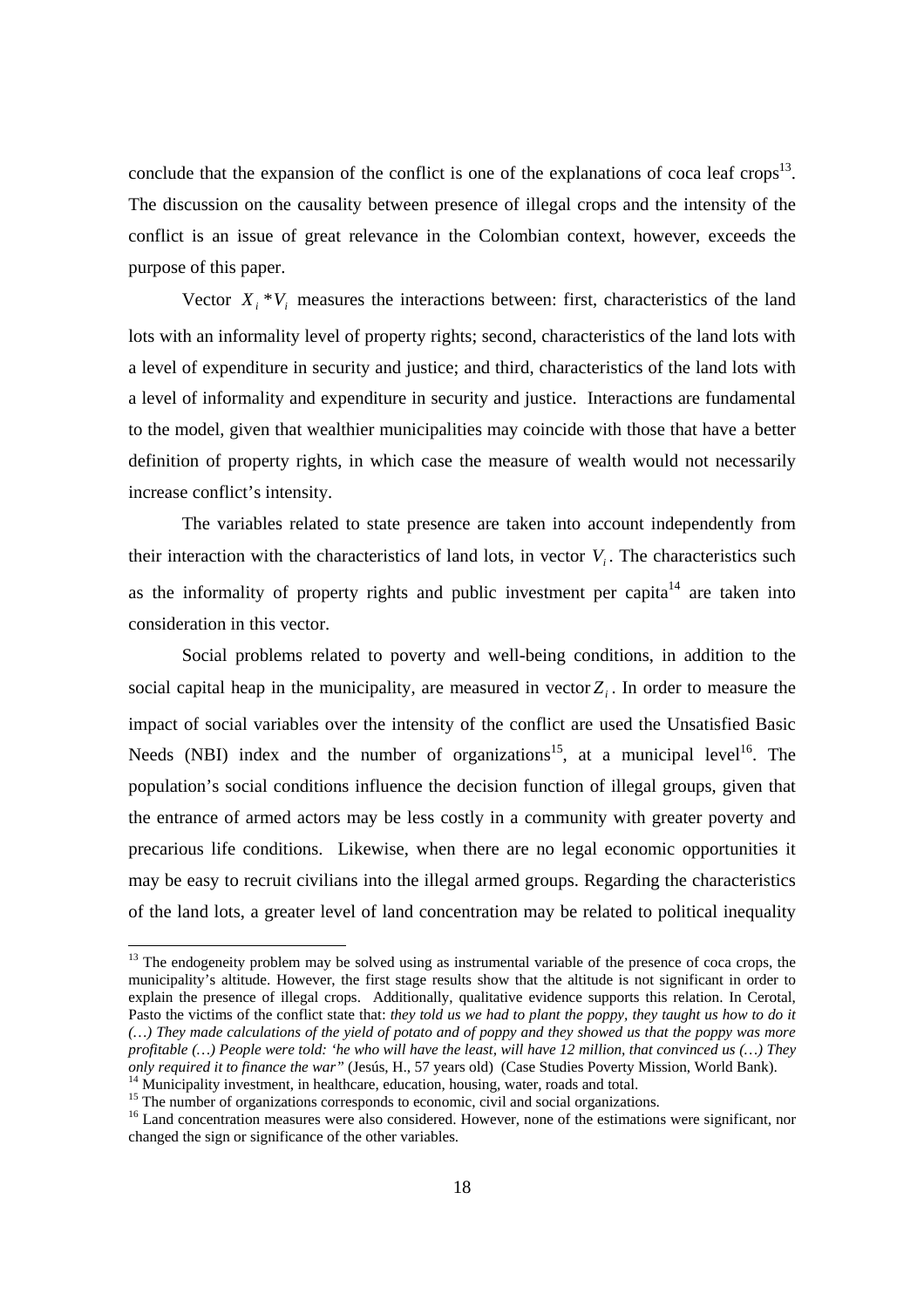(Acemoglu, Bautista, Querubín and Robinson, 2007), which may influence the living conditions in the municipality. In addition to the community's social conditions, the social capital heap is a determinant of the model. With well defined social networks, individuals are better organized; they have more information and may be better prepared to confront possible negative shocks due to war as the probability of civil resistance increases. Additionally, the presence of social organizations increases the level of social cohesion and integration, and therefore decreases the risks of an individual preferring to enter the armed groups' lines. Notwithstanding, this variable's sign is difficult to establish *a priori* given that the conflict may arise precisely in these areas, and the attack on the civil population is a way to dismantle said networks.

Although it could be argued that the variable for property rights informality may present endogeneity problems, given the objective function of armed groups this problem is not present. Despite the fact that the conflict's intensity may deteriorate the State's actions and presence, which may influence the determination of property rights, in this case the relation is not found in this sense. The informality of property rights affect the benefit function of armed agents and therefore  $L^*$  and the intensity of the conflict. However, when armed agents make a decision of attack they do not influence State presence, as at the time of the attack these variables are exogenous, which determine the armed agents' decisions but not the other way around. Armed actors decide to enter a community based on the income and costs function that determine the expected benefits of the attacks. Informality influences the objective function of armed groups, as well as the explanatory variables, at the moment in which armed actors face the decision of entering a community. The objective function that determines the intensity of violence depends therefore on the municipality's conditions, which are exogenous. Although the strengthening of armed groups in a community may influence State presence variables and social conditions, when rebel actors make the decision these variables are exogenous and there are no endogeneity problems. However, to rigorously prove this interpretation the formality percentage in 1985 is used as an instrumental variable.

The dependent variable is measured by the total number of attacks by armed groups<sup>17</sup>, the total massacres and the number of displaced individuals. All this data is

<sup>&</sup>lt;sup>17</sup>Attacks by paramilitaries, CNGS, ELN, EPL, ERG, ERP, FARC, M-19, PEPES and other unknown actors.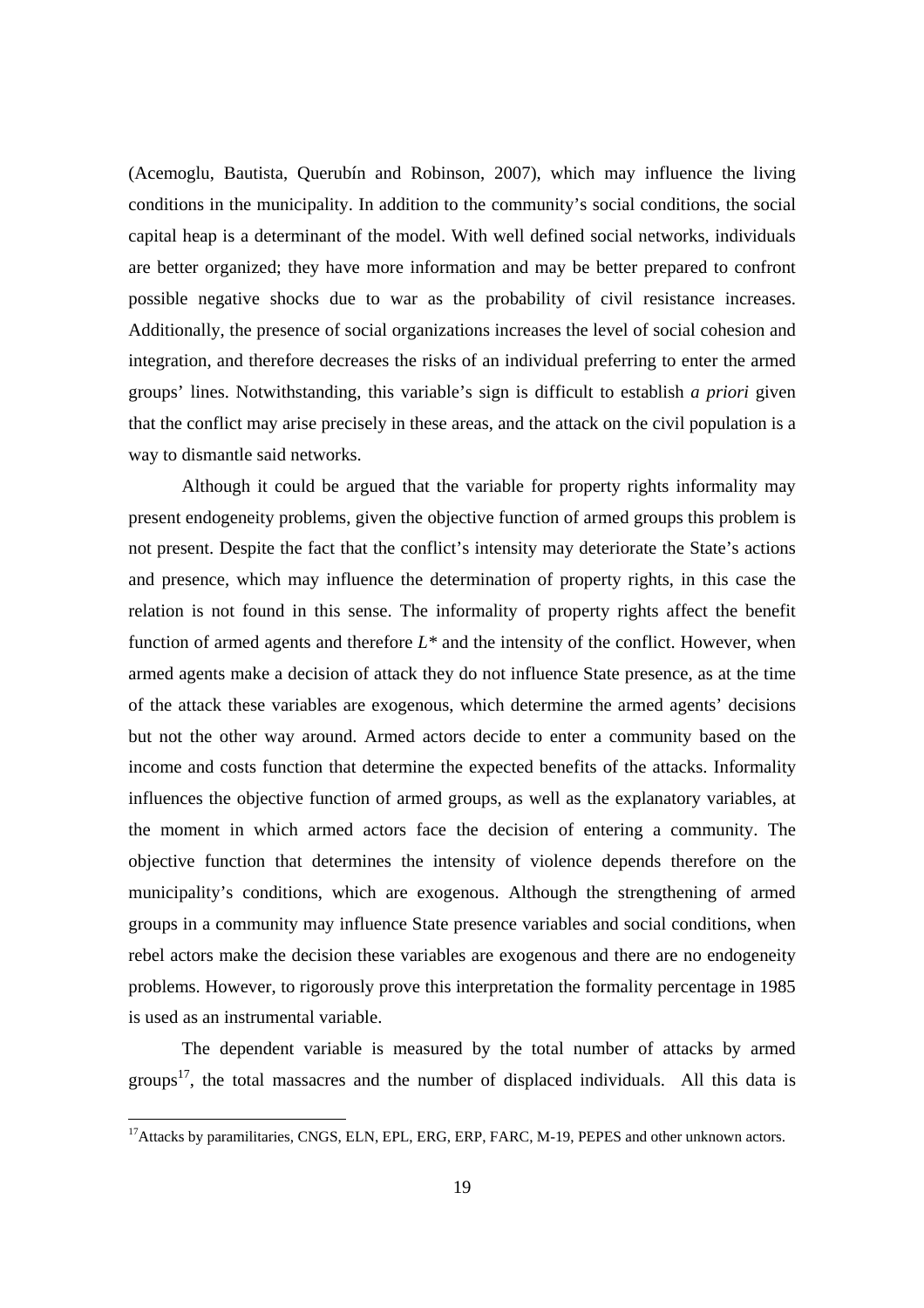analyzed at a municipal level, annual data for the total number of attacks is available between 1993 and 2004, and for the massacres rates between 1995 and 2002, both series originating from the *Departamento Nacional de Planeación*; annual data on displacement is available from 1995 to 2006, originating from the *Registro Unico de Población Desplazada*  $(RUPD)<sup>18</sup>$ . Although three variables are a measure of the conflict's intensity, they are not perfect substitutes of the intensity of violence at it is not expected that the econometric results be the same for the three cases given that the armed groups' objectives may differ according to the military strategy they decide to employ. Displacement, for example, is not only related to the armed groups' decision but also to the victims of the conflict. It is likely that when being victims of the armed conflict, independently of the type of possession over the land, individuals decide to migrate based on other factors that influence their expected utility<sup>19</sup>. In the case of the attacks, there may be specific objectives in the municipality, and in the case of the massacres the motivation may be the massive consolidation in a determined municipality. In the second case the violence may be motivated in greater part by the municipality's level of wealth, or by conflicts for territorial hegemony between insurgent groups and not by specific objectives within the municipality.

Given that several variables only have information for one year, there are no annual variations for the whole group of explanatory variables; therefore, data panel models cannot be conducted with the whole group of variables specified in the section above. Seeking to empirically explore the hypothesis, two econometric strategies are used: on the one hand, averages of the dependent and of the explanatory variables are used. This methodology is similar to a data panel model controlling for the variables omitted that change in time, but that remain constant<sup>20</sup> between municipalities, meaning, fixed effects at a municipal level. On the other hand, the maximum of the dependent variable and the average of the explanatory variables are used. This methodology allows observing the impact of explanatory variables when the attacks take place (in the cases of the maximum observation) seeking to identify the determinants of the conflict's intensity at the time in which the presence of the armed group is observed. Given that the attacks do not occur in a

<sup>&</sup>lt;sup>18</sup> Social Action Network (Red de Acción Social). Valid thru: February 3, 2007.

<sup>&</sup>lt;sup>19</sup> In Ibáñez and Querubín (2004) a model on the probability of individuals migrating is developed.

<sup>&</sup>lt;sup>20</sup> Princeton University. "Data and Statistical Services" consulted in:

http://dss.princeton.edu/online\_help/analysis/panel.htm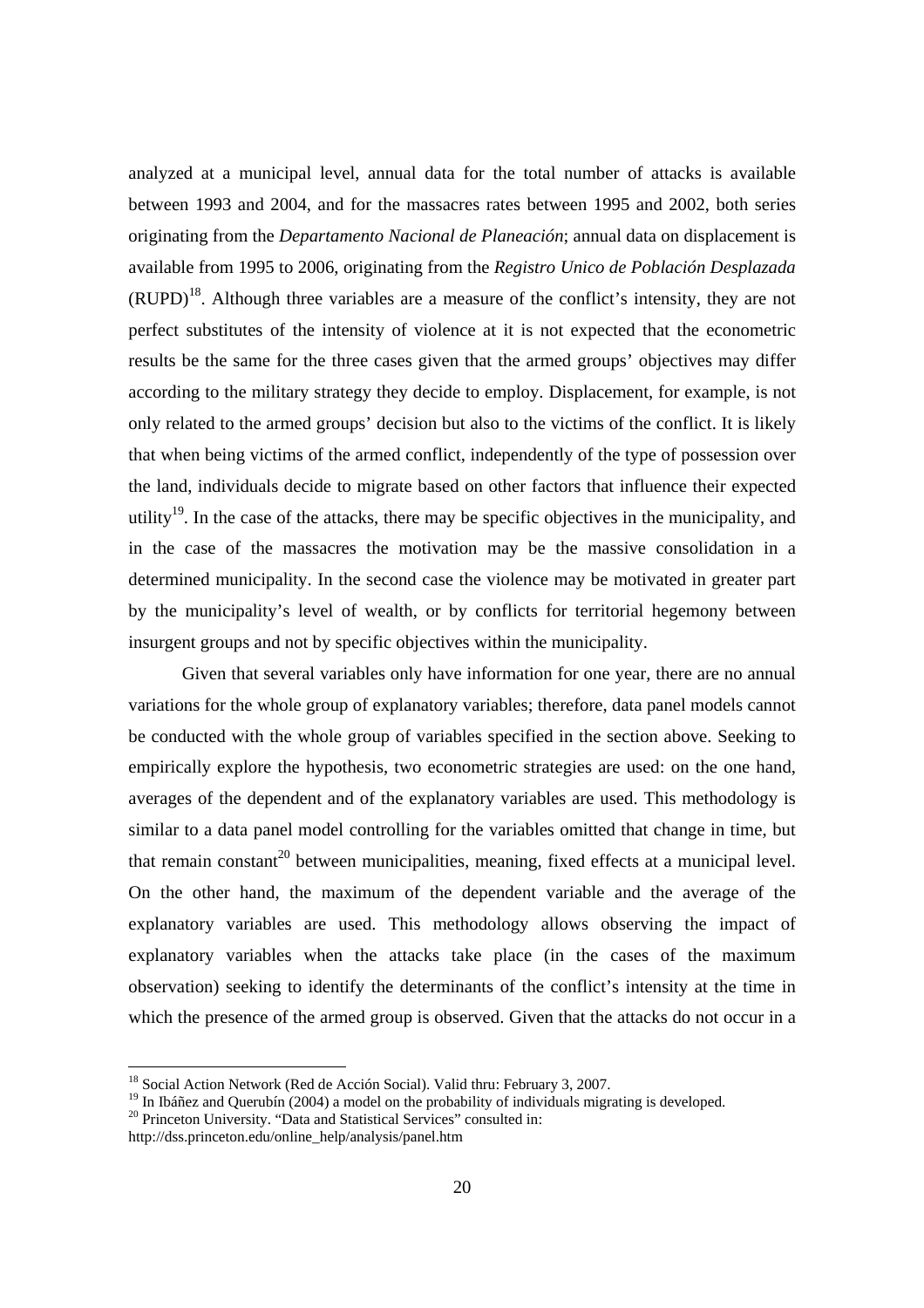constant manner, only observing the averages could underestimate the intensity of the conflict.

A formality *proxy* is built seeking to measure the definition of property rights. The variable is built taking the data on the area of the land lots at a municipal level from IGAC (*Instituto Geográfico Agustín Codazzi*) for 1999 to  $2003<sup>21</sup>$ . The IGAC data are based on information from cadastre, therefore the area of the registered land lots in this database correspond to formal land lots with defined property rights. To establish a percentage of formality in property rights, the area of formal land lots is compared with the total area of the municipality<sup>22</sup>. The *proxy* proposed for the definition of property rights measures the percentage of formal land lots in municipality *i*, as defined below<sup>23</sup>:

## $Formality = (Area of formal land lots.)/(Area of the municipality.)$

The measure is an approximation of the informality in Colombia and is based on cadastral data. The econometric analysis excludes the data for the larger cities<sup>24</sup> in order to eliminate exclusively urban areas from the sample.

The results of the model are relevant as, if the variables that measure state presence (motives and objective causes), are the most significant (contrary to Collier and Hoeffler's (2001) results), it would be demonstrated that State policies are an important determinant within the conflict dynamics. Furthermore, if especially the variables related to property rights turn out to be significant, it is evidenced that informality in the land market is still a problem related to the conflict and highlights the effort that the Colombian State must make in order to resolve and formalize access to small farmers' lands.

<sup>&</sup>lt;sup>21</sup> With the exception of Antioquia for which property data of the Statistics Yearbook of Antioquia is used.

<sup>&</sup>lt;sup>22</sup> The municipality area to be compared is that which should have established property titles, namely, the municipal area without taking into account: indigenous reserves, forest areas and natural parks, and State lands. The area registered in cadastre takes into account the area of these properties and due to the restriction of data of protected lands and State lands at a municipal level, both areas may be compared without having to remove from the municipal area the area of said lands.

<sup>&</sup>lt;sup>23</sup> Given that the variable is based on information from cadastre, informality in property rights measured by the area of the registered land lots may be an imperfect proxy as it is possible for some lands that appear as formal not to be so. Additionally, there are cases where a land lot is located between two municipalities but only registered in one, which may create mistaken formality percentages. The cases where the registered area is greater than the municipal area are not taken into consideration in the econometric analysis. In total, 23 percent of the observations are not included, the mean of the formality percentage for the same is 1.14 while the mean for the observations taken into consideration is 0.81.

<sup>&</sup>lt;sup>24</sup> Bogotá, Cali and Medellín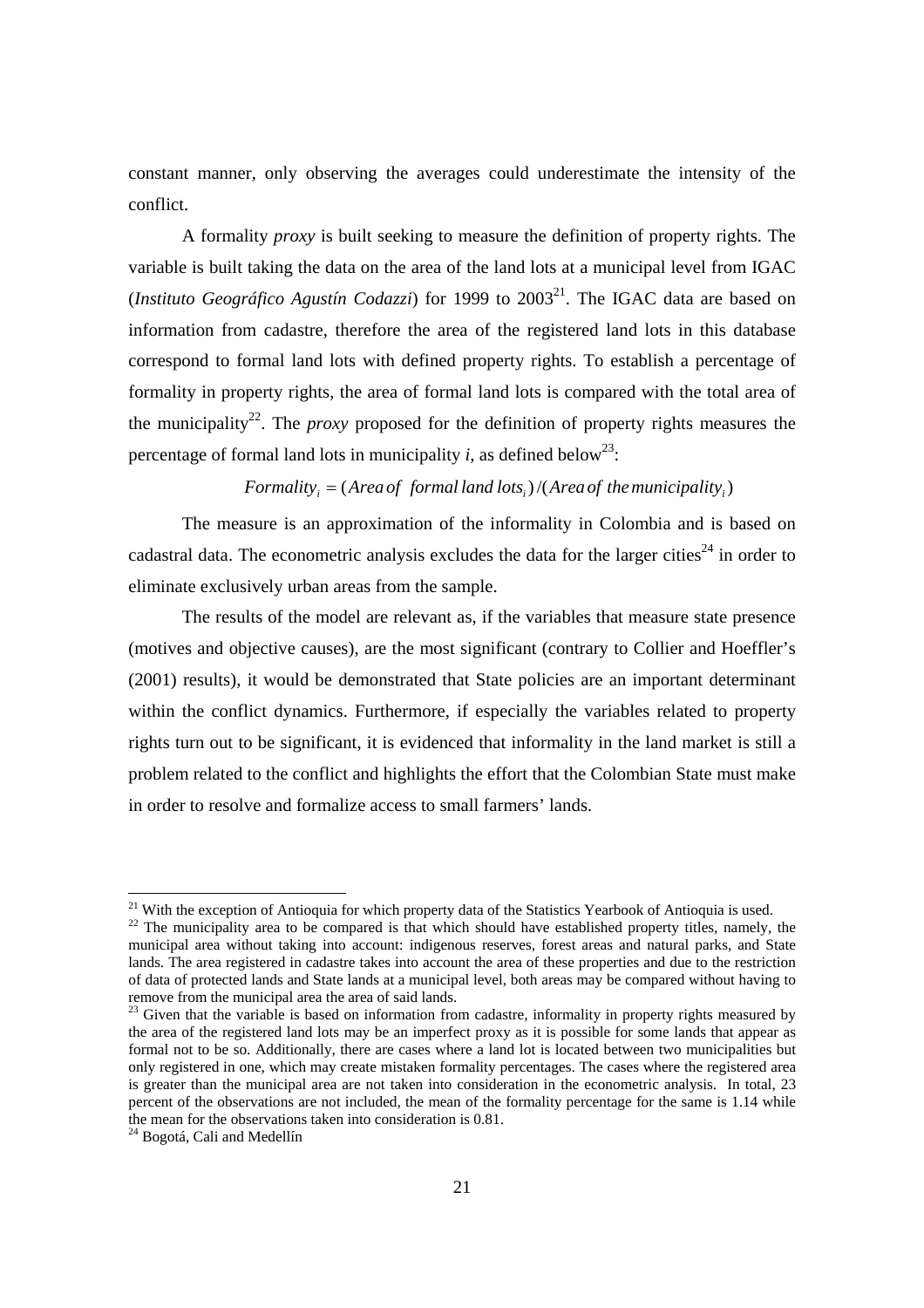#### **III. C. DESCRIPTIVE STATISTICS**

The objective of this section is to analyze descriptive statistics according to attack or displacement presence. Furthermore, graphs are used to determine the relation between the percentage of formality and violent events.

Table 1 shows the municipal characteristics according to presence of attacks and forced displacement, the descriptive statistics are not used to measure the intensity of the conflict but rather the presence of armed actors measured by the presence of attacks and by the displaced population<sup>25</sup>. The data show the means of the explanatory variables and the significance of the difference between means according to the presence of attacks and displacement; it should be highlighted that these are descriptive results that without controlling for other variables may present errors. In the following section by means of regressions these results may be statistically proven with a greater degree of statistical rigor.

The variables that measure the municipality's wealth positively influence the presence of armed actors, with the exception of transfers per capita and the distance to the department's capital. The more attractive lands from an economic point of view (greater appraisals, greater size and presence of illegal crops) may attract armed groups and increase the level of violence. Either if the armed groups are motivated by the appropriation of the war "booty" as a way of becoming rich or if the appropriation is only considered as a way to finance the conflict, the land characteristics influence the armed actors' actions. The lands with better quality are surely better appraised; likewise, larger lands allow greater territorial control and from that point of view, independently from its quality, may be more desired by insurgent groups. However, the normalized size of the land lots does not show significant differences according to presence of attacks or displacement. The normalized size is calculated in relation to the mean and to the standard deviation of the size of the land lots at a municipal level; this measure is more precise than the absolute size of the land lots given that it takes into account the characteristic size of the land lots at a regional level. On the other hand, contrary to what was expected, when there is presence of attacks the

 $25$  To measure presence a dichotomy variable is constructed, which is equal to 1 if there were attacks and to 0 if not for the case of the attacks, and equal to 1 if there were displaced individuals and 0 if there was no displacement.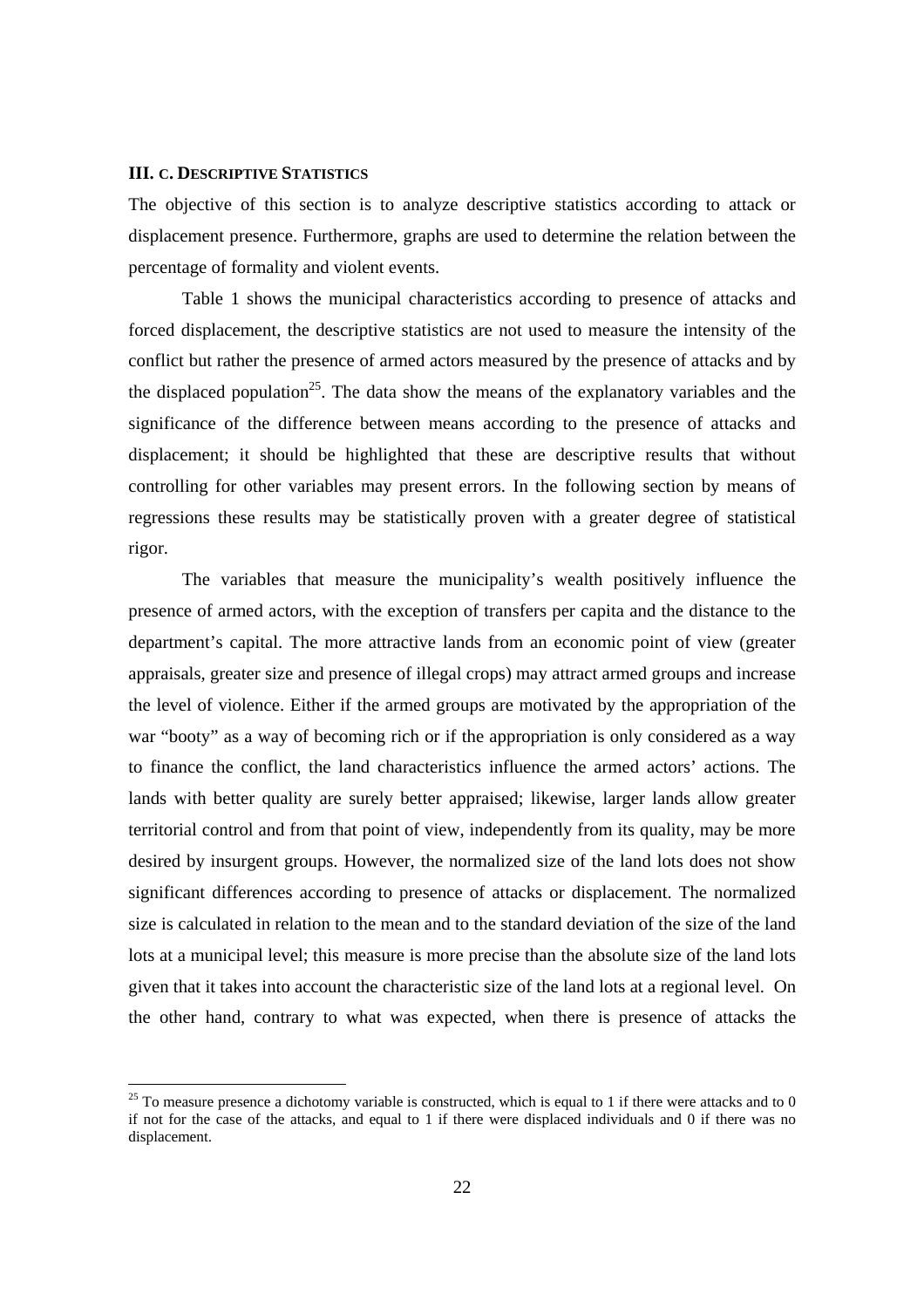municipalities are on average closer to the capital, however when there is displacement the distance to the capital is greater.

 The differences of the means of the variables that measure State presence are significant only for presence of attacks. The percentage of formality shows the expected result, the municipalities with a greater percentage of formality show a smaller presence of attacks as is proposed in this paper's hypothesis, while the differences in the means for investment per capita are not significant.

 Finally, the differences of the variables' means that measure social problems and the social cohesion of the community are significant both for the presence of attacks and for the displacement phenomenon. The mean of the number of organizations is greater when there is presence of attacks and forced displacement: an explanation for this result may be that the strategy of armed groups is related to the destruction of the social networks seeking to increase control and territorial hegemony. Furthermore, land concentration is greater when there are attacks and forced displacement. On the one hand, this variable may show a greater level of inequality that indicates social problems and decreases the costs for armed groups of entering a municipality; on the other hand, a greater level of land concentration could indicate the presence of landowners that could have more power over their properties and make military actions of insurgent groups difficult. This variables impact over the conflict's intensity is rigorously determined by means of the regressions in the following section.

Graph 1 not only corroborates the relation observed in the previous table between the percentage of formality and the presence of attacks, but also shows a quadratic relation between the two variables. The relation appears to be non-linear, at a greater formality the presence of attacks increases, but reaches a point where the greater formality dissuades the presence of armed actors.

On the other hand, the relation of Graph 1 may be influenced by the size of the land lots given that, as observed in Table 1, larger land lots may be more attractive for armed groups. Size is not always related to the land lot's appraisal (Graph 2) but is related to formality (Graph 3): larger land lots show a smaller percentage of formality, which may influence the decision to attack. The negative relation between size of the land lots and the percentage of formality may imply that in Colombia, the larger land lots are found in areas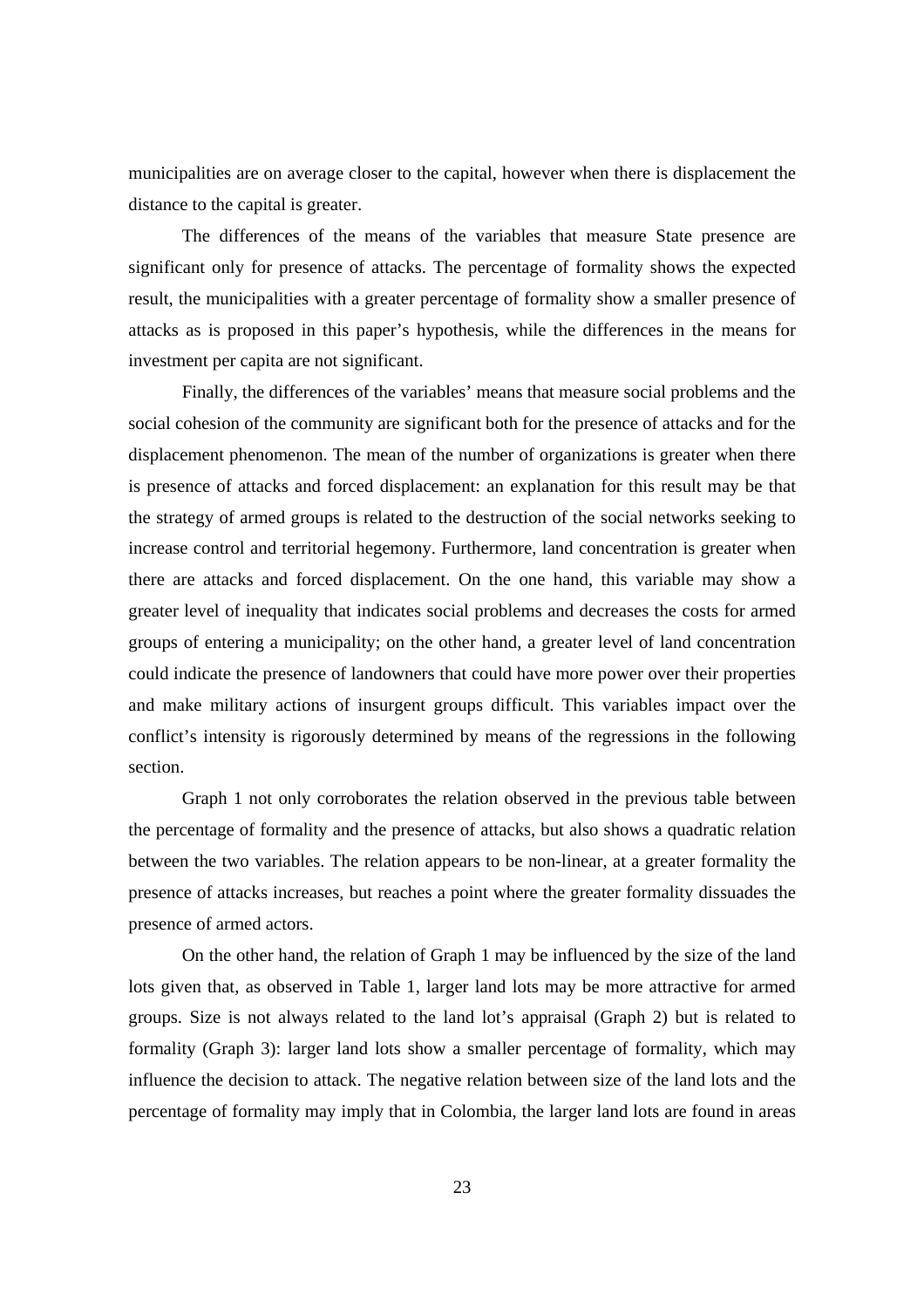of agricultural boundaries as may be observed in Map 1. The darker municipalities are those that show larger land lots and that are located in departments characterized for being agricultural boundary territories, such as: Caquetá, Meta, Casanare, Amazonas, Guainía, Guaviare and Vaupés.

**Table 1. Municipal characteristics according to the presence of attacks and forced displacement. Mean Differences** 

| <b>Variable</b>                                                |                |                   | <b>Attacks</b> |                   | <b>Forced Displacement</b> |                                       |                     |                            |  |  |  |
|----------------------------------------------------------------|----------------|-------------------|----------------|-------------------|----------------------------|---------------------------------------|---------------------|----------------------------|--|--|--|
|                                                                |                | <b>Total</b>      | Mean           |                   |                            | Total                                 |                     | Mean                       |  |  |  |
|                                                                | <b>Attacks</b> | <b>No Attacks</b> | <b>Attacks</b> | <b>No Attacks</b> | <b>Displacement</b>        | N <sub>0</sub><br><b>Displacement</b> | <b>Displacement</b> | No.<br><b>Displacement</b> |  |  |  |
| Wealth: Xi                                                     |                |                   |                |                   |                            |                                       |                     |                            |  |  |  |
| Appraisal rural lands IGAC 2003<br>(Millions)                  | 33.500***      | 22,600***         | 26,400         | 22,900            | 26,800                     | 23.500***                             | $26,000*$           | 15,200*                    |  |  |  |
| Plot size                                                      | 85,686 ***     | 59,766 ***        | 77.950         | 55,014            | 77.151 ***                 | $31.778$ ***                          | 75,083              | 22,619                     |  |  |  |
| Normalizad plot size                                           | 0.0229         | $-0.0077$         | 0.0007         | 0.0002            | $-0.0011$                  | 0.0072                                | 0.0006              | 0.0007                     |  |  |  |
| Illegal crops hectares                                         | 238.36 ***     | 86.93 ***         | $166.04$ ***   | $15.31$ ***       | $164.63$ ***               | 24.89 ***                             | 136.7972            | 7.0638                     |  |  |  |
| Transfers per capita                                           | 97.90 ***      | $117.02$ ***      | $103.83$ ***   | 138.25 ***        | $96.29***$                 | $128.06$ ***                          | $109.19$ ***        | $162.25$ ***               |  |  |  |
| Per capita ICA Tax revenue                                     | $6.33***$      | $3.49***$         | 4.39           | 3.48              | 4.48                       | 4.16                                  | 4.29                | 1.96                       |  |  |  |
| Distance to the department's capital                           | 119.16 ***     | 133.82 ***        | 130.59         | 128.00            | 133.43 ***                 | $124.05$ ***                          | 130.80              | 114.10                     |  |  |  |
| <b>Presence of State: Zi</b>                                   |                |                   |                |                   |                            |                                       |                     |                            |  |  |  |
| Formality percentage                                           | $0.8965$ ***   | $0.9248$ **       | $0.9093*$      | $0.9706*$         | 0.9127                     | 0.9302                                | 0.9251              | 0.8948                     |  |  |  |
| Per capita investment                                          | 120.35         | 251.18            | 923.98         | 202.76            | 276.12                     | 123.25                                | 781.33              | 216.83                     |  |  |  |
| Normalizad per capita investment                               | $0.1087$ ***   | $-0.0466$ ***     | 0.0000         | 0.0000            | $0.1100$ ***               | $-0.1429$ ***                         | 0.0000              | 0.0000                     |  |  |  |
| <b>Social Problems: Ci</b>                                     |                |                   |                |                   |                            |                                       |                     |                            |  |  |  |
| Number of organizations                                        | $720$ ***      | $226.67$ ***      | $356.18***$    | 159.81 ***        | $412.51$ ***               | 224.96 ***                            | $321.65$ ***        | $90.30$ ***                |  |  |  |
| <b>Unsatisfied Basic Needs</b>                                 | 47.27 ***      | 50.85 ***         | 50.29          | 49.70             | $50.60*$                   | $49.19*$                              | 50.22               | 48.87                      |  |  |  |
| Inequality of plot size: standard<br>Deviation (hectares)      | 7,586 ***      | $3.106$ ***       | $4.853**$      | 419**             | $4.190***$                 | $2.221$ ***                           | 3,993               | 254                        |  |  |  |
| Inequality of plot size: median<br>area/mean area (hectares)   | $0.9856**$     | $0.9894**$        | 0.9881         | 0.9909            | $0.9880**$                 | $0.9921**$                            | 0.9887              | 0.9905                     |  |  |  |
| Source: Author's calculations base don CEDE and IGAC databases |                |                   |                |                   |                            |                                       |                     |                            |  |  |  |

\*10% significance \*\*5% significance \*\*\*1% significance





Source: Author's calculations with CEDE and IGAC databases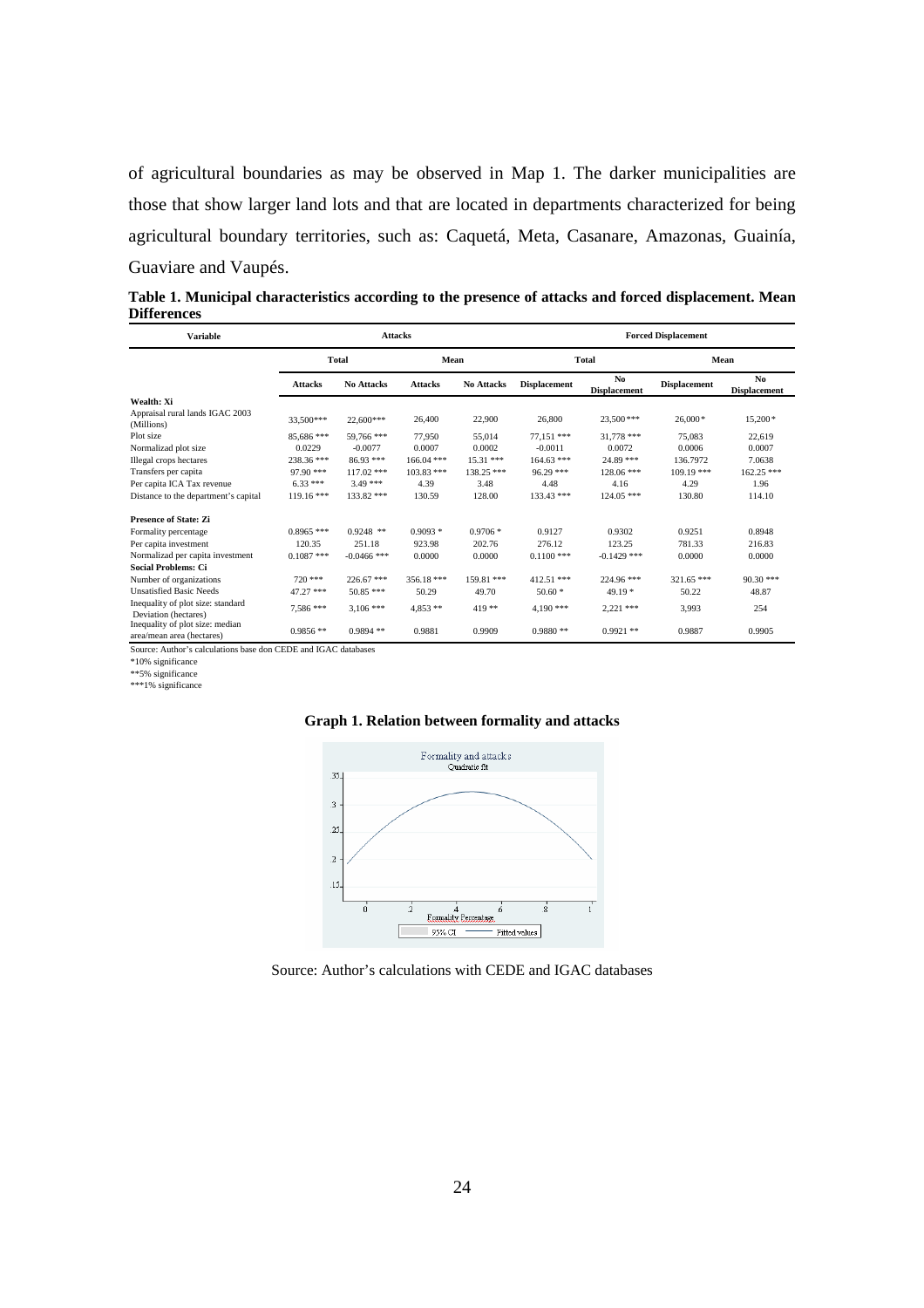

**Graph 3. Relation between formality and size** 



Source: Author's calculations with CEDE and IGAC databases

The relation between formality and attacks (Graph 1) may be therefore influenced by the size and the value of the land lots. A more statistically rigorous analysis through econometric estimations is shown in the following section, which allows controlling for other variables that may influence over these relations.







Source: Author's calculations with CEDE and IGAC databases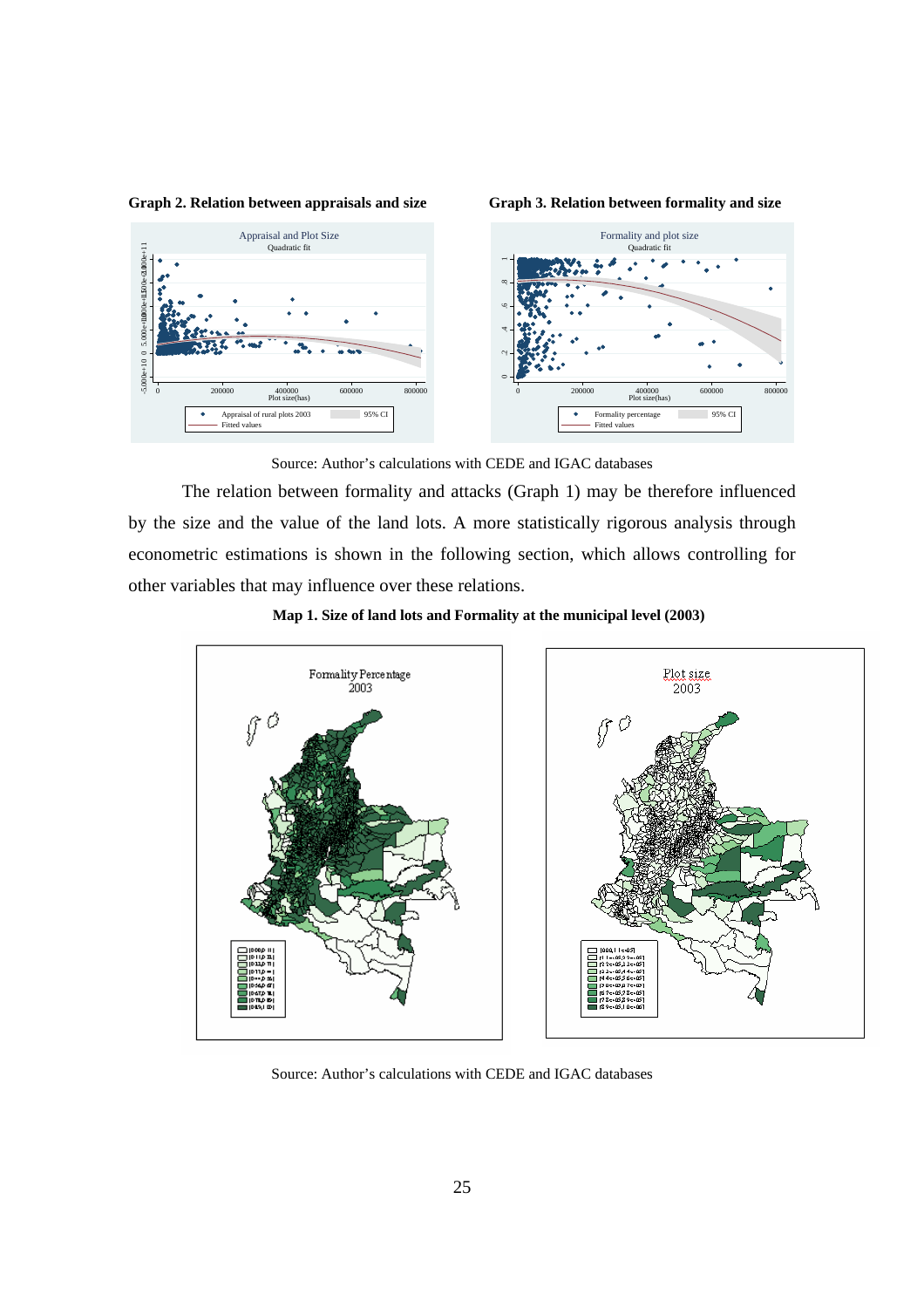#### **IV. ECONOMETRIC RESULTS**

This section shows the econometric results of the two methodologies describe above. For each dependent variable regressions were estimated by averages and maximums, to control for the problem of endogeneity in the variable of formality of property rights regressions were estimated using as an instrumental variable the percentage of formality in 1985. It is intuitive to use this variable as an instrument given that the informality in past years is a determinant of the current informality. Additionally, although the lagged variables may maintain the endogeneity problem, a Hausman test was conducted as proof of weak endogeneity and the efficiency of the instrument was proven. In each of the estimations departmental controls were included to control for non-observable omitted variables. The average results are presented in this section, while that for the maximums are shown in the Annex given that the results do not show significant differences. Tables 2 and A1 sow the results for the total attacks at a municipal level, Tables 3 and A2 for the massacre rate for each 10.000 inhabitants and lastly, Tables 4 and A3 show the results for the total of displaced individuals.

For the intensity of violence measured by total attacks (Tables 2 and A1) in regression (1) in the group of variables that measure wealth, the transfers per capita and the distance to the department capital result to be significant, both negatively influence the attacks. The transfers received by municipalities depend on a group of poverty indicators and of characteristics of the population (Sánchez and Palau, 2006). If a municipality received less transfers it may be an indicator of a greater level of economic activity, which could increase incentives for armed groups. On the other hand, the sign for the distance to the department capital corroborates the results observed in Table 1 with the descriptive statistics. The municipalities farthest from the department capital suffer fewer attacks. Although it is a surprising result as it is expected to be easier for armed groups to enter a distant municipality, these may also be the poorest and thus not represent economic benefits for insurgent groups.

From the group of variables that measure State presence the following are significant: the percentage of formality and the investment per capita. The noninstrumentalized estimations include a variable of formality squared and it is found that: the percentage of formality shows a U shape, contrary to what was observed in Graph 1. As is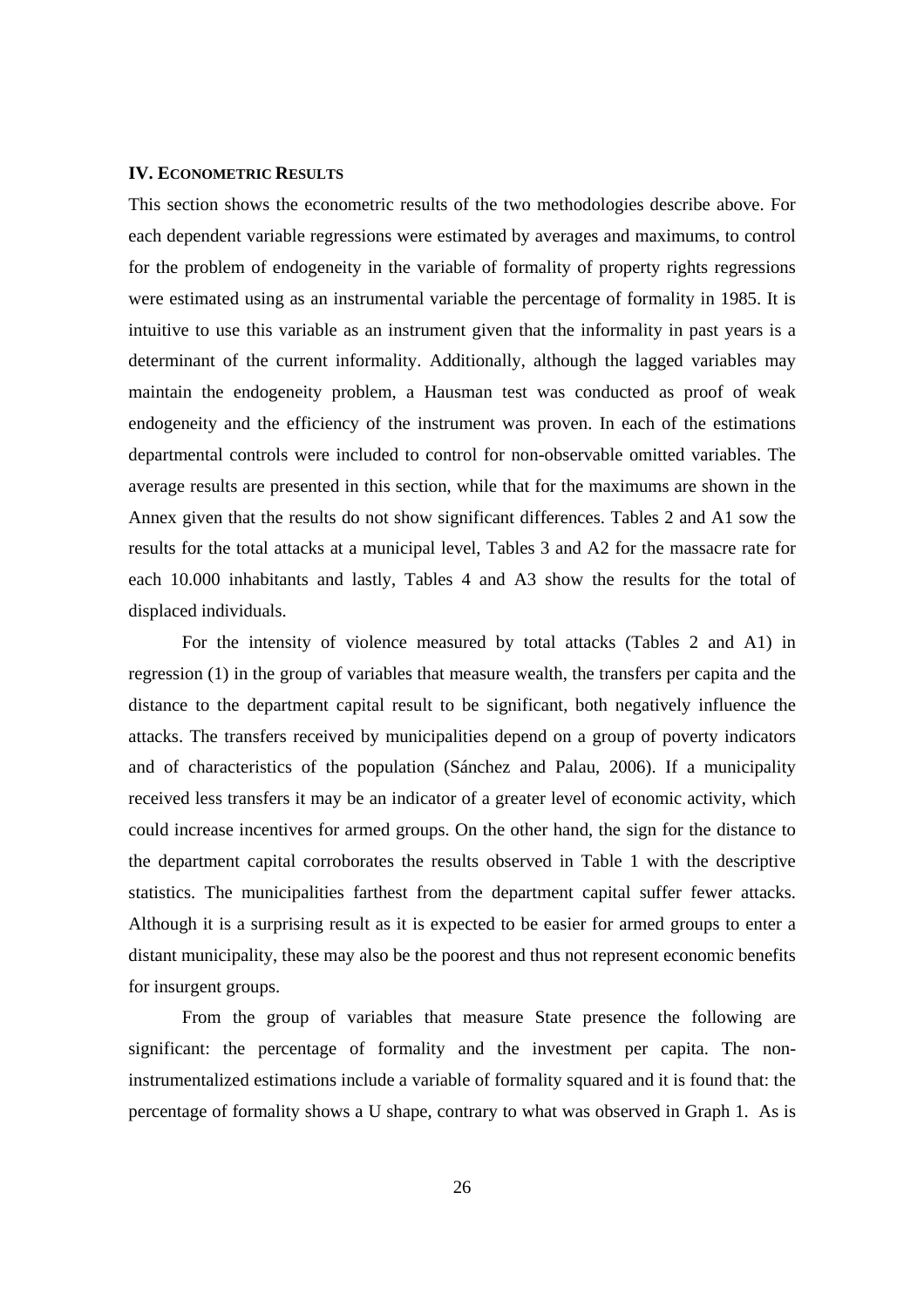proposed in the hypothesis, with a greater formality of property rights the attacks decrease. However, there exists a minimum point from which with a greater formality of property rights attacks increase. An explanation of this result may be that lands with better defined property rights may be those with greater value, notwithstanding, when the variable for interaction between the size of the land lots and the formality is taken into account, no significant results were found. There may exist other variables related to formality and wealth of the land that are not observables by means of the size variable: for example, when armed actors appropriate some lands it is not only for their economic value and the geographical position of the land lots plays an important role for the possible economic rent that they may extract. Territorial expansion, as well as the control of strategic corridors is part of the armed groups' strategy. Results indicate that, as was expected, although larger land lots are a more appealing objective for armed groups, when they have established property titles or a greater expenditure in security in the municipality, the attacks by part of the armed agents decrease. On the other hand, per capita investment negatively influences the intensity of the attacks given that it is a *proxy* of State presence and as such dissuades military action from rebel groups.

From the group of variables that measure cohesion and social problems only the number of organizations results to be negative and positively affects the intensity of violence. However, when controlling for the number of organizations only the percentage of formality continues to be significant. One possible explanation could be the high level of correlation with the other variables; however, the correlation matrix (Table A4 in the Annex) does not show high correlations with the other explanatory variables. The variable used as a *proxy* for the number of organizations may present problems as it corresponds to different types of organizations not found in all municipalities and there are only data for one year for each organization.

In the interactions group two are significant: the interaction between size of the land lots and expenditure on security and justice, and the interaction between size, formality and expenditure on security and justice, in both cases with a negative sign. This result may be intuitive: despite the larger size of the land lots, if expenditure on security by the State and the expenditure to formalize the land lots by part of their owners are high, armed actors are dissuaded to attack.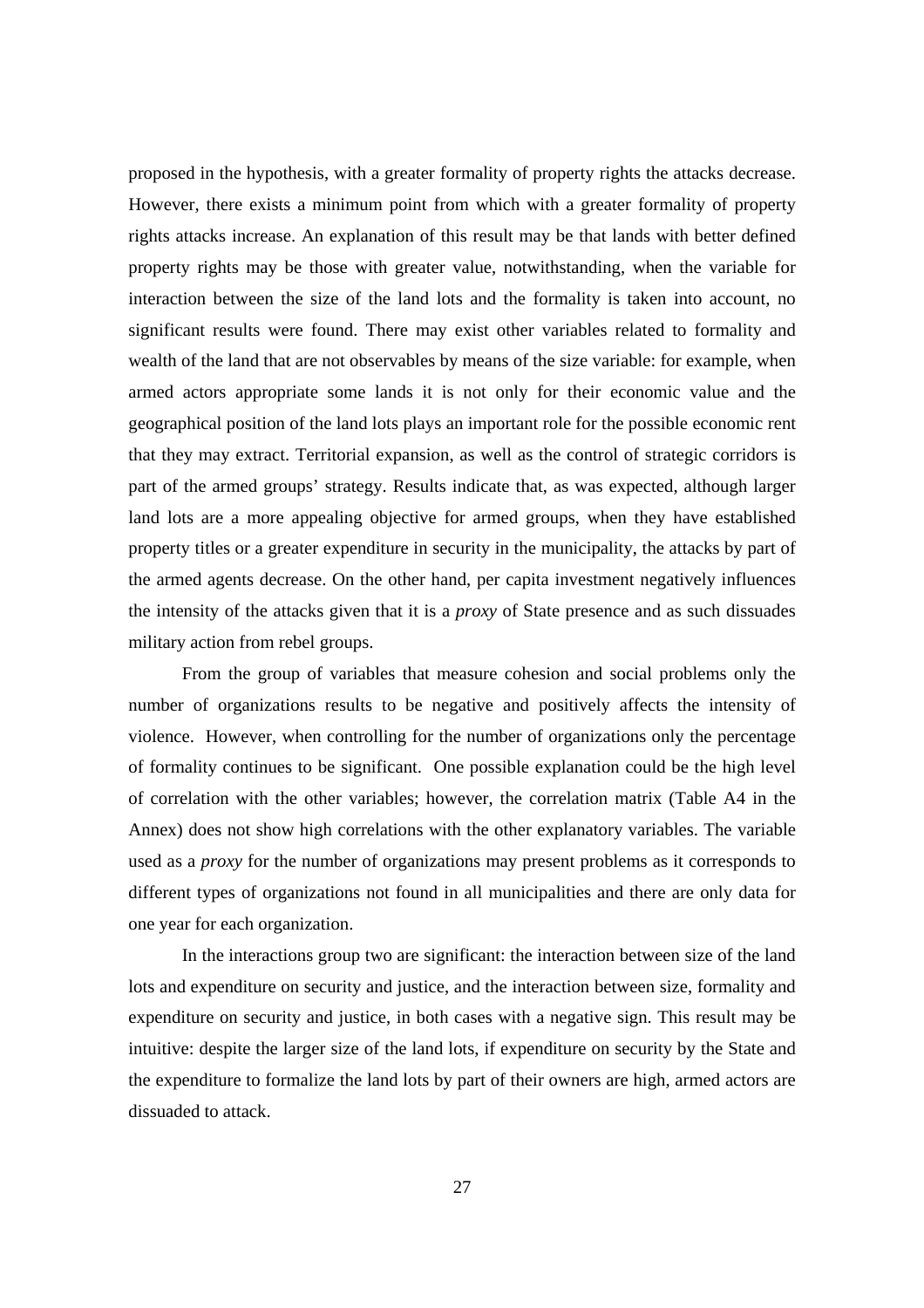When the results of Tables 2 and A1 (in the Annex) are compared it may be observed that the significant variables are the same in both cases. When taking as a dependent variable the maximum there are higher coefficients found for each explanatory variable, but their significance level continues to be the same.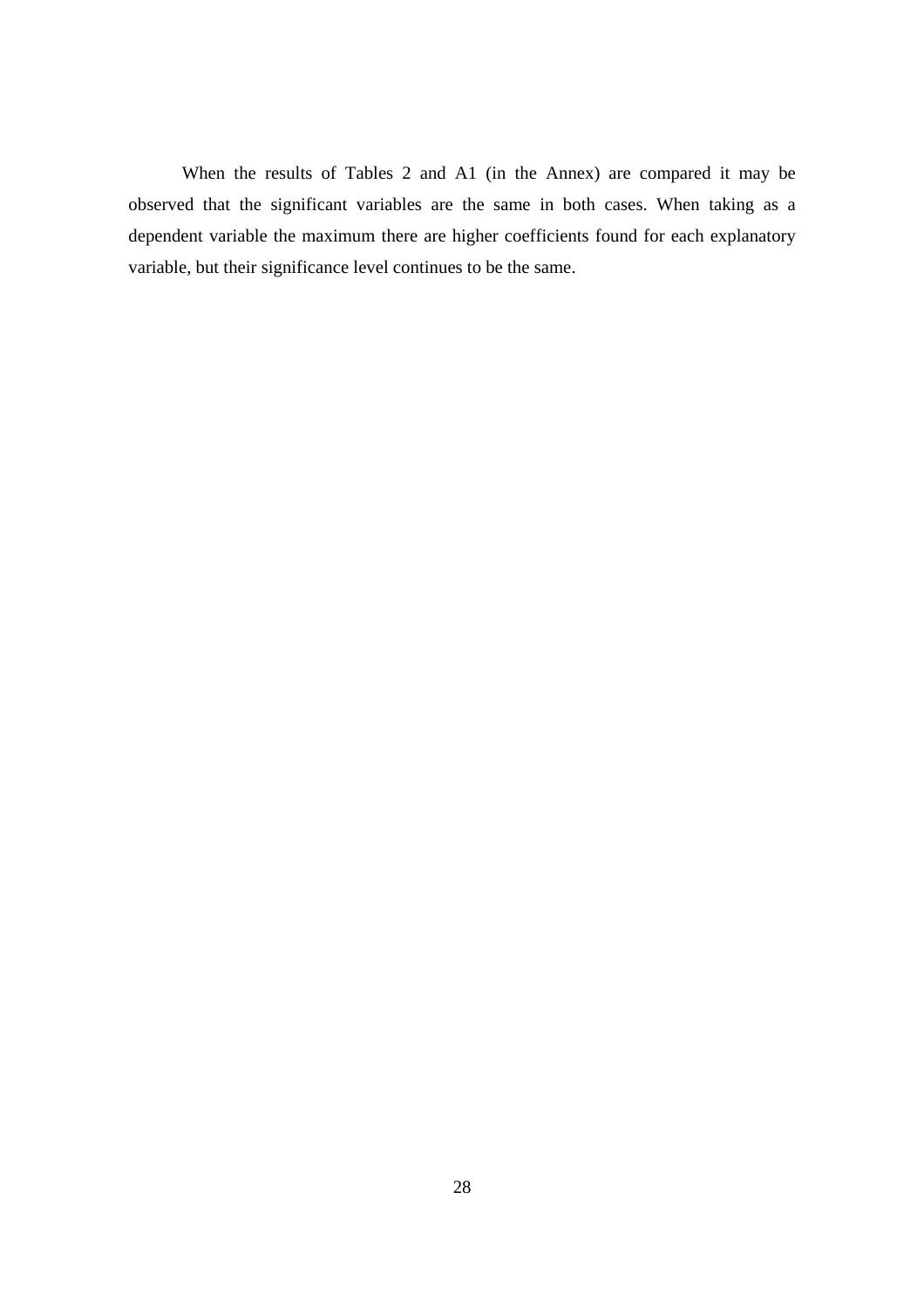|                                      |               |              |              | $\overline{OLS}$ |              |              |              |               |              |              | <b>Instrumental Variable</b> |              |               |             |
|--------------------------------------|---------------|--------------|--------------|------------------|--------------|--------------|--------------|---------------|--------------|--------------|------------------------------|--------------|---------------|-------------|
| Variable <sup>5</sup>                |               |              |              | Coefficient      |              |              |              |               |              |              | Coefficient                  |              |               |             |
|                                      |               |              |              | (t-statistic)    |              |              |              |               |              |              | (t-statistic)                |              |               |             |
|                                      | (1)           | (2)          | (3)          | (4)              | (5)          | (6)          | (7)          | (1)           | (2)          | (3)          | (4)                          | (5)          | (6)           | (7)         |
| Formality Percentage                 | $-4.5814**$   | $-4.4762**$  | 1.8655       | $-6.2013$ **     | $-5.9867$ ** | $-6.1577**$  | $-5.0955**$  | $-8.1377**$   | $-8.2905$ ** | $-5.0829*$   | $-8.4848**$                  | $-8.4898**$  | $-8.4899**$   | $-8.4802**$ |
|                                      | $(-2.06)$     | $(-1.97)$    | (1.02)       | $(-2.02)$        | $(-2.06)$    | $(-2.06)$    | $(-2.28)$    | $(-2.36)$     | $(-2.36)$    | $(-1.64)$    | $(-2.41)$                    | $(-2.41)$    | $(-2.41)$     | $(-2.41)$   |
| Wealth: Xi                           |               |              |              |                  |              |              |              |               |              |              |                              |              |               |             |
| Normalized plot size                 | $1.5289$ ***  | $1.4981$ *** | 0.2304       | $1.6833$ ***     | $1.5186***$  | $1.5131$ *** | $1.8039$ *** | $-1.3044$     | $-1.7555$    | $-1.1641$    | 0.1099                       | 0.0109       | 0.4481        | 353.4243    |
|                                      | (2.70)        | (2.68)       | (0.57)       | (2.75)           | (2.82)       | (2.84)       | (2.83)       | $(-1.00)$     | $(-1.31)$    | $(-1.24)$    | (0.00)                       | (0.01)       | (0.29)        | (1.00)      |
| Per capita transfers                 | $-0.0078$ *** |              |              |                  |              |              |              | $-0.0088$ *** |              |              |                              |              |               |             |
|                                      | $(-2.63)$     |              |              |                  |              |              |              | $(-2.54)$     |              |              |                              |              |               |             |
| Per capita ICA revenue               | 0.1652        | 0.1780       | 0.1436       | 0.1941           | 0.1836       | 0.1839       | 0.1925       | 0.1820        | 0.1980       | 0.1598       | 0.1938                       | 0.1937       | 0.1937        | 0.1944      |
|                                      | (1.49)        | (1.54)       | (1.25)       | (1.36)           | (1.34)       | (1.35)       | (1.34)       | (1.42)        | (1.47)       | (1.20)       | (1.42)                       | (1.42)       | (1.42)        | (1.42)      |
| Distance from department's capital   | $-0.0041$     | $-0.0041$    | $-0.0005$    | $-0.0038*$       | $-0.0030$    | $-0.0031$    | $-0.0035*$   | $-0.0050*$    | $-0.0051$ *  | $-0.0011$    | $-0.0043*$                   | $-0.0043*$   | $-0.0043*$    | $-0.0044*$  |
|                                      | $(-1.58)$     | $(-1.56)$    | $(-0.30)$    | $(-1.86)$        | $(-1.37)$    | $(-1.37)$    | $(-1.73)$    | $(-1.70)$     | $(-1.72)$    | $(-0.61)$    | $(-1.68)$                    | $(-1.69)$    | $(-1.69)$     | $(-1.72)$   |
| <b>Presence of Government: Zi</b>    |               |              |              |                  |              |              |              |               |              |              |                              |              |               |             |
| Formality Percentage*Formality       |               |              |              |                  |              |              |              |               |              |              |                              |              |               |             |
| Percentage                           | $1.6527**$    | $1.6052**$   | $-0.5988$    | $2.1769$ **      | $2.1193$ **  | $2.1753$ **  | $1.8681**$   |               |              |              |                              |              |               |             |
|                                      | (2.03)        | (1.95)       | $(-0.88)$    | (1.98)           | (2.02)       | (2.01)       | (2.25)       |               | $-0.0098$ ** |              |                              |              |               | $-0.0098*$  |
| Per capita Investment                |               | $-0.0084$ ** | $-0.0052$    | $-0.0088$        | $-0.0083*$   | $-0.0083$    | $-0.0090*$   |               |              | $-0.0063$    | $-0.0095*$                   | $-0.0095*$   | $-0.0095*$    |             |
| <b>Social Problems: Ci</b>           |               | $(-2.03)$    | $(-1.33)$    | $(-1.58)$        | $(-1.61)$    | $(-1.60)$    | $(-1.62)$    |               | $(-1.95)$    | $(-1.32)$    | $(-1.83)$                    | $(-1.84)$    | $(-1.84)$     | $(-1.84)$   |
|                                      |               |              | $0.0038$ *** |                  |              |              |              |               |              | $0.0035$ *** |                              |              |               |             |
| Number of organizations              |               |              | (4.10)       |                  |              |              |              |               |              | (3.70)       |                              |              |               |             |
|                                      |               |              | 0.0182       | $-0.02856*$      | $-0.0214$    | $-0.0217$    | $-0.0279$ *  |               |              | 0.0136       | $-0.0188$                    | $-0.0189$    | $-0.0189$     | $-0.0185$   |
| <b>Unsatisfied Basic Needs</b>       |               |              | (1.12)       | $(-1.76)$        | $(-1.20)$    | $(-1.21)$    | $(-1.79)$    |               |              | (1.04)       | $(-1.00)$                    | $(-1.01)$    | $(-1.01)$     | $(-0.98)$   |
| <b>Interactions: Ai*Zi</b>           |               |              |              |                  |              |              |              |               |              |              |                              |              |               |             |
| Normalized plot size*Formality       |               |              |              |                  |              |              |              |               |              |              |                              |              |               |             |
| Percentage                           |               |              |              | 0.0000           |              |              | 0.0000       |               |              |              | $-1.7564$                    |              |               | $-354.4865$ |
|                                      |               |              |              | $(-0.35)$        |              |              | $(-0.99)$    |               |              |              | $(-0.01)$                    |              |               | $(-0.96)$   |
| Normalized plot size*Government      |               |              |              |                  |              |              |              |               |              |              |                              |              |               |             |
| expenditures in justice and security |               |              |              |                  | $0.0000$ *** |              | 0.0000       |               |              |              |                              | $-0.0015$ ** |               | 0.0342      |
|                                      |               |              |              |                  | (3.16)       |              | (0.29)       |               |              |              |                              | $(-2.55)$    |               | (0.57)      |
| Normalized plot size*Formality       |               |              |              |                  |              |              |              |               |              |              |                              |              |               |             |
| Percentage*Government expenditures   |               |              |              |                  |              |              |              |               |              |              |                              |              |               |             |
| in justice and security              |               |              |              |                  |              | $0.0000$ *** | 0.0000       |               |              |              |                              |              | $-0.0021$ *** | $-0.0527$   |
|                                      |               |              |              |                  |              | (3.23)       | $(-0.12)$    |               |              |              |                              |              | $(-2.58)$     | $(-0.68)$   |
| Constant                             | 4.7754 ***    | 4.8467 ***   | $-1.1400$    | $9.2064$ ***     | $8.6118**$   | $8.7215**$   | $9.5298$ *** | $13.49***$    | $13.49***$   | $11.14*$     | $23.05$ ***                  | $23.07$ ***  | $23.07$ ***   | $23.06$ *** |
|                                      | (2.54)        | (2.74)       | $(-0.55)$    | (2.96)           | (2.43)       | (2.43)       | (4.22)       | (13.36)       | (13.13)      | (1.72)       | (3.04)                       | (3.04)       | (3.04)        | (3.04)      |
| Number of Observations               | 786           | 786          | 786          | 679              | 679          | 679          | 679          | 639           | 639          | 639.0000     | 639                          | 639          | 639           | 639         |
| R-Square                             | 0.2559        | 0.2621       | 0.4207       | 0.2948           | 0.3044       | 0.3035       | 0.3136       | 0.2216        | 0.2279       | 0.4190       | 0.2262                       | 0.2264       | 0.2264        | 0.2274      |

#### **Table 2. Estimations for total attacks of armed groups (Means)**

Source: Author's calculations based on CEDE and IGAC databases

\*\*\* 1% signifcance, \*\* 5% signifcance, \*10% signifcance a.Departamental controls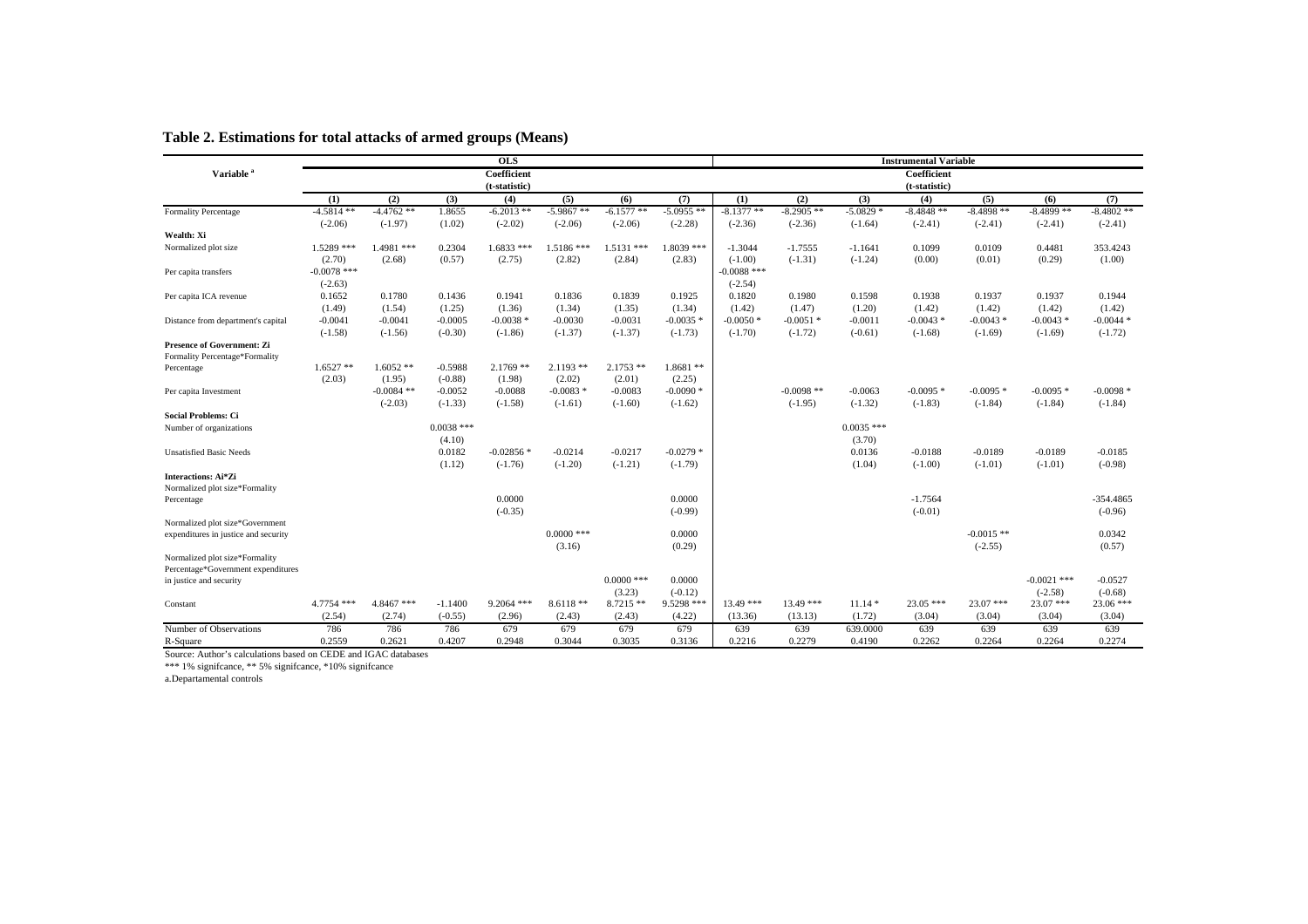Tables 3 and A2 show that in fact the objectives of the different military strategies of armed groups have diverse implications and, therefore, the explanatory variables do not show the same signs or significance. When the conflict's intensity is measured by the massacre rate, the percentage of formality looses significance and the variables that become significant in group *Xi* are: the normalized size of the land lots (although not in all estimations), the transfers per capita and the ICA (tax imposed at the industrial and trade level) collection per capita. The positive sign of transfers per capita may be explained with the results of Sánchez and Palau (2006): the greater level of economic resources at a municipal level increases violence towards local authorities, which increase conflict's intensity. When violence has the objective of generating pressure over the region's politicians, massacres may be a more effective means from the point of view of violence production. Massacres are able of terrorizing the population without destroying the municipality's wealth, which generates the desired pressure over local authorities. The ICA collection measures a greater level of economic activity in the municipality, and according to the sign of transfers, in this cases a positive impact over the level of violence would also be expected, however, it is found that the greater ICA collection the less massacres recorded. The explanation of this result is that with a greater ICA collection the municipality is richer and more industrialized, which may be related to a greater State presence and may thus generate greater costs for armed groups' actions.

The results for the group of variables that measure State presence differ from those found for the total of attacks. The percentage of formality looses significance and although per capita investment continues to be significant, in this case positively affects the level of violence. It seems logical that formality over property rights does not influence the massacre rate given that in this case, the objectives of armed groups are not directed towards specific objectives but towards the whole community. With massacres armed groups seek to terrorize and control the civil population and not necessarily appropriate the community's resources. The sign of per capita investment is not as expected given that, with a greater state presence the entry of armed groups may be more difficult.

From the group of variables that measure cohesion and social problems, none resulted to be significant. Lastly, within the group of interactions of the three most significant variables: interaction between size and formality with a negative sign, and size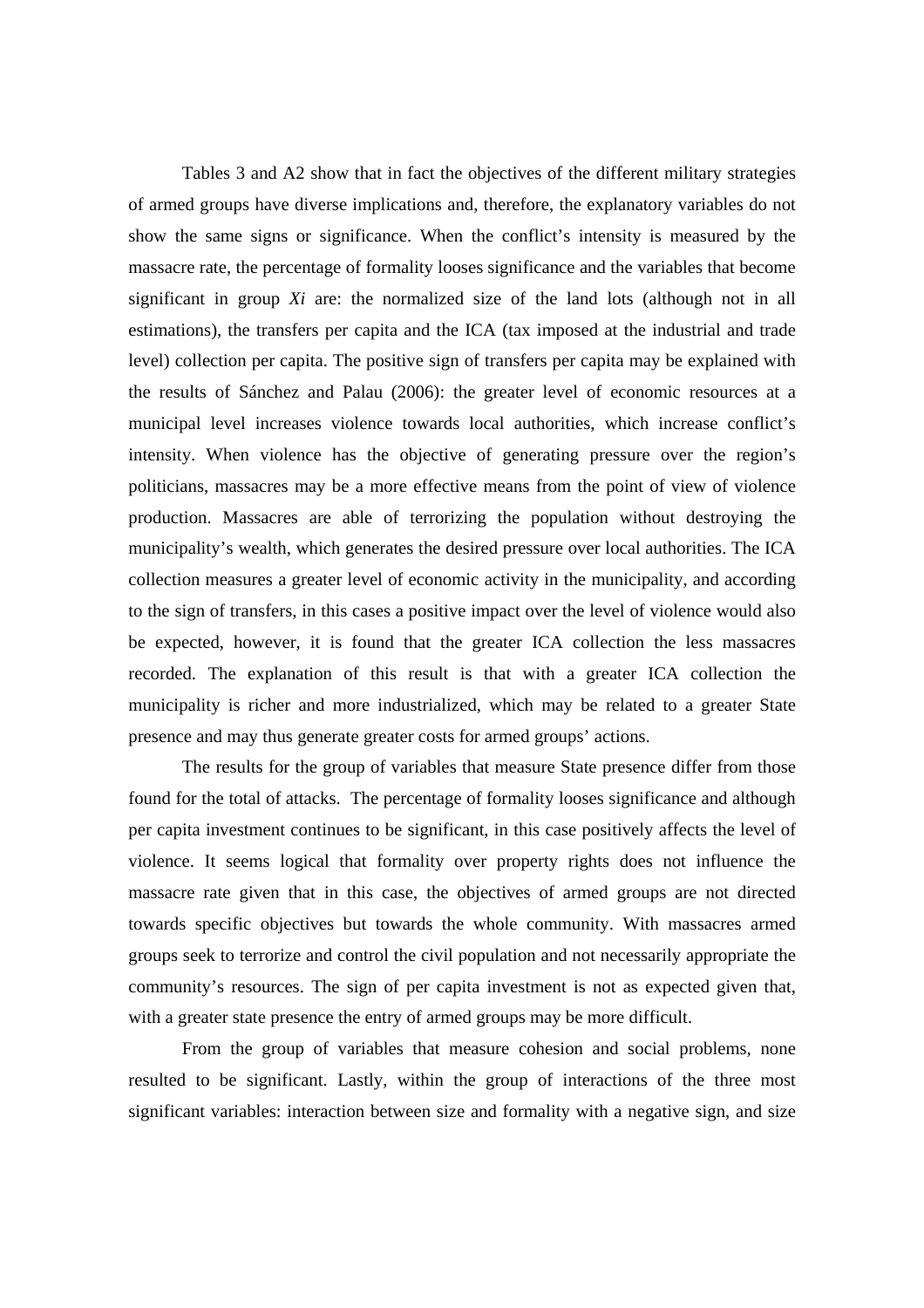with expenditure, and size with formality and expenditure with a positive sign. This result supports the fact that massacres have a military objective different to that of attacks: although formality may dissuade the attack by means of massacres, expenditure in security and justice does not have the same effect. The results for the estimation of maximums do not differ from the estimation for averages and are presented in Annex A2.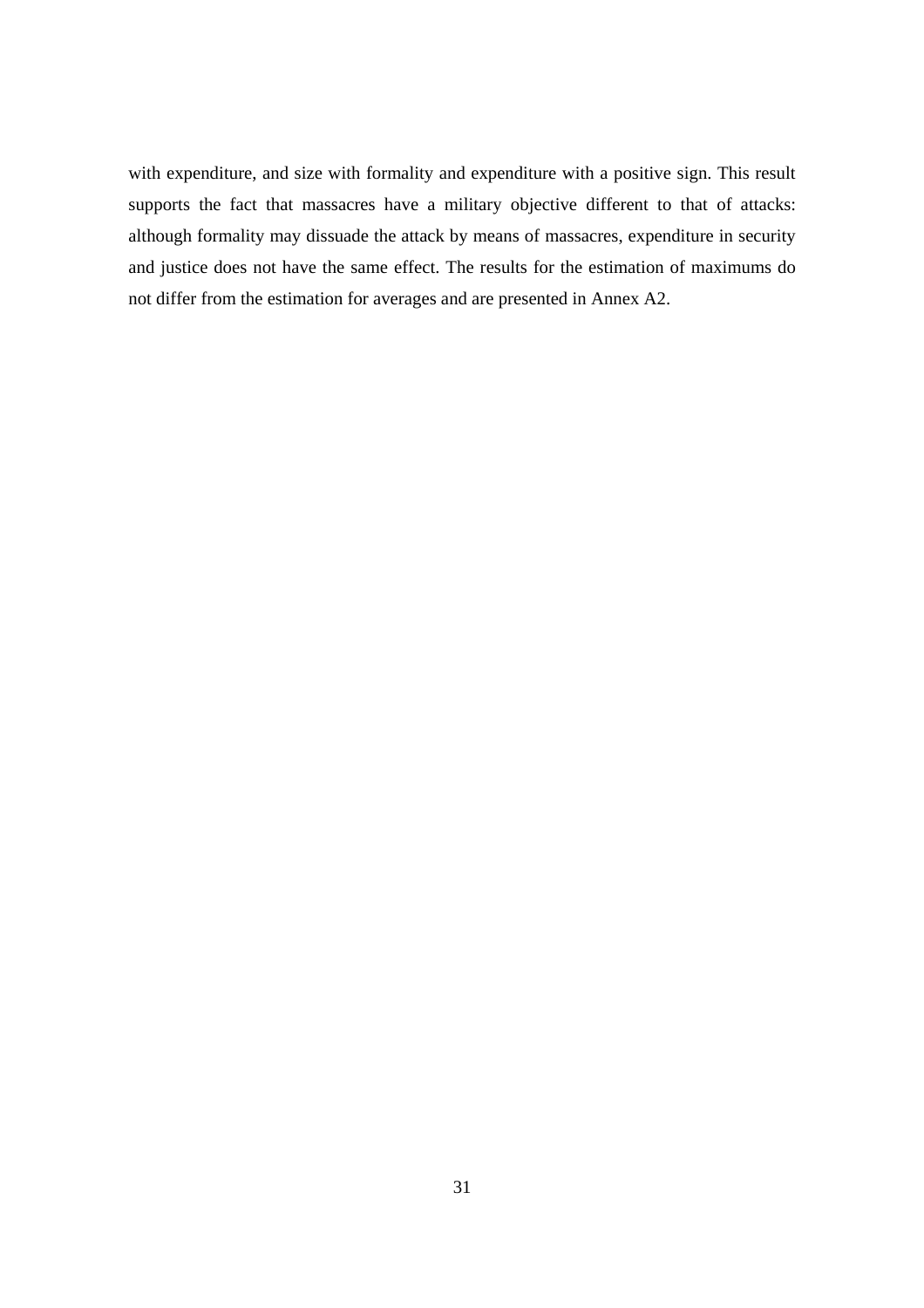|                                      |                        |               |               | <b>OLS</b>    |               |              |               |                        |               |              | <b>Instrumental Variable</b> |              |              |              |
|--------------------------------------|------------------------|---------------|---------------|---------------|---------------|--------------|---------------|------------------------|---------------|--------------|------------------------------|--------------|--------------|--------------|
| Variable <sup>a</sup>                |                        |               |               | Coefficient   |               |              |               |                        |               |              | Coefficient                  |              |              |              |
|                                      |                        |               |               | (t-statistic) |               |              |               |                        |               |              | (t-statistic)                |              |              |              |
|                                      | (1)                    | (2)           | (3)           | (4)           | (5)           | (6)          | (7)           | (1)                    | (2)           | (3)          | (4)                          | (5)          | (6)          | (7)          |
| Formality Percentage                 | 1.8519                 | 2.5174        | 1.8244        | 0.1816        | 0.0032        | 0.0504       | $-0.2099$     | 2.7143                 | 2.8594        | 2.8445       | 3.4667                       | 3.4682       | 3.4674       | 3.4473       |
|                                      | (1.28)                 | (1.42)        | (1.11)        | (0.10)        | (0.00)        | (0.03)       | $(-0.11)$     | (0.62)                 | (0.66)        | (0.59)       | (0.79)                       | (0.79)       | (0.79)       | (0.76)       |
| Wealth: Xi                           |                        |               |               |               |               |              |               |                        |               |              |                              |              |              |              |
| Normalized plot size                 | $-0.2171$              | $-0.3633$     | $-0.3366$     | 0.1489        | 0.0615        | 0.0647       | 0.1475        | $-45.54$ **            | $-30.2130$    | $-31.7888$   | 282.16***                    | $-83.75$ *** | $-83.79$ *** | 833.13       |
|                                      | $(-0.29)$              | $(-0.49)$     | $(-0.44)$     | (0.23)        | (0.09)        | (0.09)       | (0.21)        | $(-1.96)$              | $(-0.9)$      | $(-0.94)$    | (6.37)                       | $(-7.51)$    | $(-7.56)$    | (0.06)       |
| Per capita transfers                 | $0.0402$ ***           |               |               |               |               |              |               | $0.0408$ ***           |               |              |                              |              |              |              |
|                                      | (6.27)<br>$-0.0355$ ** | $-0.0791$ *** | $-0.0623$ *** | $-0.0598$ *** | $-0.0666$ **  | $-0.0664$ ** | $-0.0598$ *** | (4.82)                 | $-0.0759$ *** | $-0.0624$ ** |                              | $-0.0662$ ** | $-0.0662$ ** | $-0.0662$ ** |
| Per capita ICA revenue               | $(-2.51)$              | $(-3.58)$     | $(-2.95)$     | $(-2.62)$     | $(-2.45)$     | $(-2.44)$    | $(-2.76)$     | $-0.0258$<br>$(-1.57)$ | $(-2.74)$     | $(-2.40)$    | $-0.0661$ **<br>$(-2.41)$    | $(-2.42)$    | $(-2.42)$    | $(-2.42)$    |
| Distance from department's capital   | 0.0005                 | 0.0018        | $-0.0001$     | 0.0015        | 0.0019        | 0.0019       | 0.0016        | 0.0036                 | $0.0046*$     | 0.0031       | 0.0038                       | 0.0038       | 0.0038       | 0.0038       |
|                                      | (0.34)                 | (1.14)        | $(-0.05)$     | (0.76)        | (0.92)        | (0.92)       | (0.79)        | (1.21)                 | (1.60)        | (0.96)       | (1.31)                       | (1.31)       | (1.31)       | (1.33)       |
| Presence of Government: Zi           |                        |               |               |               |               |              |               |                        |               |              |                              |              |              |              |
| Formality Percentage*Formality       |                        |               |               |               |               |              |               |                        |               |              |                              |              |              |              |
| Percentage                           | $-0.6601$              | $-0.7763$     | $-0.5809$     | 0.0767        | 0.0338        | 0.0193       | 0.2310        |                        |               |              |                              |              |              |              |
|                                      | $(-0.89)$              | $(-0.92)$     | $(-0.74)$     | (0.09)        | (0.04)        | (0.02)       | (0.29)        |                        |               |              |                              |              |              |              |
| Per capita Investment                |                        | $0.0372$ ***  | $0.0351$ ***  | $0.0422$ ***  | $0.0428$ ***  | $0.0427$ *** | $0.0428$ ***  |                        | $0.0433$ ***  | $0.0413$ *** | $0.0414$ ***                 | $0.0414$ *** | $0.0414$ *** | $0.0414$ *** |
|                                      |                        | (7.29)        | (6.62)        | (5.93)        | (6.01)        | (6.00)       | (5.77)        |                        | (6.53)        | (5.71)       | (5.67)                       | (5.67)       | (5.67)       | (5.65)       |
| <b>Social Problems: Ci</b>           |                        |               |               |               |               |              |               |                        |               |              |                              |              |              |              |
| Number of organizations              |                        |               | $-0.0004$ *** | $-0.0004$     | $-0.0004$ *** | $-0.0004$ ** | $-0.0004$ *** |                        |               | $-0.0003$    |                              |              |              |              |
|                                      |                        |               | $(-2.79)$     | $(-2.71)$     | $(-2.59)$     | $(-2.64)$    | $(-2.13)$     |                        |               | $(-1.14)$    |                              |              |              |              |
| <b>Unsatisfied Basic Needs</b>       |                        |               | 0.0155        | $-0.0039$     | $-0.0006$     | $-0.0007$    | $-0.0041$     |                        |               | 0.0114       | 0.0187                       | 0.0186       | 0.0186       | 0.0182       |
|                                      |                        |               | (1.31)        | $(-0.28)$     | $(-0.04)$     | $(-0.05)$    | $(-0.29)$     |                        |               | (0.73)       | (1.33)                       | (1.33)       | (1.32)       | (1.26)       |
| Interactions: Ai*Zi                  |                        |               |               |               |               |              |               |                        |               |              |                              |              |              |              |
| Normalized plot size*Formality       |                        |               |               |               |               |              |               |                        |               |              |                              |              |              |              |
| Percentage                           |                        |               |               | $0.0000$ **   |               |              | $0.0000$ **   |                        |               |              | $-359.44$ ***                |              |              | $-901.05$    |
| Normalized plot size*Government      |                        |               |               | $(-2.14)$     |               |              | $(-2.07)$     |                        |               |              | $(-8.39)$                    |              |              | $(-0.07)$    |
| expenditures in justice and security |                        |               |               |               | $0.0000$ **   |              | 0.0000        |                        |               |              |                              | $0.0042$ *** |              | $-0.0942$    |
|                                      |                        |               |               |               | $(-2.17)$     |              | $(-0.79)$     |                        |               |              |                              | (8.09)       |              | $(-0.15)$    |
| Normalized plot size*Formality       |                        |               |               |               |               |              |               |                        |               |              |                              |              |              |              |
| Percentage*Government expenditures   |                        |               |               |               |               |              |               |                        |               |              |                              |              |              |              |
| in justice and security              |                        |               |               |               |               | $0.0000$ **  | 0.0000        |                        |               |              |                              |              | $0.0056$ *** | 0.1175       |
|                                      |                        |               |               |               |               | $(-2.14)$    | (0.83)        |                        |               |              |                              |              | (8.05)       | (0.19)       |
| Constant                             | $-1.1550$              | $-1.6938$     | $-1.4273$     | $-2.7142*$    | $-3.2061$ **  | $-3.2256$ ** | $-2.3909*$    | $-3.04*$               | $-5.97$       | $-6.22$      | $-7.15*$                     | $-7.15*$     | $-7.15*$     | $-4.33$ **   |
|                                      | $(-0.99)$              | $(-1.45)$     | $(-1.19)$     | $(-1.88)$     | $(-2.20)$     | $(-2.21)$    | $(-1.61)$     | $(-1.80)$              | $(-1.38)$     | $(-1.24)$    | $(-1.63)$                    | $(-1.63)$    | $(-1.63)$    | $(-2.36)$    |
| Number of Observations               | 305                    | 305           | 305           | 228           | 228           | 228          | 228           | 218                    | 218           | 218          | 218                          | 218          | 218          | 218,0000     |
| R-Square                             | 0.4309                 | 0.4472        | 0.4639        | 0.4926        | 0.4834        | 0.4835       | 0.4939        | 0.4052                 | 0.4526        | 0.4625       | 0.4539                       | 0.4539       | 0.4539       | 0.4544       |

#### **Table 3. Estimations for the massacre rate (Means)**

Source: Author's calculations based on CEDE and IGAC databases

\*\*\* 1% signifcance, \*\* 5% signifcance, \*10% signifcance a.Departamental controls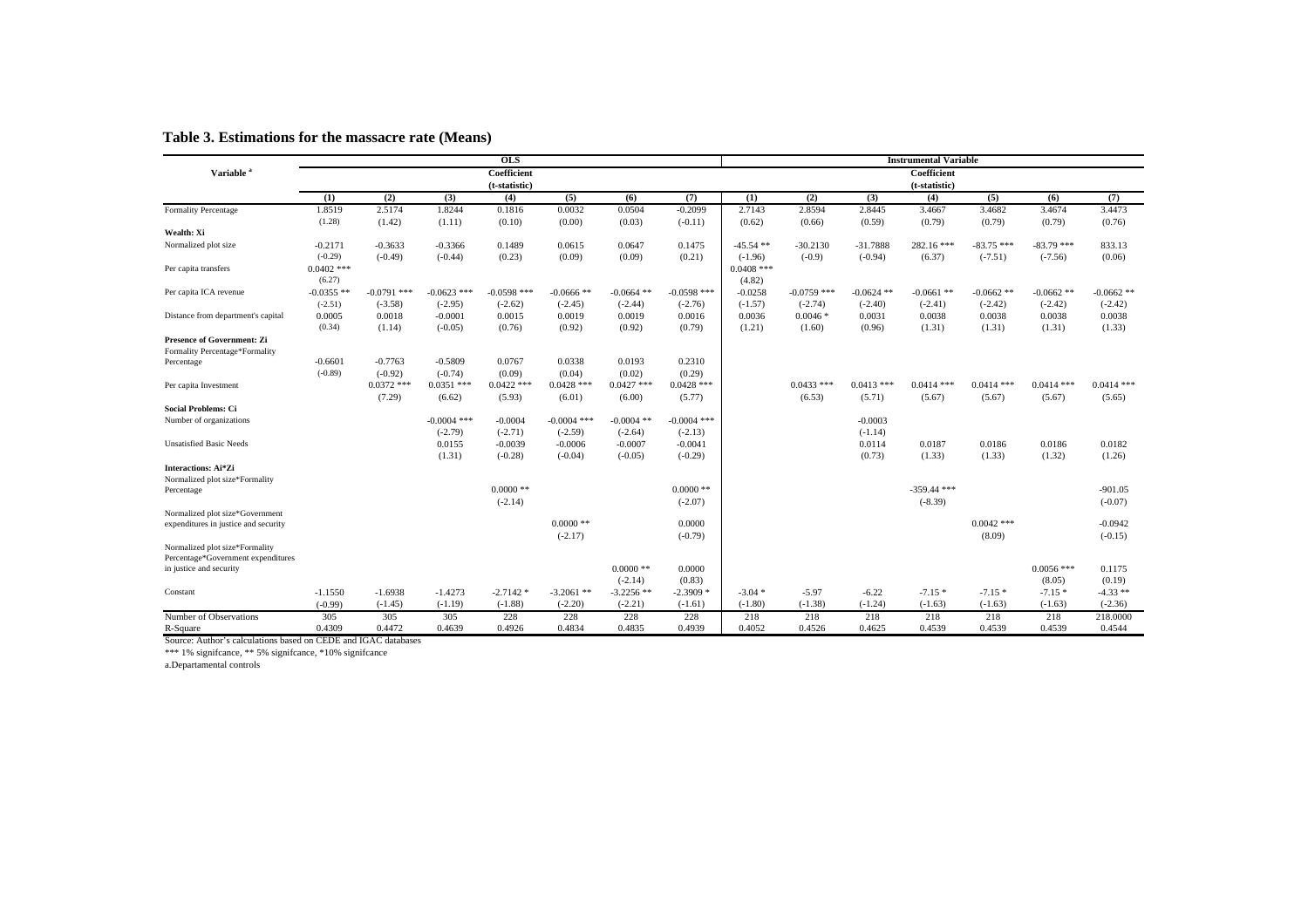Tables 4 and A3 show results for the case in which the intensity of the conflict is measured by the number of displaced individuals. The results in this case are very similar to those of total attacks, despite the fact that displacement is also a decision of the victims of the conflict. Results may be similar because when armed actors seek to establish their territorial hegemony they do so by means of direct threats towards the civil population. In the cases when they seek to reach the displacement of the victims, it maybe more likely that they use direct attacks towards the population rather than great scale massacres. Within the group of variables that measure wealth, the following are significant: per capita transfers decrease the number of displaced individuals, as was explained for the total attacks; ICA collection per capita increases the intensity of the conflict measured by the number of displaced individuals because the economic incentives are greater, and lastly and surprisingly, the distance to the department's capital influences in a negative way the number of displaced individuals.

 The significant variables in the group that measures State presence are the same as for the case of total attacks. Formality in property rights negatively affects the number of displaced individuals and in the estimation through Least Ordinary Squares when controlling for formality squared it is observed that formality shows a U shape, and per capita investment decreases the number of displaced individuals.

Regarding the social variables, both turned out to be significant: a greater number of organizations increase the cases of displacement, probably in response to the military strategy of insurgent groups of destroying social networks in order to consolidate their territorial power, and with a greater UBN (Unsatisfied Basic Needs) index there are less cases of displacement. The UBN index is not only a measure of social problems at a municipal level, but of the level of poverty in municipality *i* as well. Greater UBN indexes are related to more precarious economic conditions in the municipality, which makes it less attractive for insurgent groups. Likewise, this result may be related to the migration cost implied by displacement: households located in poorer municipalities may face greater migration costs, which imposes considerable obstacles in the displacement process. This interpretation deserves attention, given that only in the case in which violence intensity is measured by displacement the Unsatisfied Basic Needs Index results to be negative. The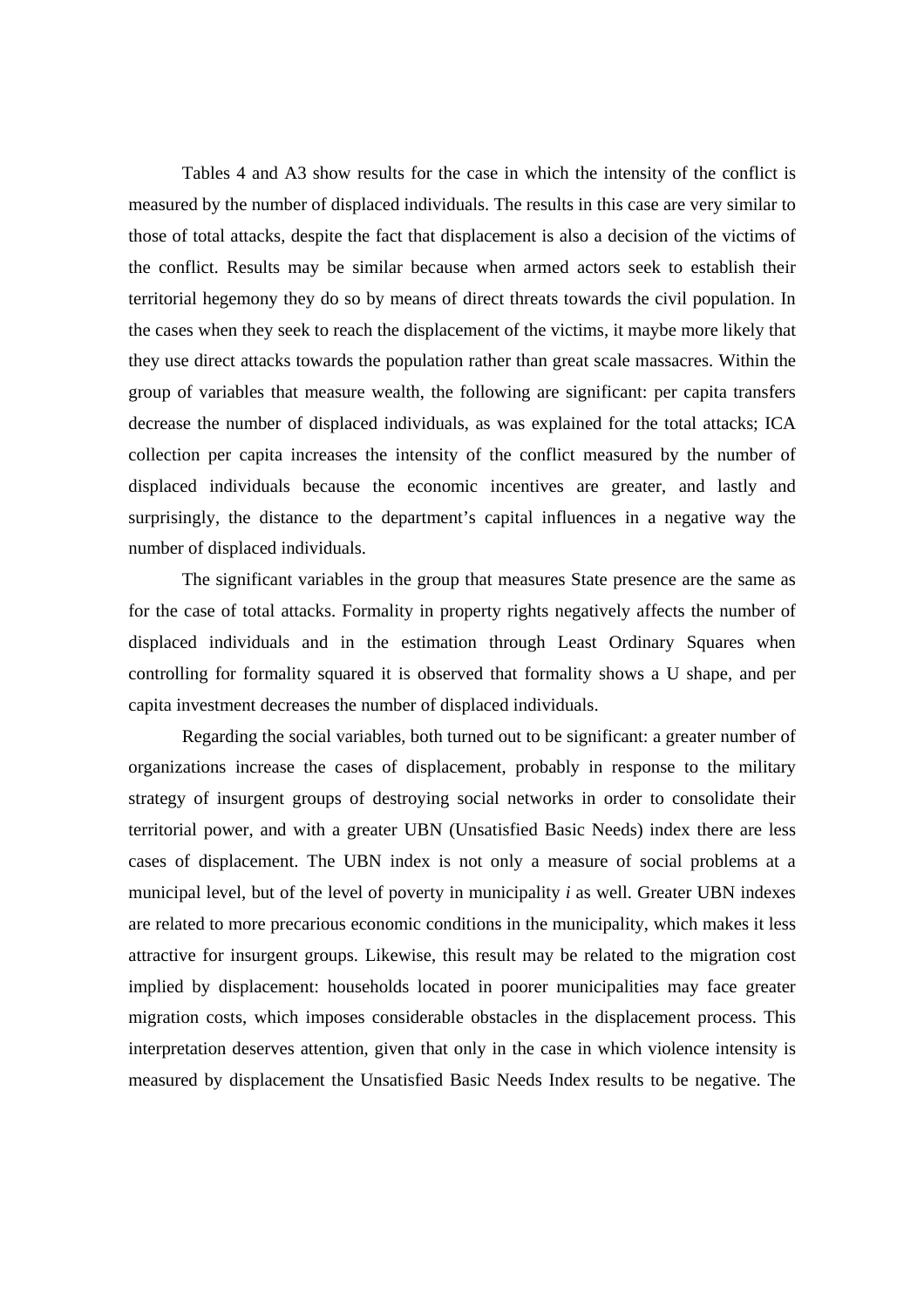results suggest that the UBN may be more of a determinant in the decision of homes in the migration process than armed actors when attacking a municipality.

Finally, as in the case of the attacks, significant interactions are the interaction between the size of the land lots and the expenditure in security and justice, and the interaction between size, formality and expenditure in security and justice, in both cases with a negative sign. State presence may therefore dissuade the conflict's intensity, despite the existence of economic resources attractive for armed groups. The results for the estimation of maximums do not differ from those of the estimation for averages and are shown in Annex A3.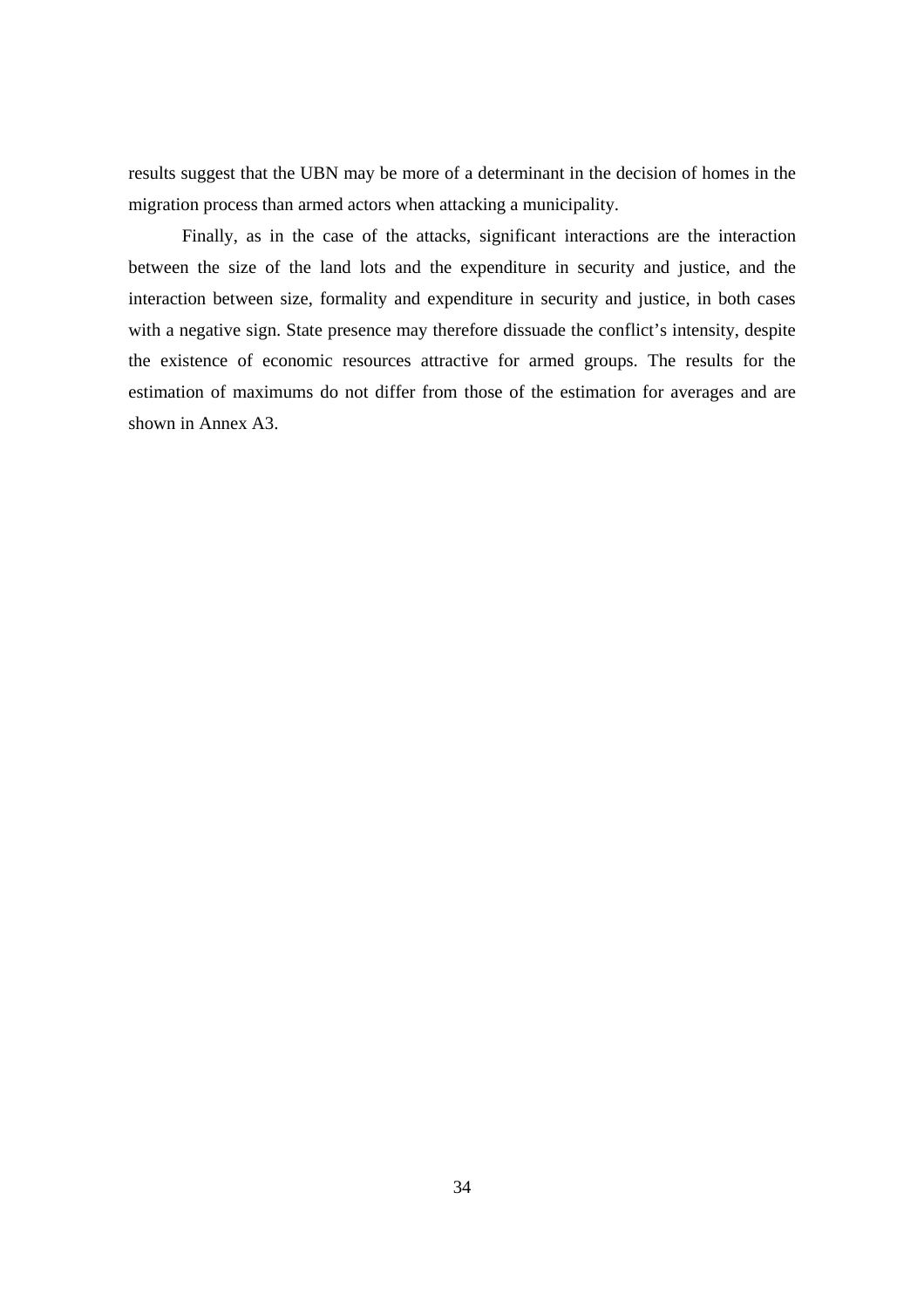|                                                                     |               |               |              | <b>OLS</b>       |               |               |                     |               |               |               | <b>Instrumental Variable</b> |               |               |                        |
|---------------------------------------------------------------------|---------------|---------------|--------------|------------------|---------------|---------------|---------------------|---------------|---------------|---------------|------------------------------|---------------|---------------|------------------------|
| Variable <sup>a</sup>                                               |               |               |              | Coefficient      |               |               |                     |               |               |               | Coefficient                  |               |               |                        |
|                                                                     |               |               |              | (t-statistic)    |               |               |                     |               |               |               | (t-statistic)                |               |               |                        |
|                                                                     | (1)           | (2)           | (3)          | (4)              | (5)           | (6)           | (7)                 | (1)           | (2)           | (3)           | (4)                          | (5)           | (6)           | (7)                    |
| <b>Formality Percentage</b>                                         | $-238.33$ *** | $-237.73$ *** | $-19.1171$   | $-258.16$ ***    | $-238.90$ *** | $-244.76$ *** | $-247.58$ ***       | $-241.57$ *** | $-242.17$ *** | $-135.04$ *** | $-254.32$ ***                | $-254.38$ *** | $-254.38$ *** | $-254.18$ ***          |
|                                                                     | $(-2.92)$     | $(-2.89)$     | $(-0.32)$    | $(-2.66)$        | $(-2.52)$     | $(-2.51)$     | $(-3.14)$           | $(-3.15)$     | $(-3.14)$     | $(-2.75)$     | $(-3.19)$                    | $(-3.20)$     | $(-3.20)$     | $(-3.19)$              |
| Wealth: Xi                                                          |               |               |              |                  |               |               |                     |               |               |               |                              |               |               |                        |
| Normalized plot size                                                | $73.45**$     | $74.25$ **    | $31.44*$     | 74.86 **         | $76.64**$     | $76.27$ **    | $77.68**$           | $-42.72$      | $-55.19*$     | $-29.6640$    | $-2117.18$                   | 12.07         | 28.09         | 1396.66                |
|                                                                     | (2.16)        | (2.18)        | (1.73)       | (2.27)           | (2.37)        | (2.38)        | (2.36)              | $(-1.28)$     | $(-1.70)$     | $(-1.46)$     | $(-0.80)$                    | (0.37)        | (0.80)        | (0.25)                 |
| Per capita transfers                                                | $-0.2072$ *** |               |              |                  |               |               |                     | $-0.2126$ *** |               |               |                              |               |               |                        |
|                                                                     | $(-3.20)$     |               |              |                  |               |               |                     | $(-3.09)$     |               |               |                              |               |               |                        |
| Per capita ICA revenue                                              | 1.4060        | $1.6360**$    | 0.3893       | 1.3919           | 1.3263        | 1.3233        | 1.3815              | $1.6404*$     | $1.8923*$     | 0.4399        | $1.6270*$                    | $1.6289*$     | $1.6289*$     | $1.6382*$              |
|                                                                     | (1.78)        | (1.97)        | (0.63)       | (1.39)           | (1.41)        | (1.41)        | (1.40)              | (1.68)        | (1.82)        | (0.60)        | (1.62)                       | (1.62)        | (1.62)        | (1.62)                 |
| Distance from department's capital                                  | $-0.1873$     | $-0.1922$ *** | $-0.0572$    | $-0.2037$ ***    | $-0.1946$ *** | $-0.1942$ *** | $-0.1972$ ***       | $-0.2849$ *** | $-0.2904$ *** | $-0.1282$ **  | $-0.2386$ ***                | $-0.2395$ *** | $-0.2395$ *** | $-0.2398$ ***          |
|                                                                     | $(-2.64)$     | $(-2.68)$     | $(-1.25)$    | $(-3.20)$        | $(-3.12)$     | $(-3.13)$     | $(-3.13)$           | $(-3.20)$     | $(-3.23)$     | $(-2.36)$     | $(-3.00)$                    | $(-3.00)$     | $(-3.00)$     | $(-3.00)$              |
| <b>Presence of Government: Zi</b><br>Formality Percentage*Formality |               |               |              |                  |               |               |                     |               |               |               |                              |               |               |                        |
| Percentage                                                          | $85.13***$    | $84.36***$    | 8.5687       | $87.90**$        | $82.77**$     | 84.72 **      | 85.97 ***           |               |               |               |                              |               |               |                        |
|                                                                     | (2.76)        | (2.71)        | (0.38)       | (2.44)           | (2.34)        | (2.33)        | (2.83)              |               |               |               |                              |               |               |                        |
| Per capita Investment                                               |               | $-0.1602$ *** | $-0.0427$    | $-0.0983$ **     | $-0.0999$ **  | $-0.0984$ **  | $-0.1010**$         |               | $-0.1654$ *** | $-0.0330$     | $-0.1422$ ***                | $-0.1438$ *** | $-0.1440$ *** | $-0.1504$ ***          |
|                                                                     |               | $(-2.86)$     | $(-1.24)$    | $(-1.96)$        | $(-2.03)$     | $(-2.01)$     | $(-1.99)$           |               | $(-2.81)$     | $(-0.91)$     | $(-2.67)$                    | $(-2.70)$     | $(-2.70)$     | $(-2.72)$              |
| <b>Social Problems: Ci</b>                                          |               |               |              |                  |               |               |                     |               |               |               |                              |               |               |                        |
| Number of organizations                                             |               |               | $0.1309$ *** |                  |               |               |                     |               |               | $0.1216$ ***  |                              |               |               |                        |
|                                                                     |               |               | (5.03)       |                  |               |               |                     |               |               | (4.80)        |                              |               |               |                        |
| <b>Unsatisfied Basic Needs</b>                                      |               |               | 0.4678       | $-1.3427$ ***    | $-1.3098$ *** | $-1.3093$ *** | $-1.3542$           |               |               | $-0.0289$     | $-1.1684$ ***                | $-1.1681$ **  | $-1.1681$ **  | $-1.1624$ **           |
|                                                                     |               |               | (1.55)       | $(-2.64)$        | $(-2.71)$     | $(-2.69)$     | $(-2.67)$           |               |               | $(-0.08)$     | $(-2.34)$                    | $(-2.34)$     | $(-2.34)$     | $(-2.33)$              |
| Interactions: Ai*Zi                                                 |               |               |              |                  |               |               |                     |               |               |               |                              |               |               |                        |
| Normalized plot size*Formality                                      |               |               |              |                  |               |               |                     |               |               |               | 2158.87                      |               |               |                        |
| Percentage                                                          |               |               |              | 0.0000<br>(1.25) |               |               | 0.0000<br>$(-0.40)$ |               |               |               | (0.79)                       |               |               | $-712.70$<br>$(-0.12)$ |
| Normalized plot size*Government                                     |               |               |              |                  |               |               |                     |               |               |               |                              |               |               |                        |
| expenditures in justice and security                                |               |               |              |                  | $0.0000$ **   |               | 0.0000              |               |               |               |                              | $-0.0527$ *** |               | 2.8083                 |
|                                                                     |               |               |              |                  | (2.00)        |               | $(-0.11)$           |               |               |               |                              | $(-3.13)$     |               | (1.29)                 |
| Normalized plot size*Formality                                      |               |               |              |                  |               |               |                     |               |               |               |                              |               |               |                        |
| Percentage*Government expenditures                                  |               |               |              |                  |               |               |                     |               |               |               |                              |               |               |                        |
| in justice and security                                             |               |               |              |                  |               | $0.0000$ **   | 0.0000              |               |               |               |                              |               | $-0.0745$ *** | $-3.8682$              |
|                                                                     |               |               |              |                  |               | (2.05)        | (0.21)              |               |               |               |                              |               | $(-3.06)$     | $(-1.33)$              |
| Constant                                                            | 231.25 ***    | 227.27 ***    | 25.74        | $318.66$ ***     | 326.42 ***    | 329.98 ***    | $341.63$ ***        | 291.69 ***    | $285.68$ ***  | $260.65**$    | $678.25$ ***                 | $678.64$ ***  | $678.68$ ***  | $678.81$ ***           |
|                                                                     | (4.52)        | (4.46)        | (0.64)       | (4.29)           | (4.69)        | (4.63)        | (5.57)              | (9.73)        | (9.70)        | (2.29)        | (3.78)                       | (3.79)        | (3.79)        | (3.78)                 |
| Number of Observations                                              | 786           | 786           | 786          | 679              | 679           | 679           | 679                 | 639           | 639           | 639           | 639                          | 639           | 639           | 639                    |
| R-Square                                                            | 0.2291        | 0.2274        | 0.5059       | 0.2778           | 0.293         | 0.2933        | 0.2938              | 0.1369        | 0.1347        | 0.4853        | 0.1359                       | 0.1363        | 0.1363        | 0.1378                 |

#### **Table 4. Estimations for the number of displaced individuals (Means)**

Source: Author's calculations based on CEDE and IGAC databases

\*\*\* 1% signifcance, \*\* 5% signifcance, \*10% signifcance a.Departamental controls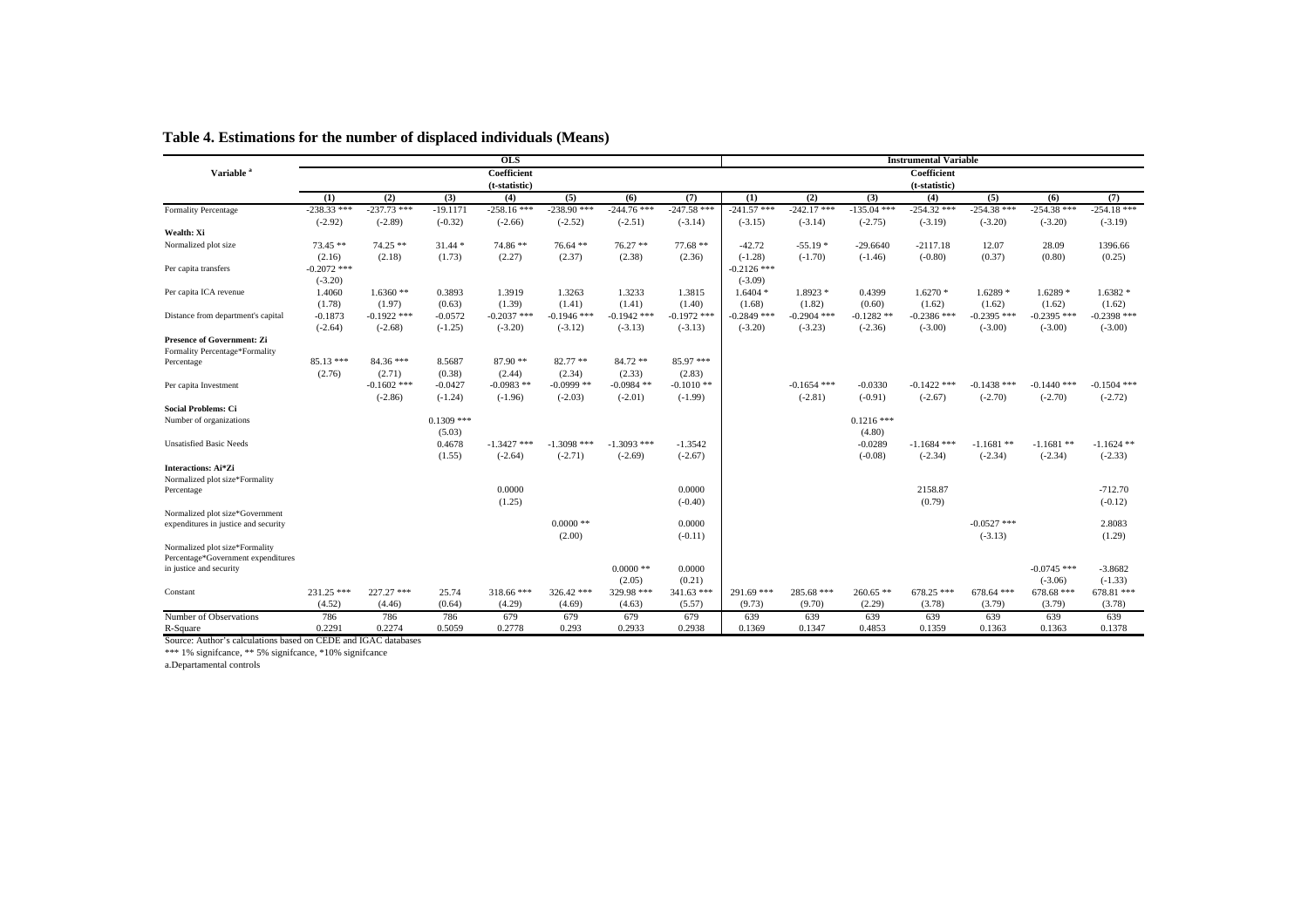#### **V. CONCLUSIONS**

The explanation of the causes of the conflict has concentrated in the debate of the theories of greed and grievance. However, trying to understand the logic of civil wars and of their participants using one of these theories may leave many questions unanswered. In the case of the Colombian conflict, it is not easy to determine the causes of the armed conflict given that establishing when it started is a problem in its own.

 Understanding a civil war should not be limited to exploring the causes, but rather the factors that determine its persistence. The causes, the triggering effect and the persistence of the conflict depend on objective and subjective causes (greed and grievance) that are not necessarily the same (Goodhand, 2001). Therefore, it is important not to study them as isolated explanations, but rather understand the interaction as factors that affect conflict episodes. Collier's work has concentrated on the subjective causes (greed) of the war and in the capacity of appropriating economic rents as an explanation to the conflict. Additionally, Collier does not separate the causes of the conflict from the factors that influence persistence. Appropriation of assets is a common characteristic of internal conflict: on the one hand, it is one of the triggers of the conflict given that the appropriation of resources generates incentives to pursue violent actions (Hirshleifer, 1995) and, on the other hand, it is one of the main strategies to increase financing for armed actors, and therefore is a determinant of the persistence of the conflict. Seeking to understand not only the causes, but also the factors that determine the persistence of the armed conflicts, asset appropriation must be analyzed from two points of view.

 Asset appropriation, and especially land, has been a recurrent strategy in the Colombian conflict. The purpose of this paper is to determine the relation between property rights over the land and violence episodes in Colombia, in order to prove if institutional weakness, measured by the informality of property rights, influences in a positive way the decision of armed groups to attack and, therefore, the intensity of armed conflict.

 The results show that, although the variables of subjective causes are significant and may be an explanation for the persistence of conflict, the State presence variables and especially the formality of property rights play a relevant role. The percentage of formality affects in a negative way the intensity of violence and when it is not controlled by an instrumental variable shows a U shape: the intensity of conflict (measured by total attacks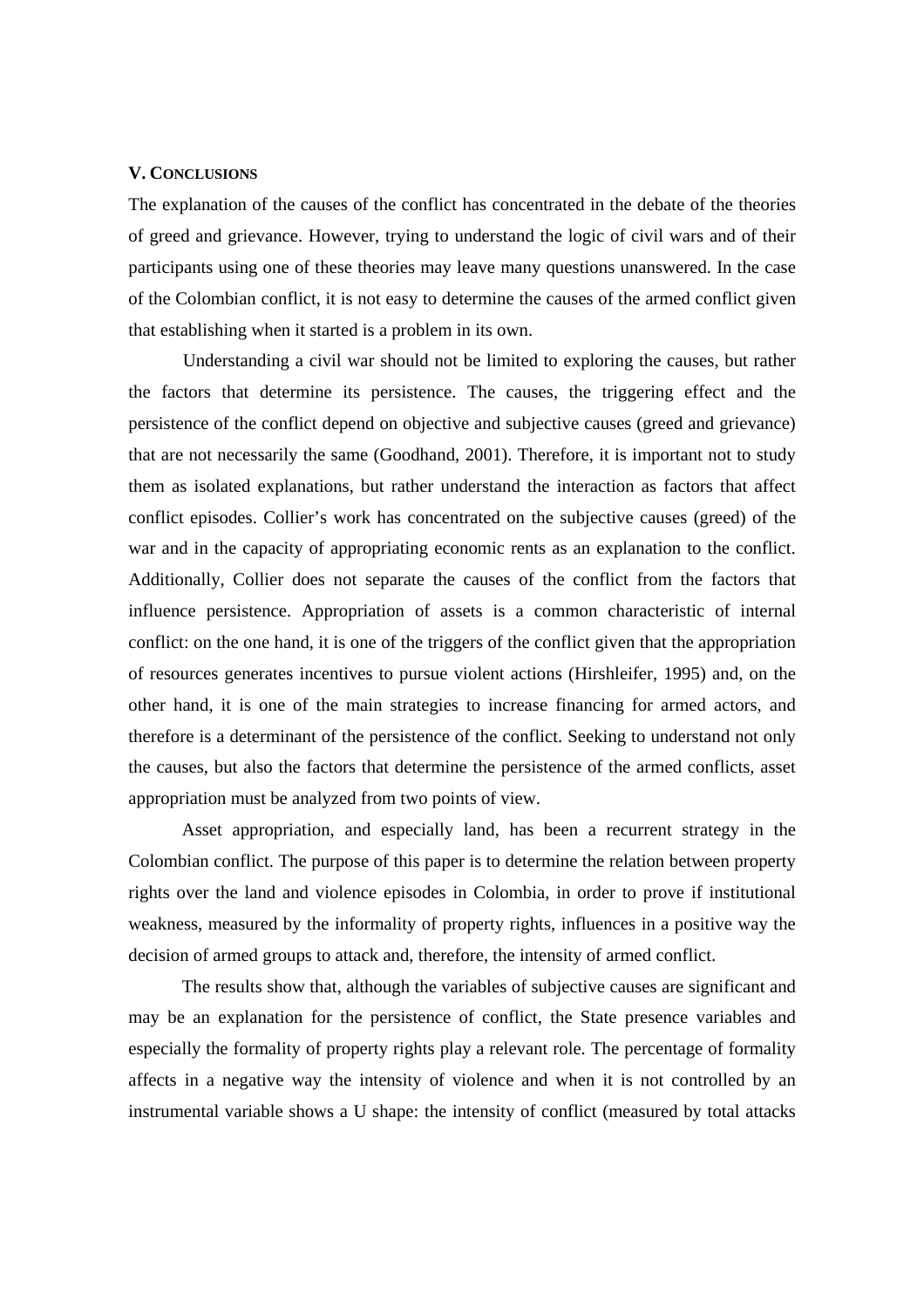and displacement) decreases when formality of property rights increases. However, there is a minimum point from which despite formality the intensity of the conflict increases. The legality over land lots makes a military strategy difficult for the armed actors and dissuades military attacks; thereby decreasing the intensity of the conflict. Notwithstanding, this relation depends on the military strategy of armed actors and of the objectives of the same. In the case of the massacres, where surely attacking a land lot in particular may not be an objective for armed actors, formality of property rights does not have a relevant role.

 These results constitute an important contribution for public policy programs. State presence as is to be expected decreases the intensity of conflict, however, it should not be limited to strengthening the military system. Institutions play an important role and in the Colombian case where land expropriation and territorial hegemony constitutes a military strategy of armed groups, well-defined property rights may appease the intensity of the conflict. The role of the State should not be limited to strengthening the military apparatus, it should also concentrate on defending the institutions, in the Colombian case especially adopt policies that establish and delimit private property. Seeking to strengthen property rights, it is necessary to carry out programs of allocation and title formalization of lands and strengthen the processes related to registry and cadastre. The institutions in charge of strengthening the title formalization of lands should broaden their presence and improve their operative capacity (Ibáñez and Moya, 2005).

Likewise, the results show that the characteristics of land lots influence the intensity of the conflict and are related to the percentage of formality. Larger land lots constitute a more attractive objective for armed actors and the descriptive statistics show that in this land lots there is less formality of property rights. Additionally, these land lots may constitute a more attractive objective than may owners of smaller land lots, because it is less expensive to confront only one owner of a large land lot. Public policy to improve the definition of property rights should therefore: favor the small owners that do not hold property titles but that work the land, and create incentives for large owners to register their land lots. The State should then start programs for the massive title formalization supporting with financial resources the small owners and creating incentives for the participation of all the group of owners in the population. The high costs for the rural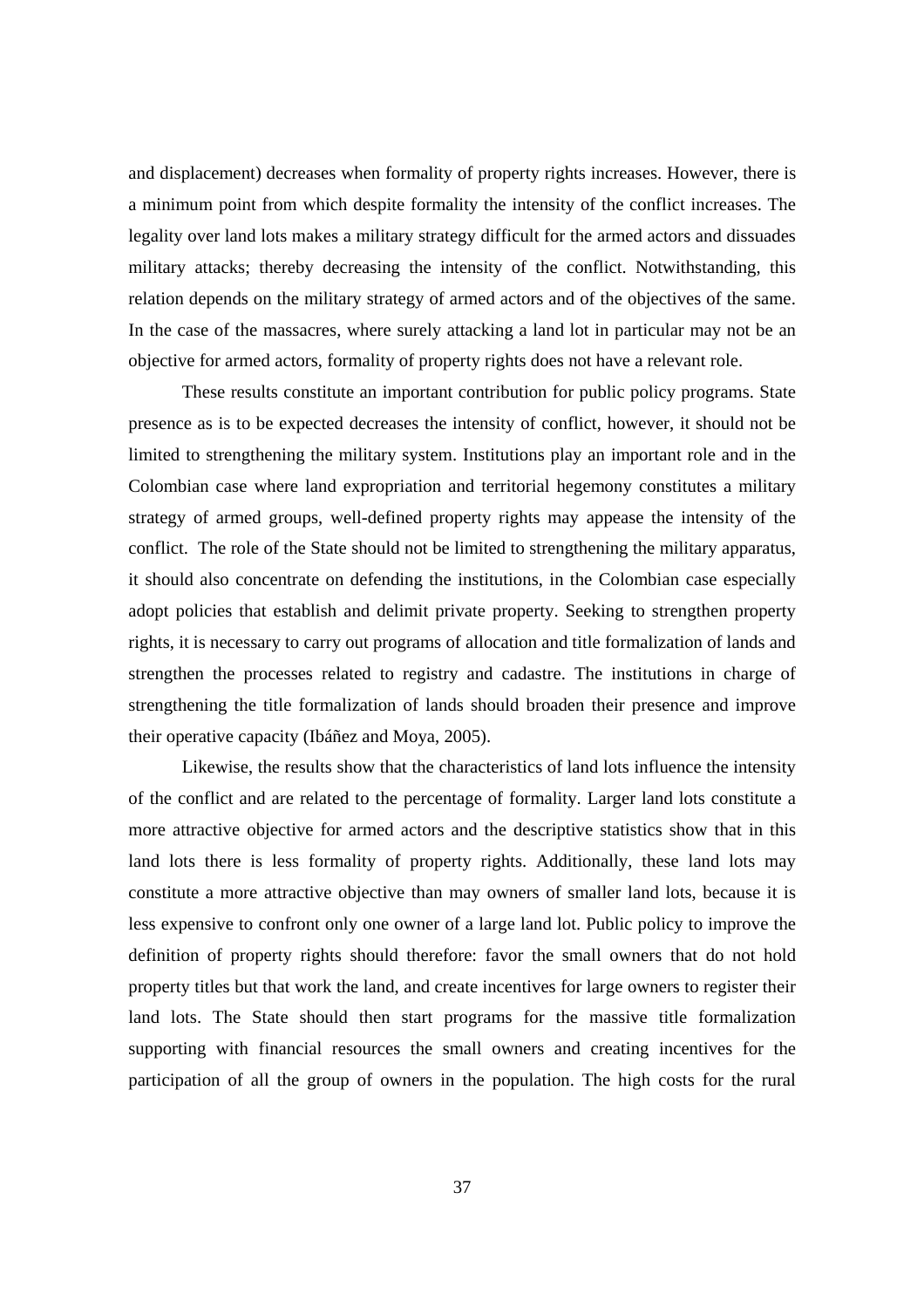population are an obstacle that should be overcome in order to increase the coverage of title formalization of land (Ibáñez and Moya, 2005).

 Economic rent appropriation is without a doubt one of the causes for the persistence of conflict, but should not be considered independently from the political and social problematic behind armed conflict. Land expropriation in Colombia is not a phenomenon independent from institutional weakness and from the definition of property rights. Analyzing the Colombian conflict taking into account the interaction between the military strategy of armed actors and the State's role, highlights the importance of the role played by the institutions, especially the definition of property rights at a rural level as a state policy to mitigate the conflict.

#### **REFERENCES**

- Alston, L., G. Libecap and B. Mueller. (2000). "Land Reform Policies, the Sources of Violent Conflict, and Implications for Deforestation in the Brazilian Amazon", *Journal of Environmental Economics and Management,* 39, 162-188.
- Anderton, C., R. Anderton and J. Carter (1999). "Economic Activity in the Shadow of Conflict". *Economic Inquiry,* 37 (1), 166-79.
- André, C. and J.P. Platteau (1998). "Land Relations under Unbearable Stress: Rwanda Caught in the Malthusian Trap", *Journal of Economic Behavior and Organization*. 34, 1-47.
- Acemoglu, D., S. Johnson and J. A. Robinson (2004). *Institutions as the fundamental cause of long-run growth.* CEDE Document 2004-33. Economics Department. Universidad de los Andes. Bogotá, Colombia.
- Acemoglu, D., M.A. Bautista, P. Querubín and J.A. Robinson (2007). "Economic And Political Inequality In Development: The Case Of Cundinamarca, Colombia" Working Paper 13208, June
- Binswanger, H.P., K. Deininger and G. Feder (1995). *Power, Distortions, Revolt and Reform in Agricultural Land Relations*. In Behrman. J.y Srinivasan (Eds.) *Handbook of Development Economics*, *Volume III.*
- Collier, P. and A. Hoeffler (2001). "Greed and Grievance in Civil War", Working Paper, World Bank, Washington, D.C.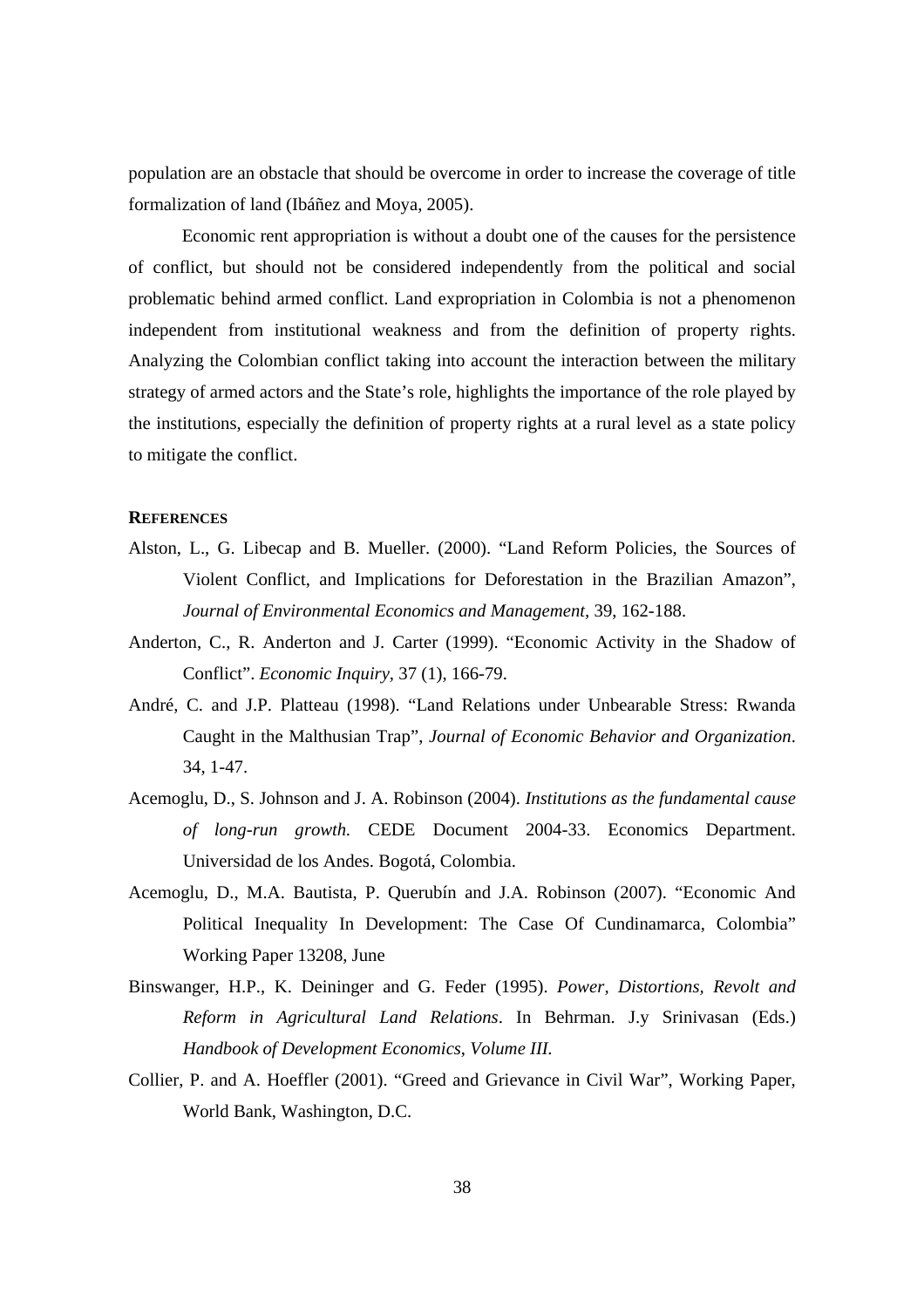- De Soto, H. (2000). *The Mystery of Capital: Why Capitalism Triumphs in the West and Fails Everywhere Else.* Basic Books, New York.
- De Soysa, I. (2002) "Paradise is a Bazaar? Greed, Creed, and Governance in Civil War, 1989-99" *Journal of Peace Research*, 39 (4), 395-416.
- Deininger, K. and G. Feder (1998). "Land Institutions and Land Markets". Policy Research Working Paper No. 2014. The World Bank Development Research Group. World Bank: Washington D.C.
- Deininger, K. (2003). "Causes and Consequences of civil strife: Micro-level evidence from Uganda", Working Paper 3045, World Bank, Washington, D.C.
- Deininger, K., D. Ayalew and T. Yamano (2006). "Legal knowledge and economic development: The case of land rights in Uganda" World Bank Policy Research Working Paper 3868. World Bank, Washington, D.C.
- Echandía, C. (1999). *Expansión territorial de las guerrillas colombianas: geografía, economía y violencia.* In Deas, M. and Llorente, M. V. (Comp.) *Reconocer la Guerra para Construir la Paz.* Bogotá: Cerec/Norma/Ediciones Uniandes.
- Flórez, C.E. (2002). *The Function Of The Urban Informal Sector In Employment. Evidence From Colombia 1984-2000.* CEDE Document 2002-04. Economics Department. Universidad de los Andes. Bogotá, Colombia.
- Galiano, S. and E. Schargrodsky (2007). "Property rights for the poor: Effects of land titling". Working Paper. (http://artsci.wustl.edu/~galiani/SG\_SP07\_Short\_CV.pdf)
- Goldstein, M. and C. Udry (2005). "The Profits of Power: Land Rights and Agricultural Investment in Ghana," Working Papers 929, Economic Growth Center, Yale University.
- Goodhand, J. (2001). "Violent Conflict, Poverty And Chronic Poverty". Chronic Poverty Research Centre Working Paper 6.
- Grossman, H.I. (1994), "Production, Appropriation, and Land Reform", *American Economic Review,* 84(3), 705-712.
- Grossman, H.I. and M. Kim (1995). "Swords or Plowshares? A Theory of the Security of Claims to Property". *Journal of Political Economy,* 103 (6), 1275-88.
- Grossman, H.I. (1999), "Kleptocracy and Revolutions", *Oxford Economic Papers,* No. 51.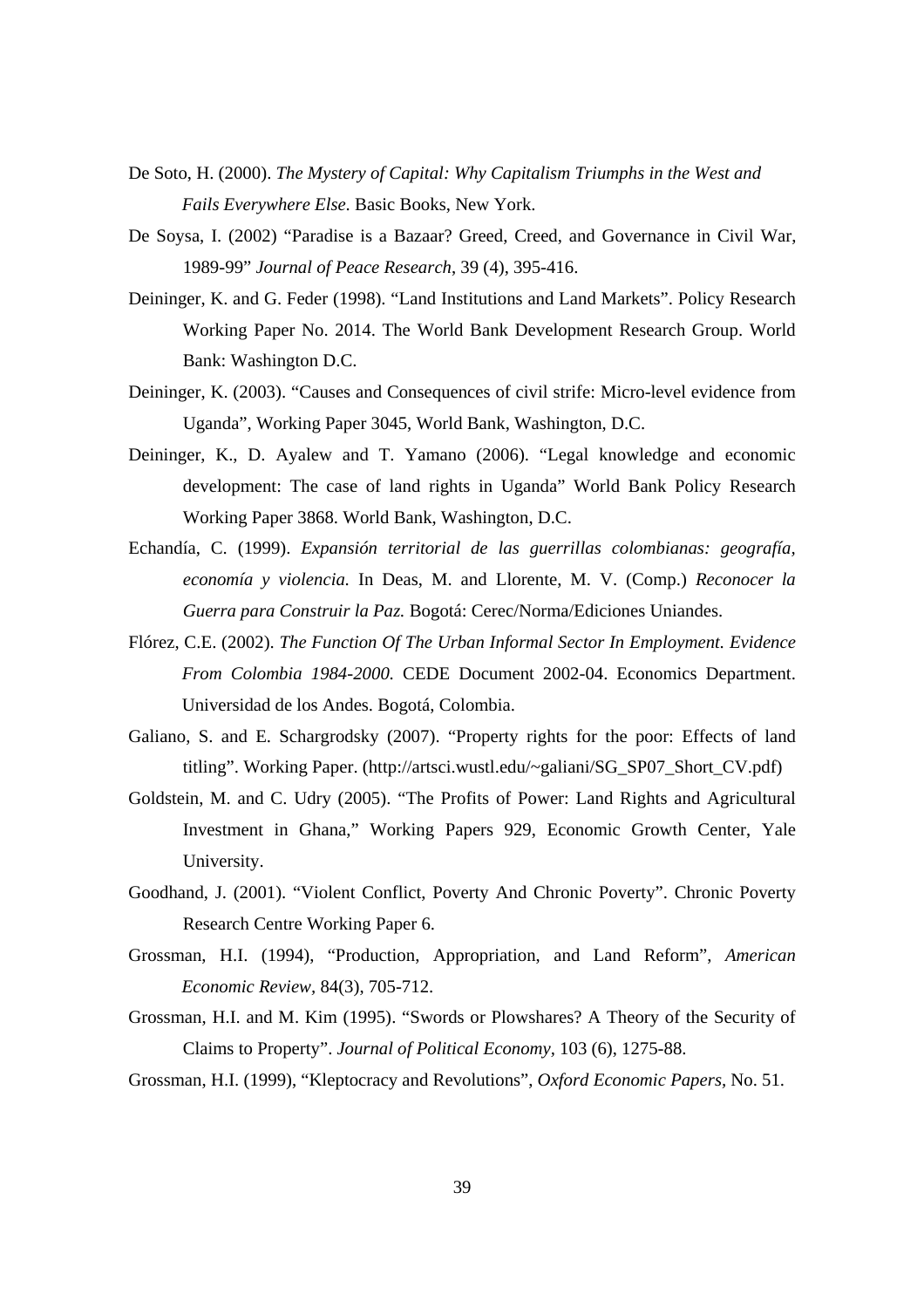- Grossman, H.I. (2001), "The Creation of Effective Property Rights", *American Economic Review,* 91(2), 347-352.
- Grossman, H.I. and D. Mejía (2005), "The War Against Drug Producers," NBER Working Papers 11141, National Bureau of Economic Research, Inc
- Hirshleifer, J. (1995). "Anarchy and its Breakdown". *Journal of Political Economy,* 103 (1), 26-52.
- Ibáñez, A.M. and P. Querubín (2004). *Acceso a tierras y desplazamiento forzado en Colombia*. CEDE Document 2004-23. Economics Department. Universidad de los Andes. Bogotá, Colombia.
- Ibáñez, A.M. and A. Moya (2005). *La Población desplazada en Colombia: Examen de sus condiciones socioeconómicas y análisis de las políticas actuales*. Final Report. Misión para el diseño de una estrategia para la reducción de la pobreza y desigualdad. DNP. Bogotá, Colombia
- Kalmanovitz, S. and E. López (2006). *La Agricultura Colombiana en el siglo XX.* Fondo de Cultura Económica and Banco de la República, Bogotá.
- Kalyvas, S. (2003). "The Ontology of "Political Violence:" Action and Identity in Civil Wars". *Perspectives on Politics* 1 (3), 475-494.
- Kalyvas, S. (2006). *The Logic of Violence in Civil War.* New York: Cambridge University Press.
- Kirchhoff, S. and A.M. Ibáñez (2001). "Displacement Due to Violence in Colombia: Determinants and Consequences at the Household Level". ZEF – Discussion Papers on Development Policy No. 41. Bonn University.
- Keefer, P. and S. Knack (2002). "Polarization, Politics and Property Rights: Links Between Inequality and Growth", *Public Choice,* 111 (1-2), 127-154.
- Korf, B. (2005), "Rethinking the Greed-Grievance Nexus: Property Rights and the Political Economy of War in Sri Lanka", *Journal of Peace Research.* 42 (2), 201-217.
- LeGrand, C. (1988). *Colonización y Protesta Campesina en Colombia (1850-1950).* Centro Editorial, Universidad Nacional de Colombia. Bogotá-Colombia.
- Machado, A. (1998). *La Cuestión Agraria en Colombia a fines del Milenio*. El Áncora Editores: Bogotá, Colombia.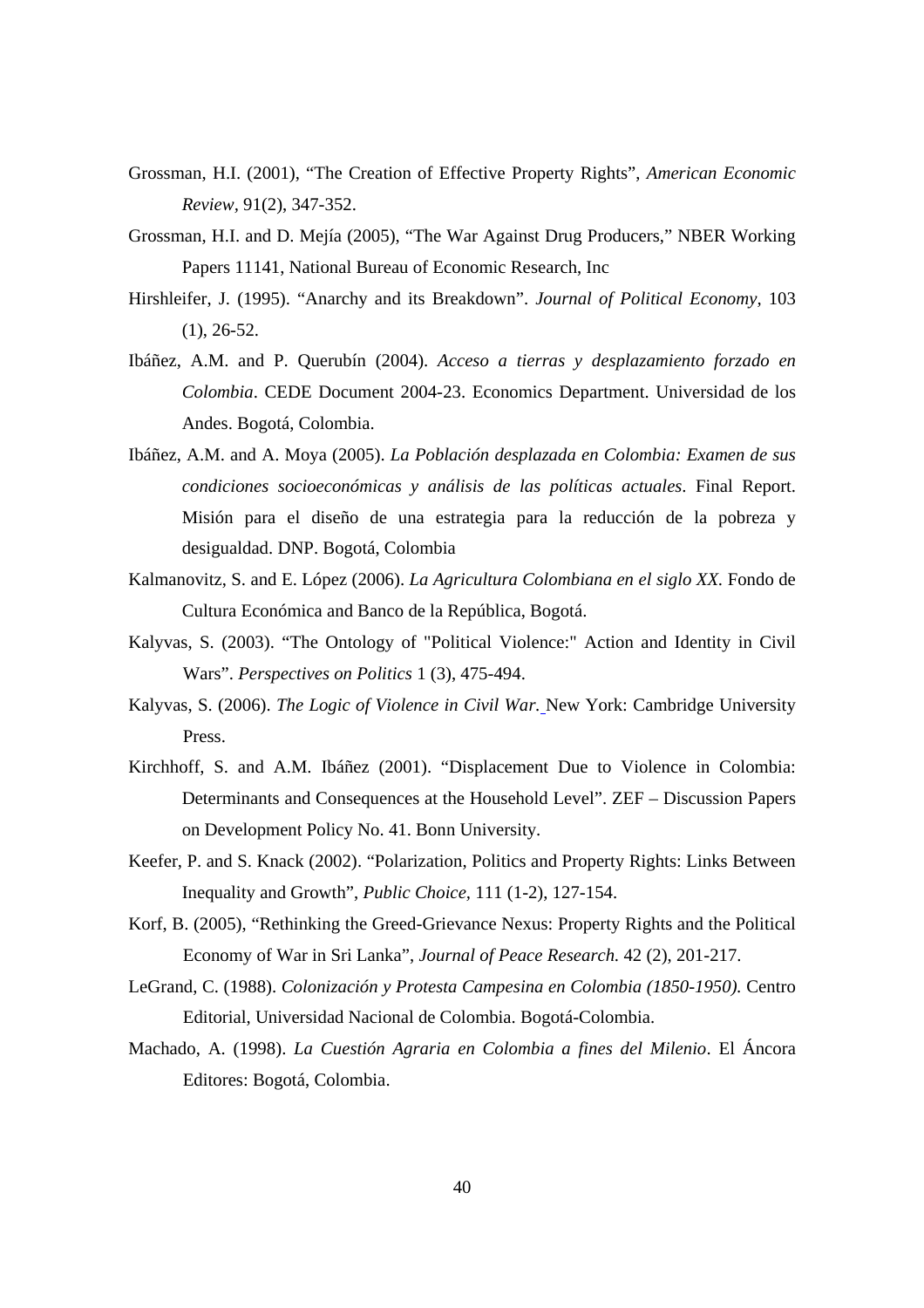- North, D. (1990). *Institutions, Institutional change and Economic performance.* Cambridge University Press.
- Oquist, P. (1980). *Violence, Conflict, and Politics in Colombia*. New York: Academic Press.
- Pons-Vignon, N., Solignac L. H. "Land, Violent Conflict and Development*"* OECD Development Centre, Working Paper No. 233.
- Reyes, A. (1988) "Conflictos agrarios y luchas armadas en la Colombia contemporánea". *Análisis Político,* Number 5.
- Reyes, A. (1994). *Territorios de la Violencia en Colombia.* En Machado, A. (Ed.) *El Agro y la cuestión social.* Ministerio de Agricultura and Tercer Mundo Editores: Bogotá, Colombia.
- Roldán, M. (2003) *A Sangre y Fuego: La Violencia en Antioquia, Colombia. 1946-1953.*  Instituto Colombiano de Antropología e Historia. Colombia.
- Sánchez, F. and A.M. Díaz (2004). *Geografía De Los Cultivos Ilícitos Y Conflicto Armado En Colombia.* CEDE Document 2004-18. Economics Department. Universidad de los Andes. Bogotá, Colombia.
- Sánchez, F. and M. Palau (2006). *Conflict, Decentralization and Local Governance in Colombia, 1974-2004.* CEDE Document 2006-20. Economics Department. Universidad de los Andes. Bogotá, Colombia.
- Skaperdas, S. (1992) "Cooperation, Conflict, and Power in the Absence of Property Rights". *American Economic Review,* 82 (4), 720-39.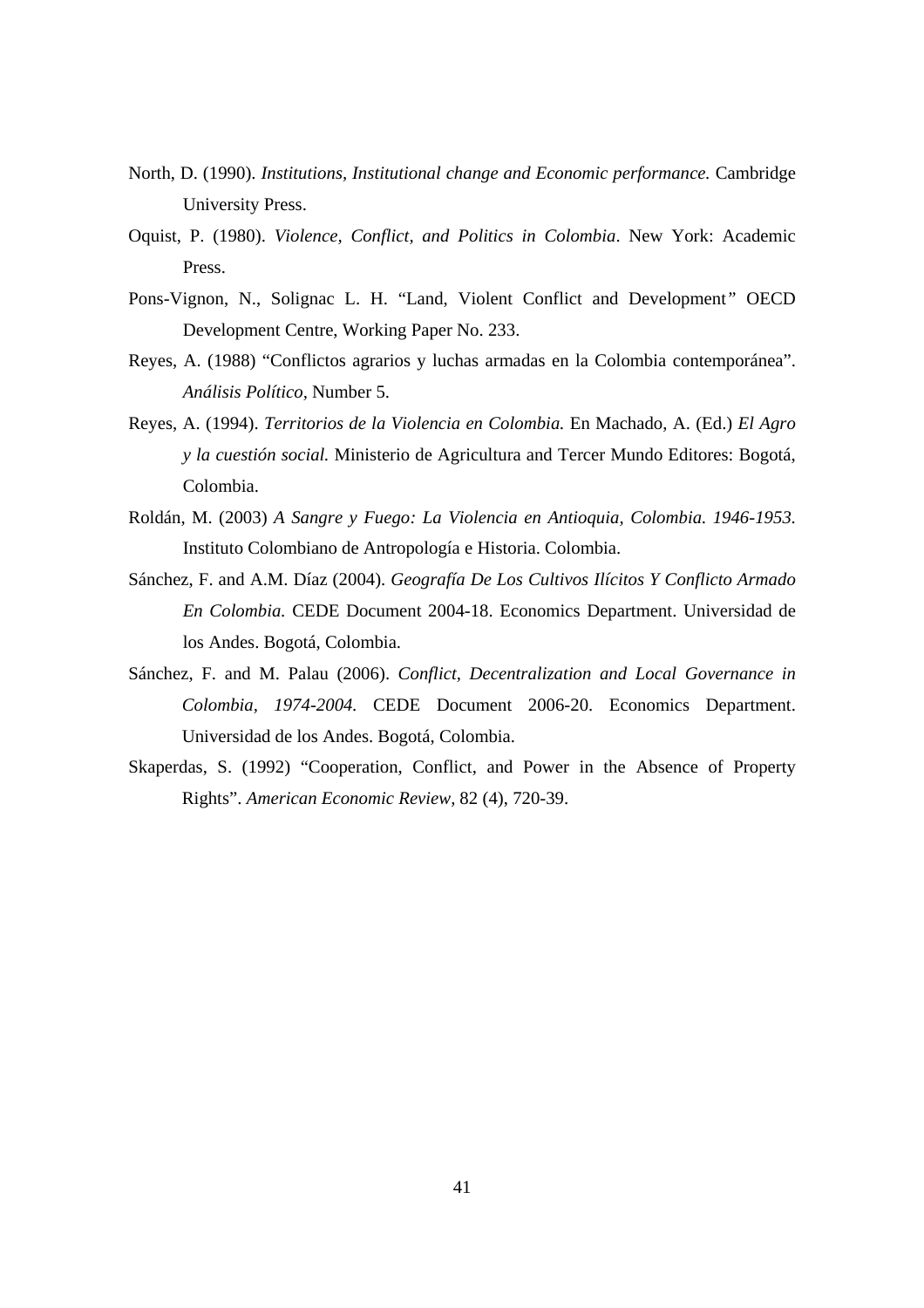#### **ANNEX ECONOMETRIC RESULTS:**

#### **A1. Estimations for the total attacks of armed groups (Maximum)**

|                                      |               |             |              | <b>OLS</b>    |             |             |              |               |              |              | <b>Instrumental Variable</b> |              |              |              |
|--------------------------------------|---------------|-------------|--------------|---------------|-------------|-------------|--------------|---------------|--------------|--------------|------------------------------|--------------|--------------|--------------|
| Variable <sup>a</sup>                |               |             |              | Coefficient   |             |             |              |               |              |              | Coefficient                  |              |              |              |
|                                      |               |             |              | (t-statistic) |             |             |              |               |              |              | (t-statistic)                |              |              |              |
|                                      | (1)           | (2)         | (3)          | (4)           | (5)         | (6)         | (7)          | (1)           | (2)          | (3)          | (4)                          | (5)          | (6)          | (7)          |
| <b>Formality Percentage</b>          | $-12.63$ **   | $-12.34*$   | 4.4917       | $-18.28**$    | $-17.56$ ** | $-18.03$ ** | $-15.08$ **  | $-22.17**$    | $-22.61**$   | $-13.99*$    | $-23.16**$                   | $-23.18**$   | $-23.18**$   | $-23.14*$    |
|                                      | $(-1.91)$     | $(-1.84)$   | (0.87)       | $(-2.07)$     | $(-2.08)$   | $(-2.08)$   | $(-2.36)$    | $(-2.37)$     | (2.38)       | $(-1.68)$    | $(-2.43)$                    | $(-2.43)$    | $(-2.43)$    | $(-2.43)$    |
| Wealth: Xi                           |               |             |              |               |             |             |              |               |              |              |                              |              |              |              |
| Normalized plot size                 | $4.66***$     | $4.58***$   | 1.2600       | $4.96***$     | $4.59***$   | $4.58***$   | $5.28***$    | $-7.8865*$    | $-9.3115**$  | $-7.6915**$  | 124.44                       | $-5.1545$    | $-4.0243$    | 1138.2120    |
|                                      | (3.02)        | (3.01)      | (1.33)       | (2.99)        | (3.14)      | (3.15)      | (3.07)       | $(-1.64)$     | $(-1.93)$    | $(-1.99)$    | (0.26)                       | $(-1.00)$    | $(-0.75)$    | (1.12)       |
| Per capita transfers                 | $-0.0217$ *** |             |              |               |             |             |              | $-0.0275$ *** |              |              |                              |              |              |              |
|                                      | $(-2.67)$     |             |              |               |             |             |              | $(-2.93)$     |              |              |                              |              |              |              |
| Per capita ICA revenue               | 0.4295        | 0.4647      | 0.3701       | 0.4956        | 0.4698      | 0.4706      | 0.4906       | 0.4628        | 0.5109       | 0.4072       | 0.4992                       | 0.4987       | 0.4987       | 0.5011       |
|                                      | (1.48)        | (1.54)      | (1.24)       | (1.33)        | (1.31)      | (1.32)      | (1.30)       | (1.38)        | (1.46)       | (1.18)       | (1.40)                       | (1.40)       | (1.40)       | (1.40)       |
| Distance from department's capital   | $-0.0102$     | $-0.0103$   | $-0.0002$    | $-0.0084$     | $-0.0064$   | $-0.0065$   | $-0.0075$    | $-0.0115$     | $-0.0119$    | $-0.0010$    | $-0.0095$                    | $-0.0096$    | $-0.0096$    | $-0.0098$    |
|                                      | $(-1.52)$     | $(-1.51)$   | $(-0.03)$    | $(-1.55)$     | $(-1.10)$   | $(-1.10)$   | $(-1.41)$    | $(-1.51)$     | $(-1.55)$    | $(-0.20)$    | $(-1.44)$                    | $(-1.44)$    | $(-1.44)$    | $(-1.48)$    |
| <b>Presence of Government: Zi</b>    |               |             |              |               |             |             |              |               |              |              |                              |              |              |              |
| Formality Percentage*Formality       |               |             |              |               |             |             |              |               |              |              |                              |              |              |              |
| Percentage                           | $4.92**$      | $4.79**$    | $-1.0558$    | $6.72**$      | $6.53**$    | $6.68**$    | $5.81**$     |               |              |              |                              |              |              |              |
|                                      | (2.00)        | (1.93)      | $(-0.54)$    | (2.09)        | (2.10)      | (2.10)      | (2.40)       |               |              |              |                              |              |              |              |
| Per capita Investment                |               | $-0.0233**$ | $-0.0144$    | $-0.0258$ *   | $-0.0246*$  | $-0.0246*$  | $-0.0264$ ** |               | $-0.0296$ ** | $-0.0201$ *  | $-0.0287$ **                 | $-0.0287$ ** | $-0.0287$ ** | $-0.0297$ ** |
|                                      |               | $(-2.15)$   | $(-1.41)$    | $(-1.78)$     | $(-1.83)$   | $(-1.83)$   | $(-1.82)$    |               | $(-2.24)$    | $(-1.61)$    | $(-2.11)$                    | $(-2.12)$    | $(-2.12)$    | $(-2.13)$    |
| <b>Social Problems: Ci</b>           |               |             |              |               |             |             |              |               |              |              |                              |              |              |              |
| Number of organizations              |               |             | $0.0100$ *** |               |             |             |              |               |              | $0.0094$ *** |                              |              |              |              |
|                                      |               |             | (5.03)       |               |             |             |              |               |              | (4.51)       |                              |              |              |              |
| <b>Unsatisfied Basic Needs</b>       |               |             | 0.0397       | $-0.0758*$    | $-0.0584$   | $-0.0591$   | $-0.0736*$   |               |              | 0.0340       | $-0.0533$                    | $-0.0536$    | $-0.0536$    | $-0.0523$    |
|                                      |               |             | (0.85)       | $(-1.70)$     | $(-1.21)$   | $(-1.22)$   | $(-1.74)$    |               |              | (0.95)       | $(-1.05)$                    | $(-1.06)$    | $(-1.06)$    | $(-1.02)$    |
| <b>Interactions: Ai*Zi</b>           |               |             |              |               |             |             |              |               |              |              |                              |              |              |              |
| Normalized plot size*Formality       |               |             |              | 0.0000        |             |             | 0.0000       |               |              |              | $-138.76$                    |              |              | $-1135.4690$ |
| Percentage                           |               |             |              | $(-0.21)$     |             |             | $(-0.87)$    |               |              |              | $(-0.28)$                    |              |              |              |
| Normalized plot size*Government      |               |             |              |               |             |             |              |               |              |              |                              |              |              | $(-1.06)$    |
| expenditures in justice and security |               |             |              |               | $0.0000$ ** |             | 0.0000       |               |              |              |                              | $-0.0034$ ** |              | 0.1578       |
|                                      |               |             |              |               | (2.42)      |             | (0.35)       |               |              |              |                              | $(-2.08)$    |              | (0.79)       |
| Normalized plot size*Formality       |               |             |              |               |             |             |              |               |              |              |                              |              |              |              |
| Percentage*Government expenditures   |               |             |              |               |             |             |              |               |              |              |                              |              |              |              |
| in justice and security              |               |             |              |               |             | $0.0000$ ** | 0.0000       |               |              |              |                              |              | $-0.0049**$  | $-0.2320$    |
|                                      |               |             |              |               |             | (2.50)      | $(-0.19)$    |               |              |              |                              |              | $(-2.09)$    | $(-0.88)$    |
| Constant                             | $16.70***$    | $16.88***$  | 1.2538       | 25.07 ***     | $23.75**$   | $24.05$ **  | 25.64 ***    | $51.82$ ***   | $51.73$ ***  | $40.89**$    | 72.98 ***                    | $73.05$ ***  | $73.05$ ***  | 73.02 ***    |
|                                      | (3.26)        | (3.48)      | (0.23)       | (2.94)        | (2.49)      | (2.49)      | (4.14)       | (19.08)       | (18.67)      | (2.35)       | (3.57)                       | (3.57)       | (3.57)       | (3.57)       |
| Number of Observations               | 786.00        | 786.00      | 786.00       | 679.00        | 679.00      | 679.00      | 679.00       | 639           | 639          | 639          | 639                          | 639          | 639          | 639          |
| R-Square                             | 0.2495        | 0.2551      | 0.3928       | 0.3078        | 0.3181      | 0.3173      | 0.3255       | 0.2339        | 0.2412       | 0.4312       | 0.2395                       | 0.2395       | 0.2395       | 0.2413       |

Source: Author's calculations based on CEDE and IGAC databases \*\*\* 1% signifcance, \*\* 5% signifcance, \*10% signifcance

a.Departamental controls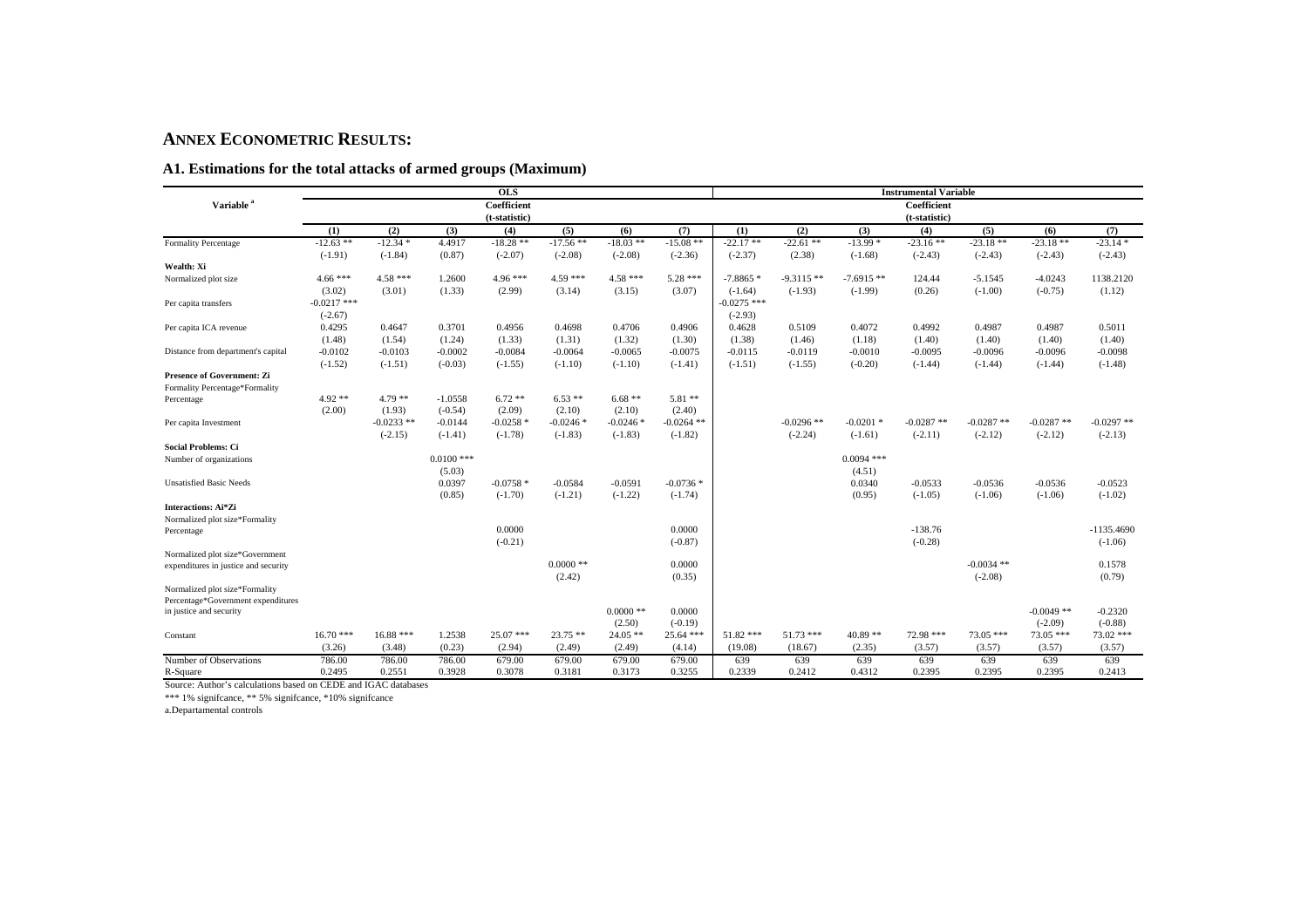|                                                                     |              |               |               | <b>OLS</b>    |              |              |              |              |               |              | <b>Instrumental Variable</b> |              |              |               |
|---------------------------------------------------------------------|--------------|---------------|---------------|---------------|--------------|--------------|--------------|--------------|---------------|--------------|------------------------------|--------------|--------------|---------------|
| Variable <sup>a</sup>                                               |              |               |               | Coefficient   |              |              |              |              |               |              | Coefficient                  |              |              |               |
|                                                                     |              |               |               | (t-statistic) |              |              |              |              |               |              | (t-statistic)                |              |              |               |
|                                                                     | (1)          | (2)           | (3)           | (4)           | (5)          | (6)          | (7)          | (1)          | (2)           | (3)          | (4)                          | (5)          | (6)          | (7)           |
| <b>Formality Percentage</b>                                         | 1.5199       | 2.2404        | 1.4972        | 0.2938        | 0.1042       | 0.1646       | 0.0167       | 1.3851       | 1.5296        | 1.9168       | 2.5432                       | 2.5447       | 2.5439       | 2.5147        |
|                                                                     | (0.79)       | (0.95)        | (0.69)        | (0.14)        | (0.05)       | (0.08)       | (0.01)       | (0.32)       | (0.36)        | (0.40)       | (0.59)                       | (0.59)       | (0.59)       | (0.57)        |
| Wealth: Xi                                                          |              |               |               |               |              |              |              |              |               |              |                              |              |              |               |
| Normalized plot size                                                | 0.5577       | 0.3782        | 0.3958        | 0.8651        | 0.7656       | 0.7695       | 0.8644       | $-48.19**$   | $-33.42$      | $-34.90$     | 278.21 ***                   | $-86.63$ *** | $-86.65$ *** | 1875.47       |
|                                                                     | (0.55)       | (0.38)        | (0.38)        | (0.91)        | (0.77)       | (0.78)       | (0.88)       | $(-2.16)$    | $(-1.03)$     | $(-1.04)$    | (6.42)                       | $(-7.77)$    | $(-7.81)$    | (0.14)        |
| Per capita transfers                                                | $0.0438$ *** |               |               |               |              |              |              | $0.0402$ *** |               |              |                              |              |              |               |
|                                                                     | (6.21)       |               |               |               |              |              |              | (4.69)       |               |              |                              |              |              |               |
| Per capita ICA revenue                                              | $-0.0356$ ** | $-0.0818$ *** | $-0.0628$ *** | $-0.0572$ **  | $-0.0647$ ** | $-0.0644$ ** | $-0.0572$ ** | $-0.0306*$   | $-0.0795$ *** | $-0.0604$ ** | $-0.0642$ **                 | $-0.0643$ ** | $-0.0643$ ** | $-0.0641$ **  |
|                                                                     | $(-2.14)$    | $(-3.23)$     | $(-2.54)$     | $(-2.35)$     | $(-2.21)$    | $(-2.20)$    | $(-2.43)$    | $(-1.67)$    | $(-2.56)$     | $(-2.12)$    | $(-2.16)$                    | $(-2.16)$    | $(-2.16)$    | $(-2.16)$     |
| Distance from department's capital                                  | 0.0006       | 0.0021        | $-0.0001$     | 0.0012        | 0.0016       | 0.0016       | 0.0013       | 0.0034       | 0.0044        | 0.0025       | 0.0032                       | 0.0032       | 0.0032       | 0.0032        |
|                                                                     | (0.28)       | (1.01)        | $(-0.06)$     | (0.53)        | (0.69)       | (0.68)       | (0.55)       | (1.08)       | (1.46)        | (0.74)       | (1.06)                       | (1.06)       | (1.06)       | (1.08)        |
| <b>Presence of Government: Zi</b><br>Formality Percentage*Formality |              |               |               |               |              |              |              |              |               |              |                              |              |              |               |
| Percentage                                                          | $-0.5468$    | $-0.6718$     | $-0.4659$     | 0.0626        | 0.0081       | $-0.0108$    | 0.1722       |              |               |              |                              |              |              |               |
|                                                                     | $(-0.61)$    | $(-0.64)$     | $(-0.48)$     | (0.07)        | (0.01)       | $(-0.01)$    | (0.20)       |              |               |              |                              |              |              |               |
| Per capita Investment                                               |              | $0.0389$ ***  | $0.0366$ ***  | $0.0411$ ***  | $0.0418$ *** | $0.0417$ *** | $0.0415$ *** |              | $0.0422$ ***  | $0.0391$ *** | $0.0392$ ***                 | $0.0392$ *** | $0.0392$ *** | $0.0392$ ***  |
|                                                                     |              | (6.76)        | (6.21)        | (5.86)        | (5.94)       | (5.93)       | (5.68)       |              | (6.39)        | (5.32)       | (5.28)                       | (5.28)       | (5.28)       | (5.26)        |
| <b>Social Problems: Ci</b>                                          |              |               |               |               |              |              |              |              |               |              |                              |              |              |               |
| Number of organizations                                             |              |               | $-0.0005$ *** | $-0.0005$ *** | $-0.0004$ ** | $-0.0004$ ** | $-0.0004$ ** |              |               | $-0.0003$    |                              |              |              |               |
|                                                                     |              |               | $(-2.52)$     | $(-2.54)$     | $(-2.37)$    | $(-2.42)$    | $(-2.05)$    |              |               | $(-1.12)$    |                              |              |              |               |
| <b>Unsatisfied Basic Needs</b>                                      |              |               | 0.0184        | $-0.0012$     | 0.0024       | 0.0023       | $-0.0014$    |              |               | 0.0231       | $0.0305*$                    | $0.0304*$    | $0.0303*$    | $0.0301*$     |
|                                                                     |              |               | (1.28)        | $(-0.08)$     | (0.16)       | (0.15)       | $(-0.09)$    |              |               | (1.26)       | (1.85)                       | (1.85)       | (1.85)       | (1.78)        |
| <b>Interactions: Ai*Zi</b>                                          |              |               |               |               |              |              |              |              |               |              |                              |              |              |               |
| Normalized plot size*Formality                                      |              |               |               |               |              |              |              |              |               |              |                              |              |              |               |
| Percentage                                                          |              |               |               | $0.0000$ **   |              |              | $0.0000$ **  |              |               |              | $-358.47$ ***                |              |              | $-1928.2630$  |
|                                                                     |              |               |               | $(-2.26)$     |              |              | $(-2.05)$    |              |               |              | $(-8.42)$                    |              |              | $(-0.14)$     |
| Normalized plot size*Government                                     |              |               |               |               |              |              |              |              |               |              |                              | $0.0042$ *** |              | $-0.1305$     |
| expenditures in justice and security                                |              |               |               |               | $0.0000$ **  |              | $\Omega$     |              |               |              |                              |              |              |               |
| Normalized plot size*Formality                                      |              |               |               |               | $(-2.21)$    |              | $(-0.46)$    |              |               |              |                              | (8.13)       |              | $(-0.21)$     |
| Percentage*Government expenditures                                  |              |               |               |               |              |              |              |              |               |              |                              |              |              |               |
| in justice and security                                             |              |               |               |               |              | $0.0000$ **  | $\mathbf{0}$ |              |               |              |                              |              | $0.0056$ *** | 0.1501        |
|                                                                     |              |               |               |               |              | $(-2.20)$    | (0.48)       |              |               |              |                              |              | (8.09)       | (0.23)        |
| Constant                                                            | $-0.2517$    | $-0.6638$     | $-0.4169$     | $-2.7334*$    | $-3.2913**$  | $-3.3163**$  | $-2.503$     | $-2.5592$    | $-4.1715$     | $-5.1786$    | $-6.1236$                    | $-6.1194$    | $-6.1172$    | $-4.8030$ *** |
|                                                                     | $(-0.18)$    | $(-0.45)$     | $(-0.27)$     | $(-1.69)$     | $(-2.03)$    | $(-2.03)$    | $(-1.50)$    | $(-1.55)$    | $(-0.98)$     | $(-1.05)$    | $(-1.42)$                    | $(-1.42)$    | $(-1.42)$    | $(-2.48)$     |
| Number of Observations                                              | 305          | 305           | 305           | 228           | 228          | 228          | 228          | 218          | 218           | 218          | 218                          | 218          | 218          | 218           |
| R-Square                                                            | 0.3934       | 0.3894        | 0.4046        | 0.4564        | 0.4468       | 0.447        | 0.457        | 0.3889       | 0.4249        | 0.4376       | 0.4339                       | 0.4339       | 0.4339       | 0.4342        |

#### **A2. Estimations for the massacre rate (Maximum)**

Source: Author's calculations based on CEDE and IGAC databases

\*\*\* 1% signifcance, \*\* 5% signifcance, \*10% signifcance a.Departamental controls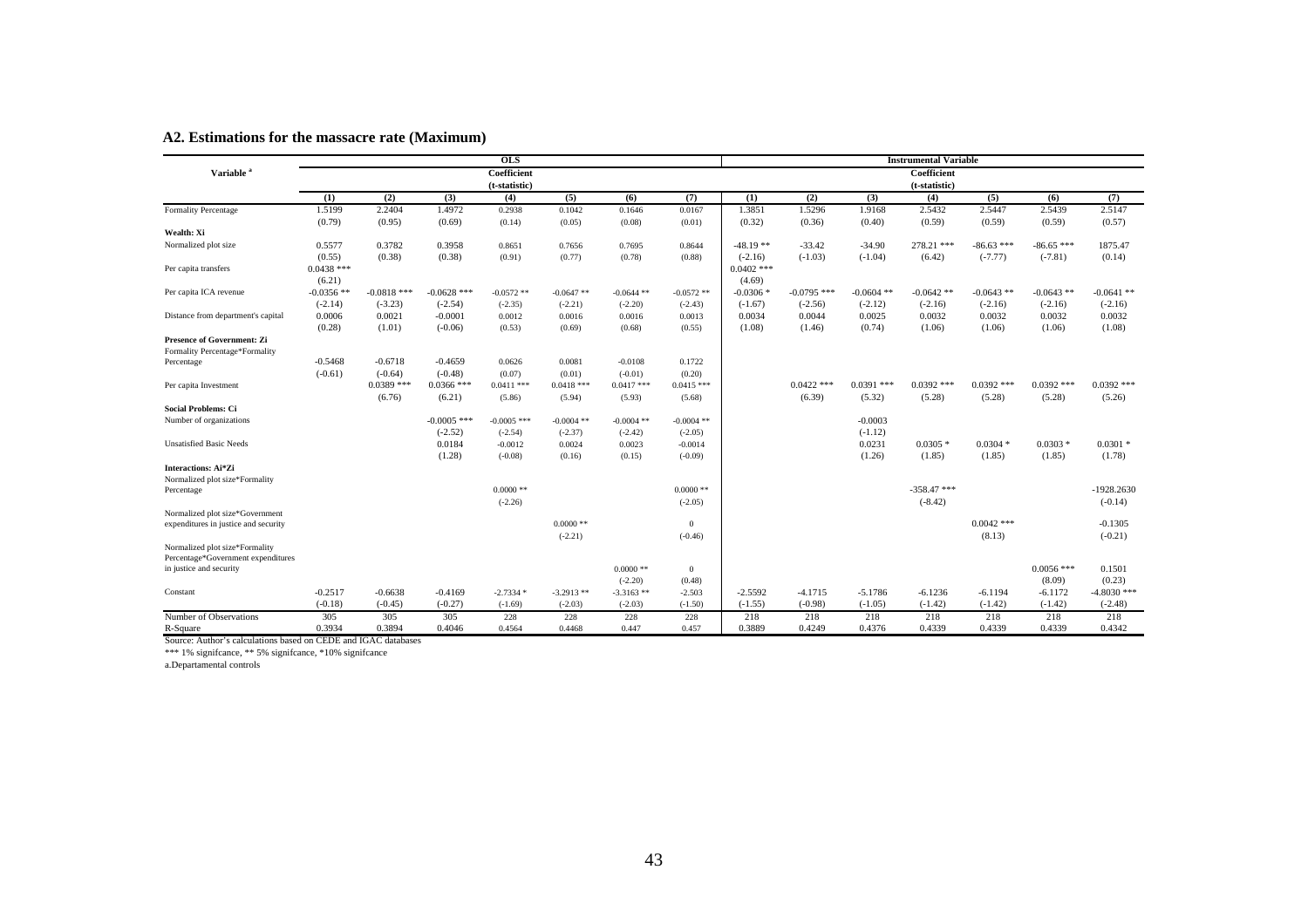|                                                                     |               |               |              | <b>OLS</b>    |               |               |               |               |               |               | <b>Instrumental Variable</b> |               |               |               |
|---------------------------------------------------------------------|---------------|---------------|--------------|---------------|---------------|---------------|---------------|---------------|---------------|---------------|------------------------------|---------------|---------------|---------------|
| Variable <sup>a</sup>                                               |               |               |              | Coefficient   |               |               |               |               |               |               | Coefficient                  |               |               |               |
|                                                                     |               |               |              | (t-statistic) |               |               |               |               |               |               | (t-statistic)                |               |               |               |
|                                                                     | (1)           | (2)           | (3)          | (4)           | (5)           | (6)           | (7)           | (1)           | (2)           | (3)           | (4)                          | (5)           | (6)           | (7)           |
| <b>Formality Percentage</b>                                         | $-715.08$ *** | $-713.65$ *** | 16.2495      | $-707.17**$   | $-645.12**$   | $-663.79**$   | $-663.87$ *** | $-834.38$ *** | $-835.73$ *** | $-479.66$ *** | $-874.94$ ***                | $-875.07$ *** | $-875.09$ *** | $-874.52$ *** |
|                                                                     | $(-2.68)$     | $(-2.66)$     | (0.07)       | $(-2.37)$     | $(-2.21)$     | $(-2.21)$     | $(-2.68)$     | $(-2.92)$     | $(-2.92)$     | $(-2.50)$     | $(-2.97)$                    | $(-2.97)$     | $(-2.97)$     | $(-2.96)$     |
| Wealth: Xi                                                          |               |               |              |               |               |               |               |               |               |               |                              |               |               |               |
| Normalized plot size                                                | $278.08$ **   | $281.37**$    | $135.93*$    | $284.19**$    | 290.44 **     | $289.30**$    | $120.98$ **   | $-216.50*$    | $-262.30**$   | $-178.78$ **  | $-8748.50$                   | $-34.35$      | 19.65         | $-83.21$      |
|                                                                     | (2.21)        | (2.23)        | (1.86)       | (2.29)        | (2.38)        | (2.38)        | (2.34)        | $(-1.62)$     | $(-2.05)$     | $(-2.10)$     | $(-1.00)$                    | $(-0.26)$     | (0.14)        | (0.00)        |
| Per capita transfers                                                | $-0.7211$ *** |               |              |               |               |               |               | $-0.7741$ *** |               |               |                              |               |               |               |
|                                                                     | $(-3.16)$     |               |              |               |               |               |               | $(-3.10)$     |               |               |                              |               |               |               |
| Per capita ICA revenue                                              | $4.26112*$    | $5.0284$ *    | 1.0451       | 4.5265        | 4.3413        | 4.3349        | 4.4753        | $5.2834*$     | $6.1641*$     | 1.3763        | 5.3058                       | 5.3152        | 5.3154        | 5.3384        |
|                                                                     | (1.63)        | (1.84)        | (0.50)       | (1.37)        | (1.39)        | (1.39)        | (1.37)        | (1.63)        | (1.78)        | (0.55)        | (1.58)                       | (1.58)        | (1.58)        | $-1.58$       |
| Distance from department's capital                                  | $-0.5853$ **  | $-0.6035$ **  | $-0.1798$    | $-0.6199$ *** | $-0.5923$ *** | $-0.5915$     | $-0.5987$ *** | $-0.9114$ *** | $-0.9320$ *** | $-0.3993*$    | $-0.7652$ ***                | $-0.7683$ *** | $-0.7684$ *** | $-0.7686$ *** |
|                                                                     | $(-2.23)$     | $(-2.27)$     | $(-0.97)$    | $(-2.53)$     | $(-2.46)$     | $(-2.46)$     | $(-2.45)$     | $(-2.72)$     | $(-2.76)$     | $(-1.74)$     | $(-2.54)$                    | $(-2.54)$     | $(-2.54)$     | $(-2.54)$     |
| <b>Presence of Government: Zi</b><br>Formality Percentage*Formality |               |               |              |               |               |               |               |               |               |               |                              |               |               |               |
| Percentage                                                          | 254.15 ***    | $251.62**$    | $-1.9530$    | $237.60**$    | $221.06$ **   | $227.29$ **   | $228.06$ **   |               |               |               |                              |               |               |               |
|                                                                     | (2.53)        | (2.49)        | $(-0.02)$    | (2.14)        | (2.01)        | (2.01)        | (2.36)        |               |               |               |                              |               |               |               |
| Per capita Investment                                               |               | $-0.5381$ *** | $-0.1610$    | $-0.3493$ **  | $-0.3558$ **  | $-0.3512$ **  | $-0.3591$ **  |               | $-0.5828$ *** | $-0.1461$     | $-0.5071$ ***                | $-0.5135$ *** | $-0.5140$ *** | $-0.5323$ *** |
|                                                                     |               | $(-2.78)$     | $(-1.24)$    | $(-1.96)$     | $(-2.02)$     | $(-2.00)$     | $(-1.98)$     |               | $(-2.80)$     | $(-1.07)$     | $(-2.67)$                    | $(-2.70)$     | $(-2.70)$     | $(-2.71)$     |
| <b>Social Problems: Ci</b>                                          |               |               |              |               |               |               |               |               |               |               |                              |               |               |               |
| Number of organizations                                             |               |               | $0.4331$ *** |               |               |               |               |               |               | $0.4029$ ***  |                              |               |               |               |
|                                                                     |               |               | (4.21)       |               |               |               |               |               |               | (3.93)        |                              |               |               |               |
| <b>Unsatisfied Basic Needs</b>                                      |               |               | 2.0152       | $-4.5381**$   | $-4.4500$ *** | $-4.4503$ *** | $-4.5571$ *** |               |               | 0.0131        | $-3.7646$ **                 | $-3.7615$     | $-3.7616**$   | $-3.7469**$   |
|                                                                     |               |               | (1.56)       | $(-2.48)$     | $(-2.55)$     | $(-2.54)$     | $(-2.49)$     |               |               | (0.01)        | $(-2.08)$                    | $(-2.08)$     | $(-2.08)$     | $(-2.07)$     |
| Interactions: Ai*Zi                                                 |               |               |              |               |               |               |               |               |               |               |                              |               |               |               |
| Normalized plot size*Formality                                      |               |               |              |               |               |               |               |               |               |               |                              |               |               |               |
| Percentage                                                          |               |               |              | 0.0000        |               |               | 0.0000        |               |               |               | 8874.59                      |               |               | 2411.72       |
|                                                                     |               |               |              | (1.45)        |               |               | $(-0.32)$     |               |               |               | (0.98)                       |               |               | (0.12)        |
| Normalized plot size*Government                                     |               |               |              |               |               |               |               |               |               |               |                              |               |               |               |
| expenditures in justice and security                                |               |               |              |               | $0.0000$ ***  |               | 0.0000        |               |               |               |                              | $-0.1804$ *** |               | 9.3240        |
|                                                                     |               |               |              |               | (2.71)        |               | $(-0.05)$     |               |               |               |                              | $(-3.03)$     |               | (1.45)        |
| Normalized plot size*Formality                                      |               |               |              |               |               |               |               |               |               |               |                              |               |               |               |
| Percentage*Government expenditures                                  |               |               |              |               |               |               |               |               |               |               |                              |               |               |               |
| in justice and security                                             |               |               |              |               |               | $0.0000$ ***  | 0.0000        |               |               |               |                              |               | $-0.2540$ *** | $-12.7896$    |
|                                                                     |               |               |              |               |               | (2.78)        | (0.16)        |               |               |               |                              |               | $(-3.00)$     | $(-1.48)$     |
| Constant                                                            | 774.99 ***    | 759.35 ***    | 72.8277      | 1406.81 ***   | 1433.60 ***   | 1445.02 ***   | 1468.95 ***   | 1128.32 ***   | $1104.81$ *** | $927.76$ **   | 2311.64 ***                  | 2312.74 ***   | 2312.87***    | 2313.44***    |
|                                                                     | (4.55)        | $(-4.47)$     | (0.46)       | (5.95)        | (6.41)        | (6.32)        | (7.26)        | (10.17)       | 810.11        | (2.04)        | (3.50)                       | (3.50)        | (3.50)        | (3.50)        |
| Number of Observations                                              | 786           | 786           | 786          | 679           | 679           | 679           | 679           | 639           | 639           | 639           | 639                          | 639           | 639           | 639           |
| R-Square                                                            | 0.2195        | 0.2176        | 0.4205       | 0.2673        | 0.2777        | 0.2778        | 0.2780        | 0.1331        | 0.1308        | 0.4020        | 0.1306                       | 0.1309        | 0.1309        | 0.1320        |

#### **A3. Estimations for number of displaced individuals (Maximum)**

Source: Author's calculations based on CEDE and IGAC databases

\*\*\* 1% signifcance, \*\* 5% signifcance, \*10% signifcance a.Departamental controls